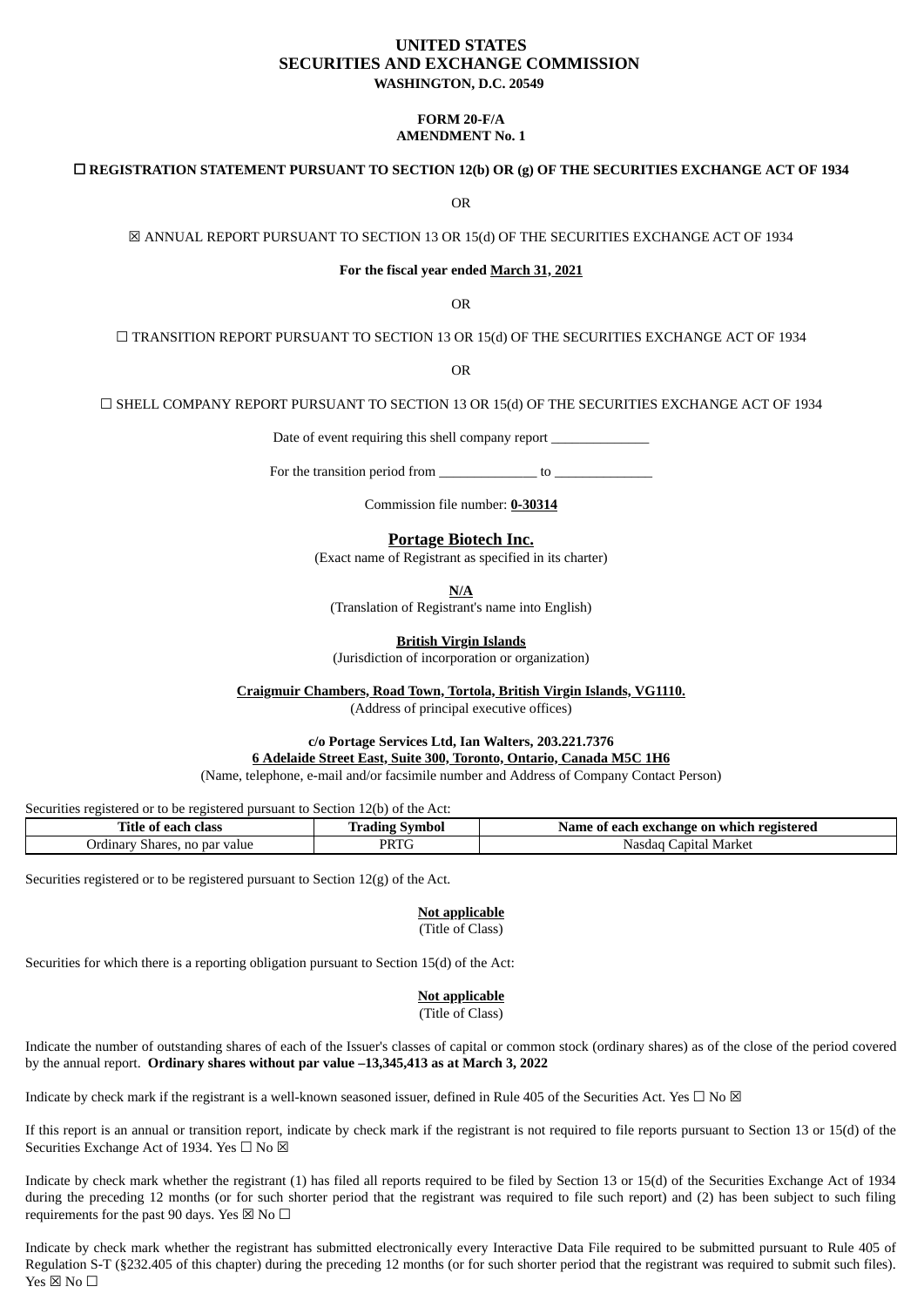Indicate by check mark whether the registrant is a large accelerated filer, an accelerated filer, or a non-accelerated filer. See definition of "accelerated filer and large accelerated filer" in Rule 12b-2 of the Exchange Act.

Large accelerated filer □ Accelerated filer □ Non-accelerated filer ⊠ Emerging growth company □

If an emerging growth company that prepares its financial statements in accordance with U.S. GAAP, indicate by check mark if the registrant has elected not to use the extended transition period for complying with any new or revised financial accounting standards† provided pursuant to Section 13(a) of the Exchange Act.  $□$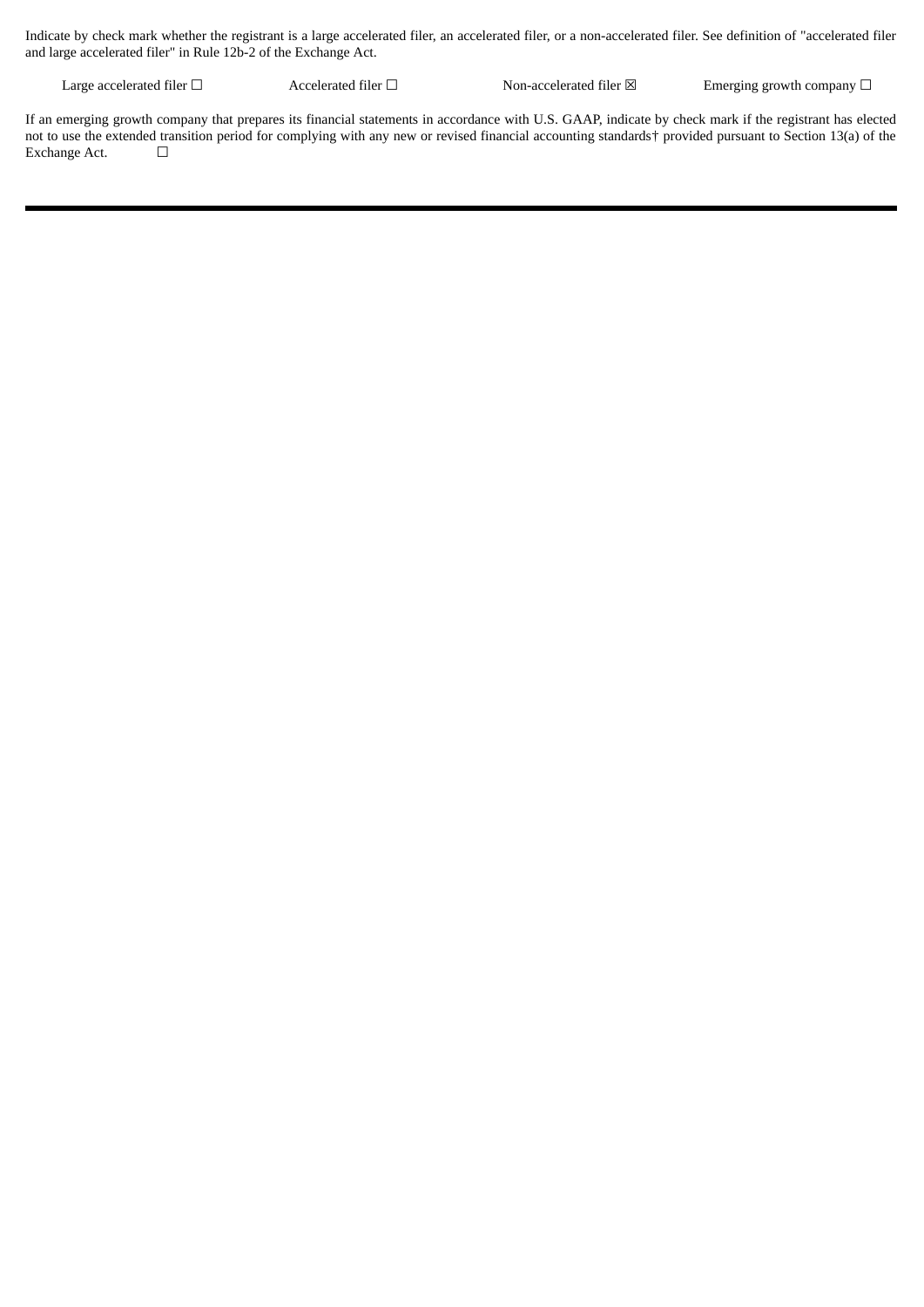Indicate by check mark which basis of accounting the registrant has used to prepare the financial statements included in this filing:

U.S. GAAP □ **International Financial Reporting Standards as issued** by the International Accounting Standards Board  $\boxtimes$ 

Other □

If "Other" has been checked in response to the previous question, indicate by check mark which financial statement item the registrant has elected to follow. Item 17  $\Box$  Item 18  $\Box$ 

If this is an annual report, indicate by check mark whether the registrant is a shell company (as defined in Rule 12b-2 of the Exchange Act). Yes  $\Box$  No  $\boxtimes$ 

ii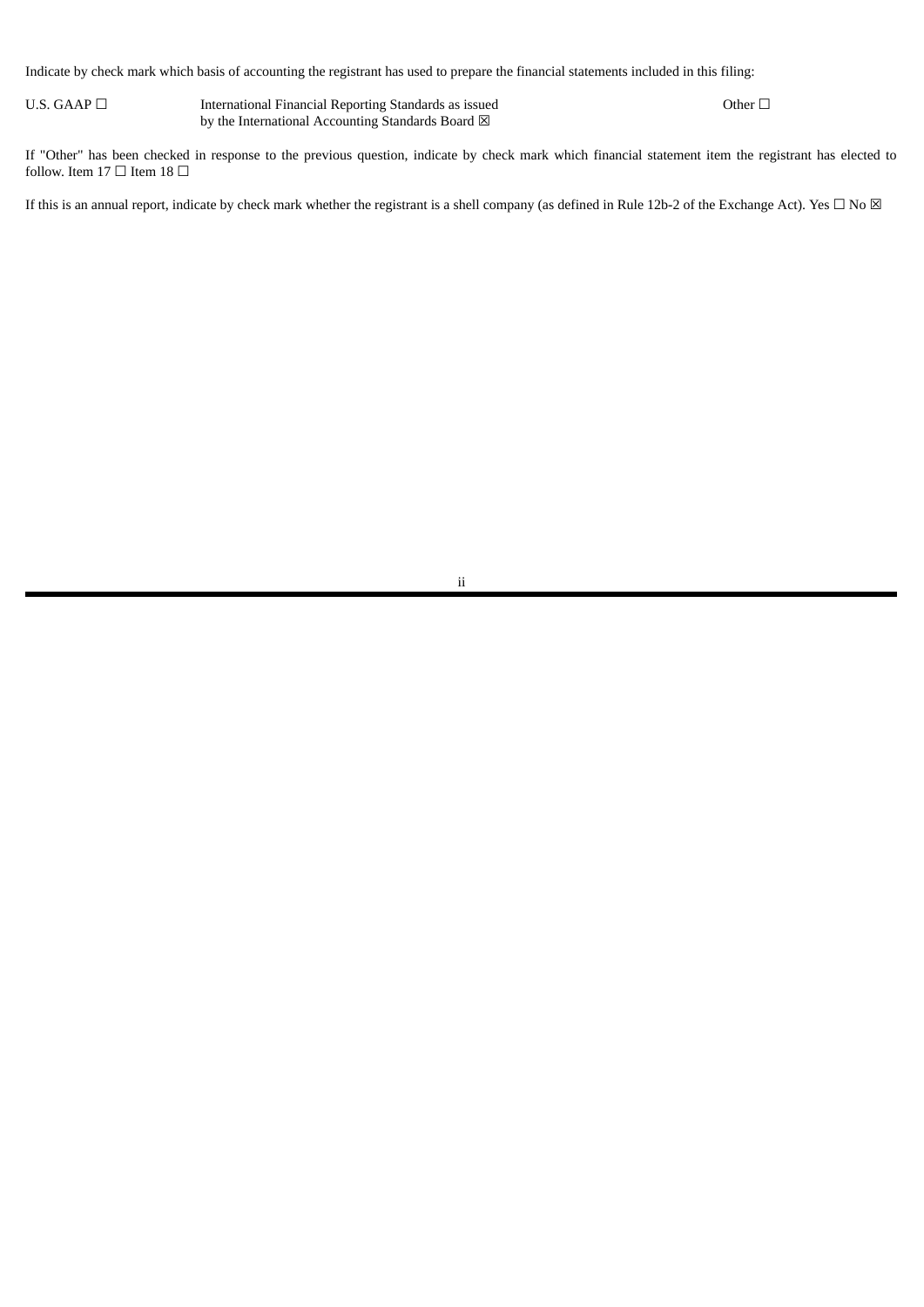### **TABLE OF CONTENTS**

|                 |                                                    | Page No. |
|-----------------|----------------------------------------------------|----------|
|                 |                                                    |          |
|                 | <b>Explanatory Note For Filing Amendment No. 1</b> |          |
|                 |                                                    |          |
| Part III        |                                                    |          |
|                 |                                                    |          |
| <b>Item 17.</b> | <b>Financial Statements</b>                        | n        |
| <u>Item 18.</u> | <b>Financial Statements</b>                        | ◠        |
| <b>Item 19.</b> | <b>Exhibits</b>                                    |          |
|                 |                                                    |          |

iii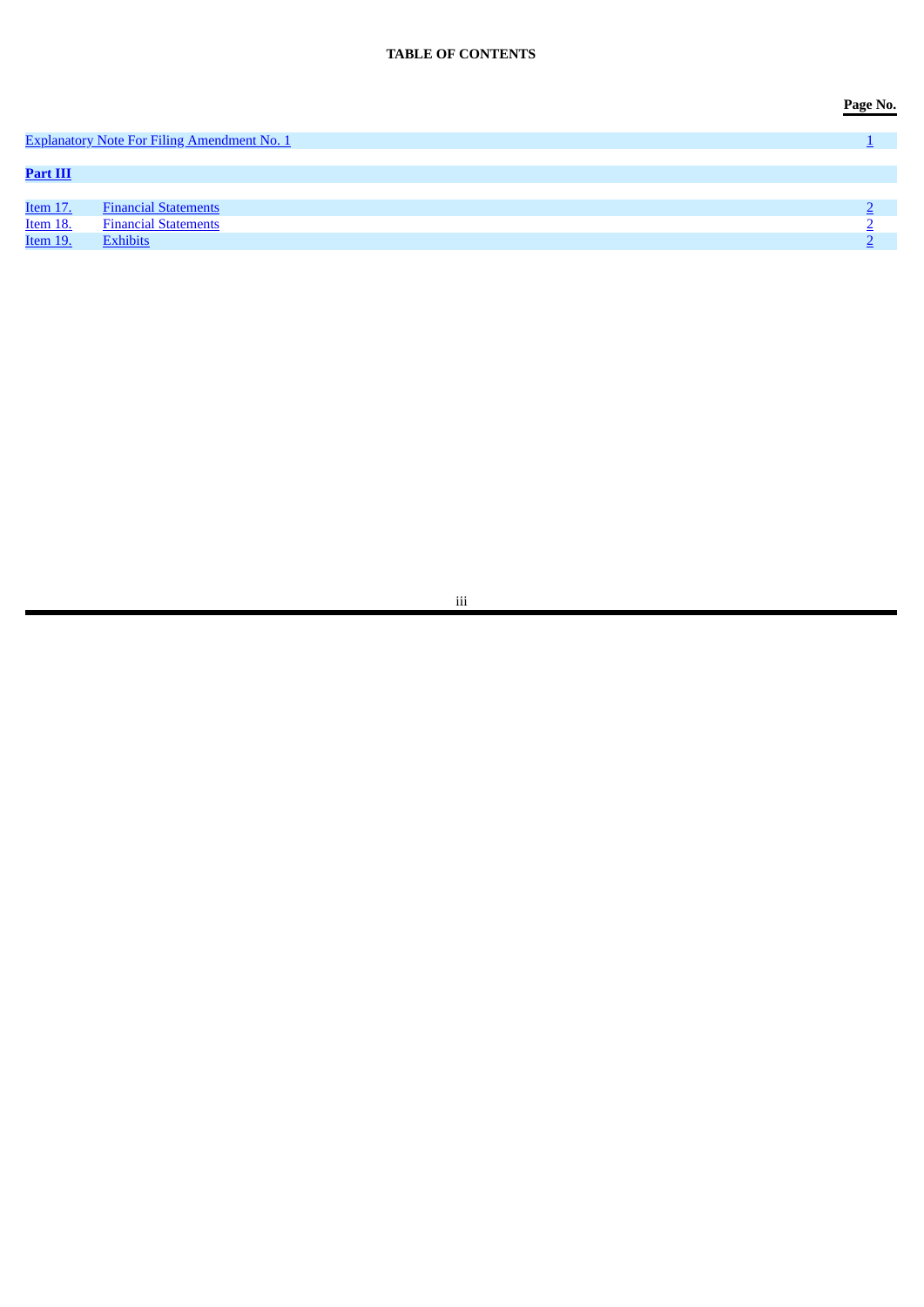### **EXPLANATORY NOTE**

<span id="page-4-0"></span>This Amendment on Form 20-F/A is being filed by Portage Biotech Inc. as Amendment No. 1 to its annual report on Form 20-F for the fiscal year ended March 31, 2021, as filed with the Securities and Exchange Commission on July 29, 2021.

The amendment is to correct the opinion on page F-1, which incorrectly was expressed in respect of the two most recently completed fiscal years. The opinion expressed now covers the three most recently completed fiscal years.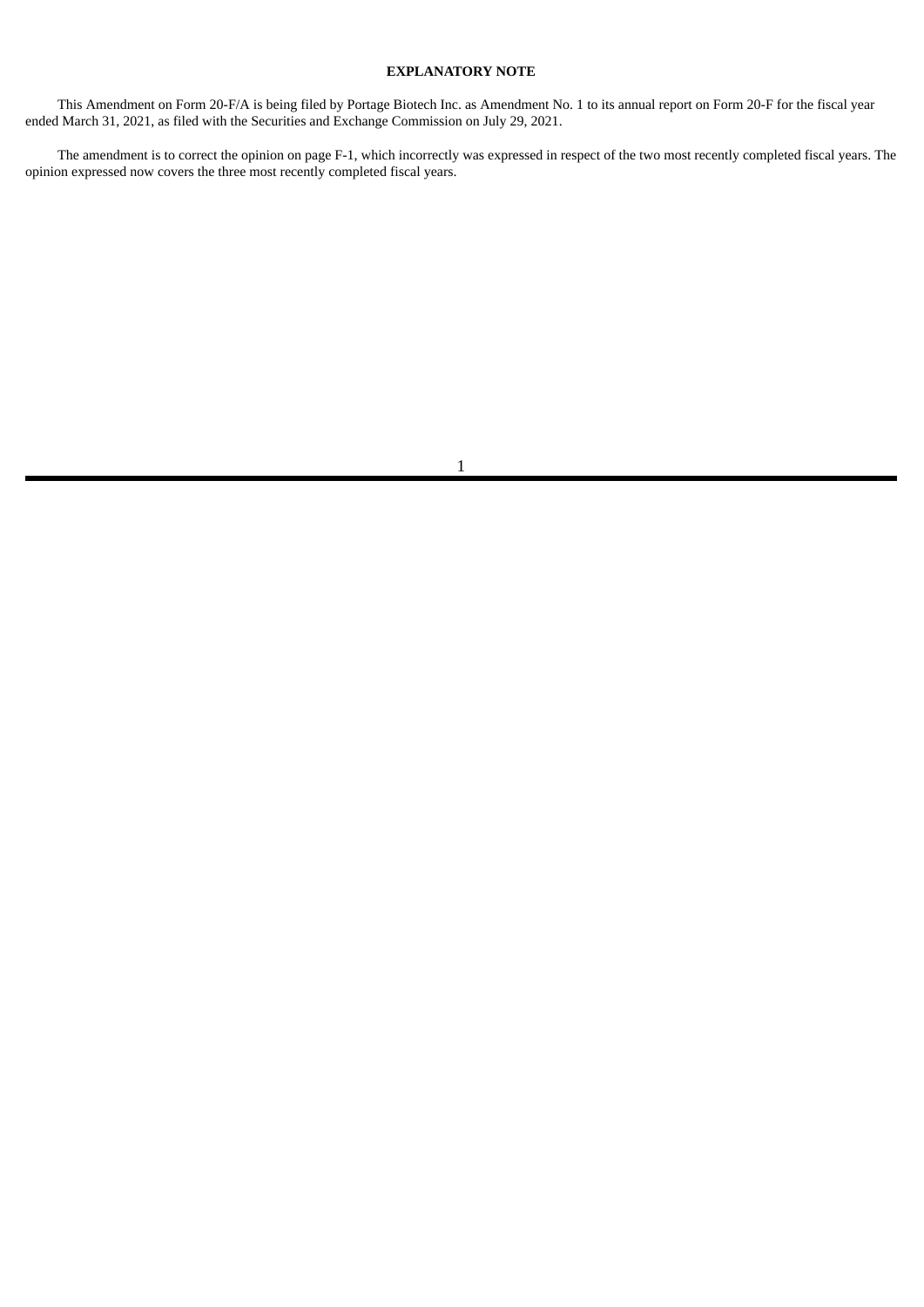### <span id="page-5-0"></span>**PART III**

### <span id="page-5-1"></span>**ITEM 17 – FINANCIAL STATEMENTS**

The financial statements are provided pursuant to Item 18.

### <span id="page-5-2"></span>**ITEM 18 – FINANCIAL STATEMENTS**

See the Financial Statements and Exhibits listed in Item 19 hereof and filed as part of this Annual Report.

### <span id="page-5-3"></span>**ITEM 19 – EXHIBITS**

**(a) Financial Statements**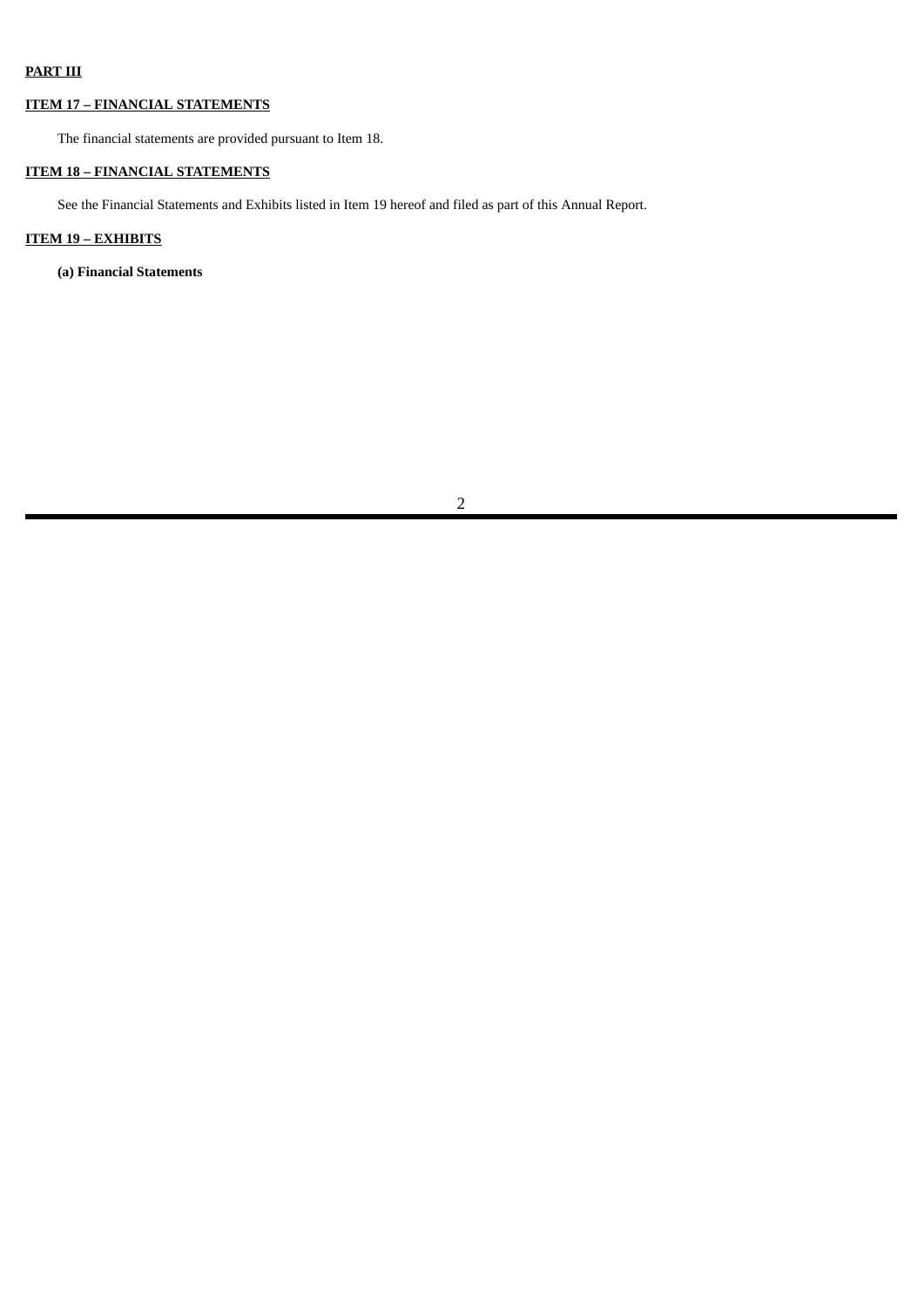### **PORTAGE BIOTECH INC.**

### **CONSOLIDATED FINANCIAL STATEMENTS**

## **FOR THE YEARS ENDED MARCH 31, 2021 AND 2020**

### **(U.S. Dollars in thousands)**

### **TABLE OF CONTENTS**

| Reports of Independent Registered Public Accounting Firm                           | $F-1$ |
|------------------------------------------------------------------------------------|-------|
|                                                                                    |       |
| <b>Consolidated Statements of Financial Position</b>                               | $F-2$ |
|                                                                                    |       |
| <b>Consolidated Statements of Operations and Other Comprehensive Income (Loss)</b> | $F-3$ |
|                                                                                    |       |
| <b>Consolidated Statements of Changes in Equity</b>                                | $F-4$ |
|                                                                                    |       |
| <b>Consolidated Statements of Cash Flows</b>                                       | $F-5$ |
|                                                                                    |       |
| <b>Notes to Consolidated Financial Statements</b>                                  | $F-6$ |
|                                                                                    |       |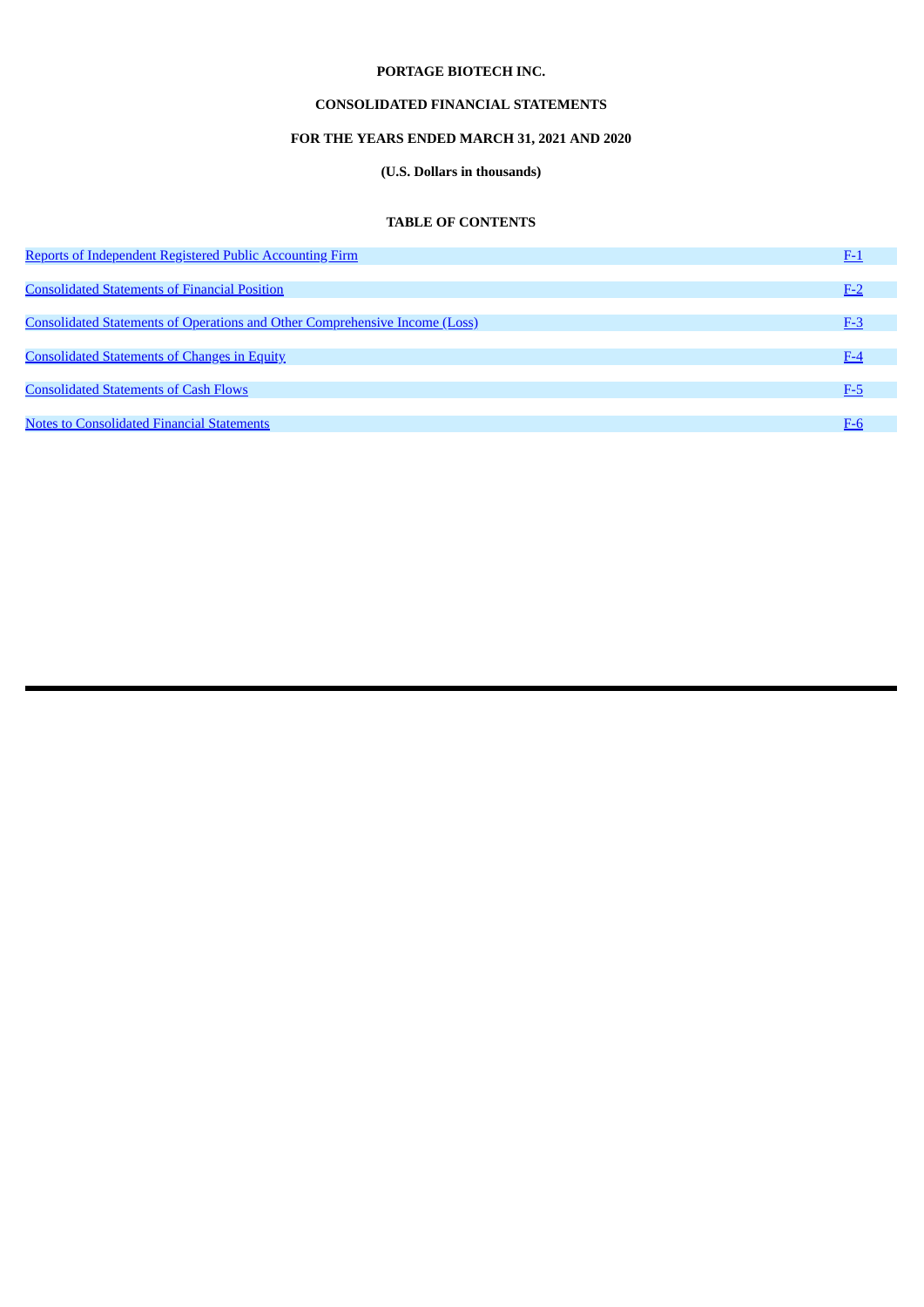#### **REPORT OF INDEPENDENT REGISTERED PUBLIC ACCOUNTING FIRM**

<span id="page-7-0"></span>To the Shareholders and Board of Directors of Portage Biotech Inc.

#### **Opinion on the Financial Statements**

We have audited the accompanying consolidated statements of financial position of Portage Biotech Inc. and subsidiaries (the "Company") as of March 31, 2021 and 2020, the related consolidated statements of operations and other comprehensive income (loss), changes in equity and cash flows for each of the three years in the period ended March 31, 2021, and the related notes (collectively referred to as the "financial statements"). In our opinion, the financial statements present fairly, in all material respects, the financial position of the Company as of March 31, 2021 and 2020, and the results of its operations and its cash flows for each of the three years in the period ended March 31, 2021, in conformity with International Financial Reporting Standards as issued by the International Accounting Standards Board.

#### **Basis for Opinion**

These financial statements are the responsibility of the Company's management. Our responsibility is to express an opinion on the Company's financial statements based on our audits. We are a public accounting firm registered with the Public Company Accounting Oversight Board (United States) ("PCAOB") and are required to be independent with respect to the Company in accordance with the U.S. federal securities laws and the applicable rules and regulations of the Securities and Exchange Commission and the PCAOB.

We conducted our audits in accordance with the standards of the PCAOB. Those standards require that we plan and perform the audits to obtain reasonable assurance about whether the financial statements are free of material misstatement, whether due to error or fraud. The Company is not required to have, nor were we engaged to perform, an audit of its internal control over financial reporting. As part of our audits we are required to obtain an understanding of internal control over financial reporting but not for the purpose of expressing an opinion on the effectiveness of the Company's internal control over financial reporting. Accordingly, we express no such opinion.

Our audits included performing procedures to assess the risks of material misstatement of the financial statements, whether due to error or fraud, and performing procedures that respond to those risks. Such procedures included examining, on a test basis, evidence regarding the amounts and disclosures in the financial statements. Our audits also included evaluating the accounting principles used and significant estimates made by management, as well as evaluating the overall presentation of the financial statements. We believe that our audits provide a reasonable basis for our opinion.

#### **Critical Audit Matters**

The critical audit matters communicated below are matters arising from the current period audit of the financial statements that were communicated or required to be communicated to the audit committee and that: (1) relate to accounts or disclosures that are material to the financial statements and (2) involved our especially challenging, subjective, or complex judgments. The communication of critical audit matters does not alter in any way our opinion on the financial statements, taken as a whole, and we are not, by communicating the critical audit matters below, providing separate opinions on the critical audit matters or on the accounts or disclosures to which they relate.

#### Impairment of In-Process Research and Development

#### *Critical Audit Matter Description*

As reflected in the Company's consolidated financial statements at March 31, 2021, the Company's carrying amount of in-process research and development assets was approximately \$117.4 million. As disclosed in Note 4 to the consolidated financial statements, in-process research and development assets are tested for impairment at least annually or more frequently if indicators of impairment require the performance of an interim impairment assessment. As a result of its year end assessment, management concluded that there was no impairment to the Company's in-process research and development assets during the year ended March 31, 2021.

Auditing management's impairment test of in-process research and development assets was complex and highly judgmental due to the significant measurement uncertainty in determining the fair values of the in-process research and development assets. In particular, the fair value estimates of inprocess research and development assets are sensitive to changes in significant assumptions such as discount rates, revenue growth rates, operating margins, estimated spending on capital expenditures, and terminal growth rates. These assumptions are affected by expected future market or economic conditions.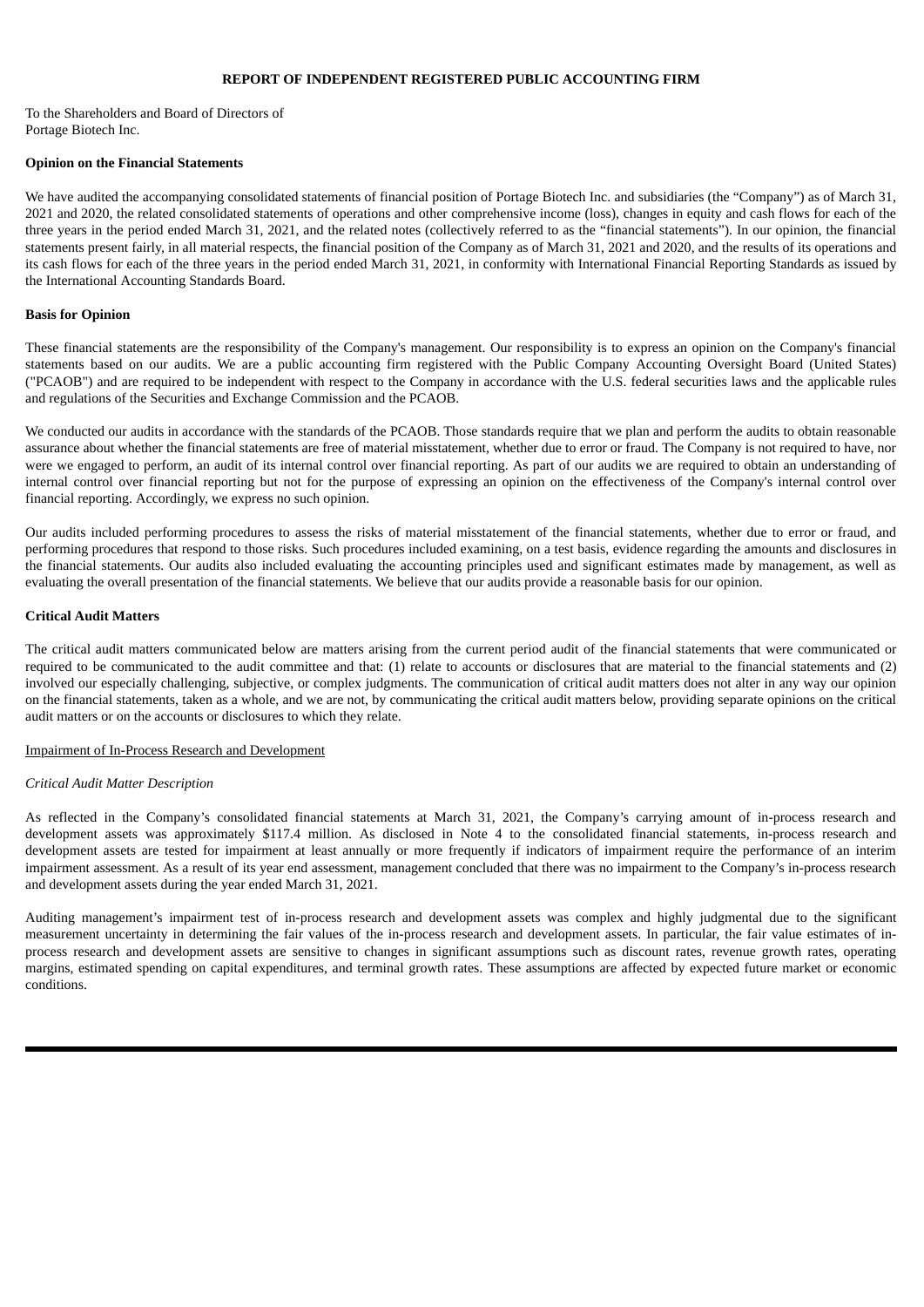### *How the Critical Audit Matter was addressed in the Audit*

We obtained a copy of the Company's impairment assessment including an independent appraisal of the fair value of the Company's in-process research and development that was used by management to determine their fair values, in accordance with IAS 36 (Impairment of Assets) and assessed the qualifications of the specialist.

To test the impairment assessment including fair values of the in-process research and development assets, our audit procedures included:

- We obtained the valuation report prepared by management's third party valuation specialists. We performed the following procedures in respect to the valuation report:
	- We assessed the qualifications of the third party specialists who performed the analysis and prepared the report; and
	- We tested the mathematical accuracy of all the schedules used in the analysis.
- With assistance from our valuation specialists, we evaluated the reasonableness of the valuation methodology and significant assumptions, including the following:
	- Volatility;
	- Weighted average cost of capital;
	- Testing certain inputs utilized by comparing them to similar companies in the industry.
- We performed the following additional procedures:
	- Performed a sensitivity analysis of the significant assumptions to evaluate the changes in the fair value of the in-process research and development that would result from changes in the assumptions;
	- Compared the revenue growth rates used in the valuation to current industry and economic trends;
	- Assessed the reasonableness of the probability of success of current research and development projects;
	- Assessed the reasonableness of the expected timing to realization of revenue;
	- Evaluated the reasonableness of the expected time to a possible liquidation event; and
	- Developed an independent expectation for comparison to management's estimated revenue, costs of revenue and administrative expenses.

/s/ Marcum LLP

Marcum LLP

We have served as the Company's auditor since 2019.

Melville, NY July 29, 2021

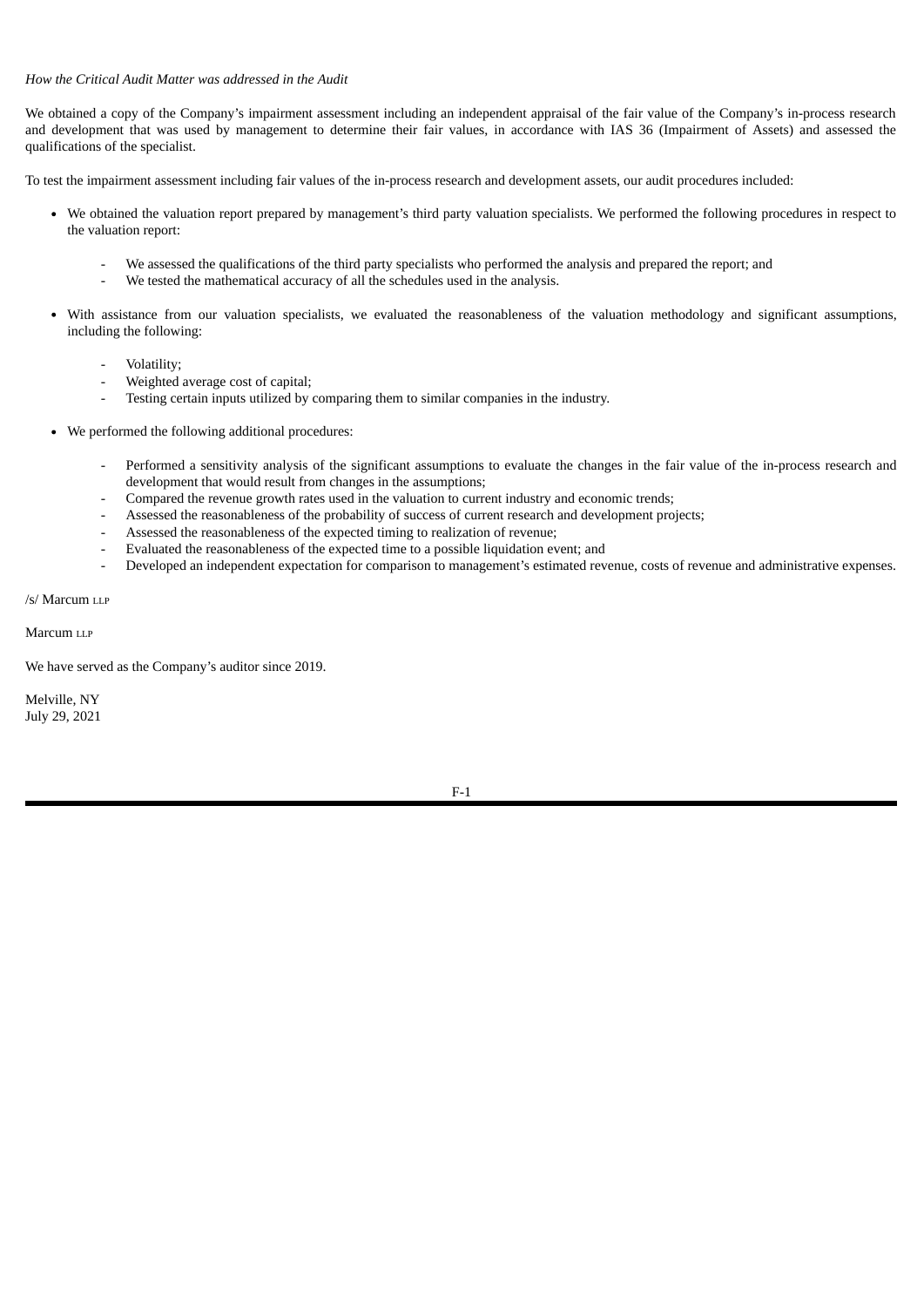### <span id="page-9-0"></span>**PORTAGE BIOTECH INC. Consolidated Statements of Financial Position (U.S. Dollars in thousands)**

|                                                         |              |                                |               | March 31, |           |  |  |
|---------------------------------------------------------|--------------|--------------------------------|---------------|-----------|-----------|--|--|
|                                                         |              | <b>Notes</b>                   | 2021          |           | 2020      |  |  |
| <b>Assets</b>                                           |              |                                |               |           |           |  |  |
| <b>Current assets</b>                                   |              |                                |               |           |           |  |  |
| Cash and cash equivalents                               |              | $\boldsymbol{4}$               | \$<br>2,770   | \$        | 3,152     |  |  |
| Prepaid expenses and other receivables                  |              | 5                              | 2,176         |           | 574       |  |  |
| Investment in marketable equity securities              |              | 6                              |               |           | 68        |  |  |
|                                                         |              |                                | 4,946         |           | 3,794     |  |  |
| <b>Long-term assets</b>                                 |              |                                |               |           |           |  |  |
| Long-term portion of other receivables                  |              | 5                              | 22            |           | 34        |  |  |
| Investment in associate                                 |              | $\overline{7}$                 | 1,735         |           | 1,225     |  |  |
| Investments in private companies                        |              | 9                              | 7,409         |           | 7,409     |  |  |
| Goodwill                                                |              | 11                             | 43,324        |           | 43,324    |  |  |
| In-process research and development                     |              | 12                             | 117,388       |           | 117,388   |  |  |
| Other assets                                            |              |                                | 36            |           |           |  |  |
| <b>Total assets</b>                                     |              |                                | \$<br>174,860 | \$        | 173,174   |  |  |
| <b>Liabilities and Equity</b>                           |              |                                |               |           |           |  |  |
| <b>Current liabilities</b>                              |              |                                |               |           |           |  |  |
| Accounts payable and accrued liabilities                |              | 13                             | \$<br>1,938   | -\$       | 1,268     |  |  |
| Warrant liabilities                                     |              | 15                             | 1,120         |           |           |  |  |
| Unsecured notes payable                                 |              | 14                             | 150           |           | 300       |  |  |
| Advance from related party                              |              | 21                             |               |           | 1,000     |  |  |
|                                                         |              |                                |               |           |           |  |  |
| <b>Non-current liabilities</b>                          |              |                                | 3,208         |           | 2,568     |  |  |
| Unsecured notes payable                                 |              | 14                             |               |           | 3,361     |  |  |
|                                                         |              |                                |               |           |           |  |  |
| Deferred tax liability                                  |              | 11, 12, 18                     | 24,050        |           | 21,604    |  |  |
|                                                         |              |                                | 24,050        |           | 24,965    |  |  |
| <b>Total liabilities</b>                                |              |                                | 27,258        |           | 27,533    |  |  |
| <b>Shareholders' Equity</b>                             |              |                                |               |           |           |  |  |
| Capital stock                                           |              | 16                             | 130,649       |           | 117,817   |  |  |
| Stock option reserve                                    |              | 17                             | 7,977         |           | 58        |  |  |
| Accumulated other comprehensive income                  |              |                                | 958           |           | 958       |  |  |
| Accumulated deficit                                     |              |                                | (38, 135)     |           | (22, 302) |  |  |
| <b>Total equity attributed to owners of the Company</b> |              |                                | 101,449       |           | 96,531    |  |  |
| <b>Non-controlling interest</b>                         |              | 24                             | 46,153        |           | 49,110    |  |  |
| <b>Total equity</b>                                     |              |                                | 147,602       |           | 145,641   |  |  |
| <b>Total liabilities and equity</b>                     |              |                                | \$<br>174,860 | \$        | 173,174   |  |  |
| <b>Commitments and Contingent Liabilities (Note 20)</b> |              |                                |               |           |           |  |  |
| <b>On behalf of the Board</b>                           | "Allan Shaw" | <b>Chief Financial Officer</b> | "Ian Walters" |           | Director  |  |  |
|                                                         | (signed)     |                                | (signed)      |           |           |  |  |

The accompanying notes are an integral part of these consolidated financial statements.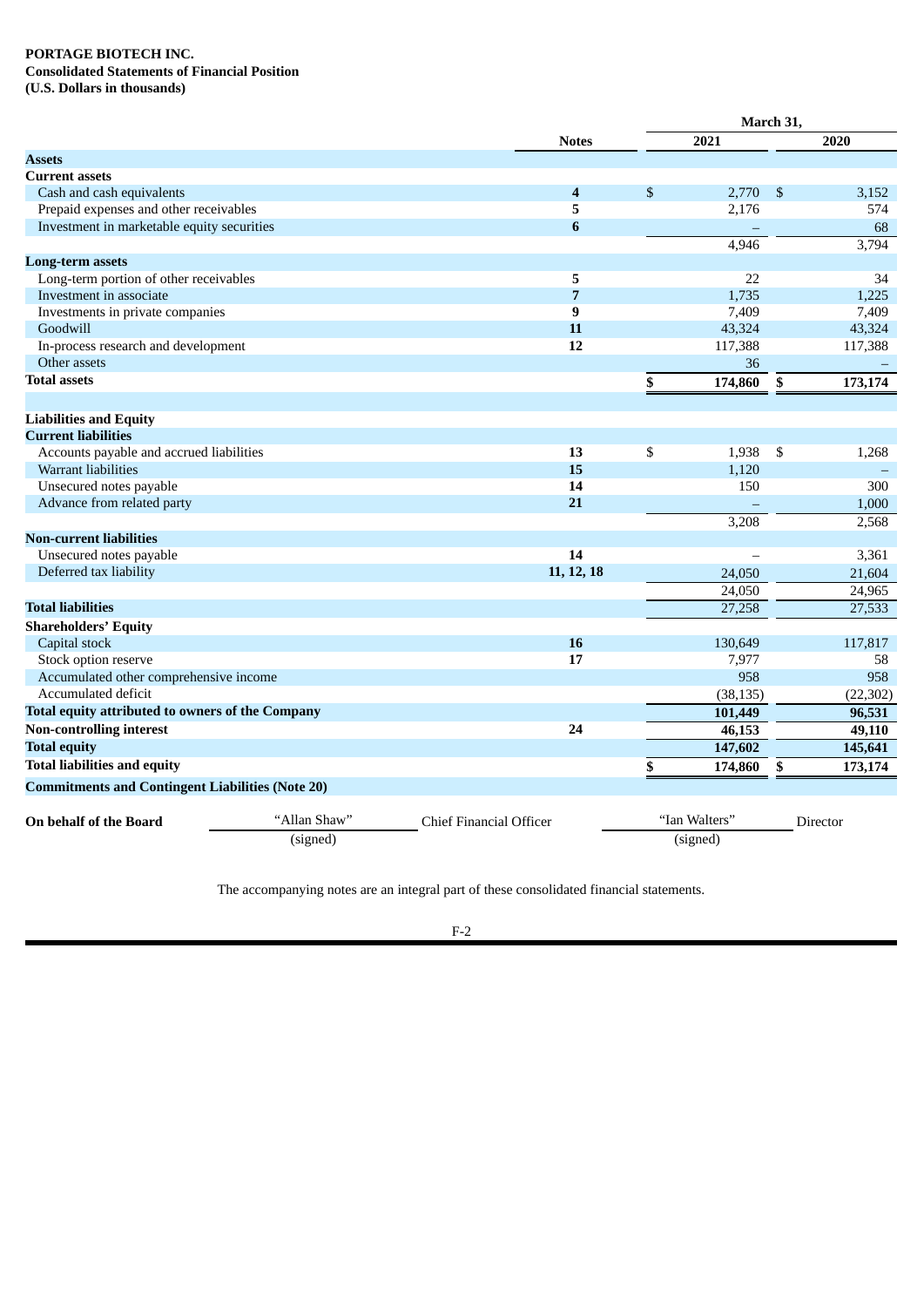### <span id="page-10-0"></span>**PORTAGE BIOTECH INC.**

### **Consolidated Statements of Operations and Comprehensive Income (Loss)**

**(U.S. Dollars in thousands, except per share amounts)**

|                                                                       |              | <b>Years Ended March 31,</b> |                |                           |              |      |         |  |
|-----------------------------------------------------------------------|--------------|------------------------------|----------------|---------------------------|--------------|------|---------|--|
|                                                                       | <b>Notes</b> |                              | 2021           |                           | 2020         |      | 2019    |  |
| <b>Expenses</b>                                                       |              |                              |                |                           |              |      |         |  |
| Research and development                                              |              | $\mathbb{S}$                 | 7,312          | $\mathfrak{s}$            | 4,108        | \$   | 1,907   |  |
| General and administrative expenses                                   |              |                              | 5,128          |                           | 1,870        |      | 857     |  |
| <b>Loss from operations</b>                                           |              |                              | (12, 440)      |                           | (5,978)      |      | (2,764) |  |
| Gain on sale of marketable equity securities                          | 6            |                              | 72             |                           |              |      |         |  |
| Foreign exchange transaction gain (loss)                              | 12, 18       |                              |                |                           | 6            |      | (691)   |  |
| Change in fair value of warrant liability                             | 15           |                              | (790)          |                           | 24           |      |         |  |
| (Loss) on equity issued at a discount                                 | 16           |                              | (1,256)        |                           |              |      |         |  |
| Loss on extinguishment of notes payable                               | 14           |                              | (223)          |                           | (33)         |      |         |  |
| Share of (loss) income in associate accounted for using equity method | 7            |                              | (490)          |                           | 18           |      | (162)   |  |
| Gain on disposition of subsidiaries                                   | 8            |                              | 412            |                           |              |      |         |  |
| Interest income                                                       |              |                              | $\equiv$       |                           | 11           |      | 111     |  |
| Interest expense                                                      |              |                              | (177)          |                           | (557)        |      | (88)    |  |
| Loss before provision for income taxes                                |              |                              | (14, 892)      |                           | (6,509)      |      | (3,594) |  |
| Income tax (expense)                                                  | 12,18        |                              | (2, 297)       |                           | (740)        |      |         |  |
| <b>Net (loss)</b>                                                     |              |                              | (17, 189)      |                           | (7,249)      |      | (3,594) |  |
| Other comprehensive income (loss)                                     |              |                              |                |                           |              |      |         |  |
| Net unrealized gain on investments                                    | 6, 9         |                              |                |                           | 876          |      | 50      |  |
| <b>Total comprehensive (loss) for year</b>                            |              | \$                           | $(17, 189)$ \$ |                           | $(6,373)$ \$ |      | (3,544) |  |
|                                                                       |              |                              |                |                           |              |      |         |  |
| Net (loss) attributable to:                                           |              |                              |                |                           |              |      |         |  |
| <b>Owners of the Company</b>                                          |              | \$                           | $(15,833)$ \$  |                           | $(5,333)$ \$ |      | (2,635) |  |
| <b>Non-controlling interest</b>                                       | 24           |                              | (1, 356)       |                           | (1, 916)     |      | (959)   |  |
|                                                                       |              | \$                           | (17, 189)      | $\boldsymbol{\mathsf{s}}$ | (7,249)      | \$   | (3,594) |  |
| Comprehensive (loss) attributable to:                                 |              |                              |                |                           |              |      |         |  |
| <b>Owners of the Company</b>                                          |              | $\boldsymbol{\mathsf{s}}$    | $(15,833)$ \$  |                           | (4, 457)     | - \$ | (2,585) |  |
| <b>Non-controlling interest</b>                                       | 24           |                              | (1, 356)       |                           | (1, 916)     |      | (959)   |  |
|                                                                       |              | \$                           | (17, 189)      | $\boldsymbol{\mathsf{s}}$ | (6,373)      | \$   | (3,544) |  |
|                                                                       |              |                              |                |                           |              |      |         |  |
| (Loss) per share                                                      | 19           |                              |                |                           |              |      |         |  |
| <b>Basic and diluted</b>                                              |              | \$                           | $(1.35)$ \$    |                           | (0.49)       | \$   | (0.55)  |  |
|                                                                       |              |                              |                |                           |              |      |         |  |
| Weighted average shares outstanding                                   | 19           |                              |                |                           |              |      |         |  |
| <b>Basic and diluted</b>                                              |              |                              | 11,733         |                           | 10,952       |      | 4,820   |  |

The accompanying notes are an integral part of these consolidated financial statements.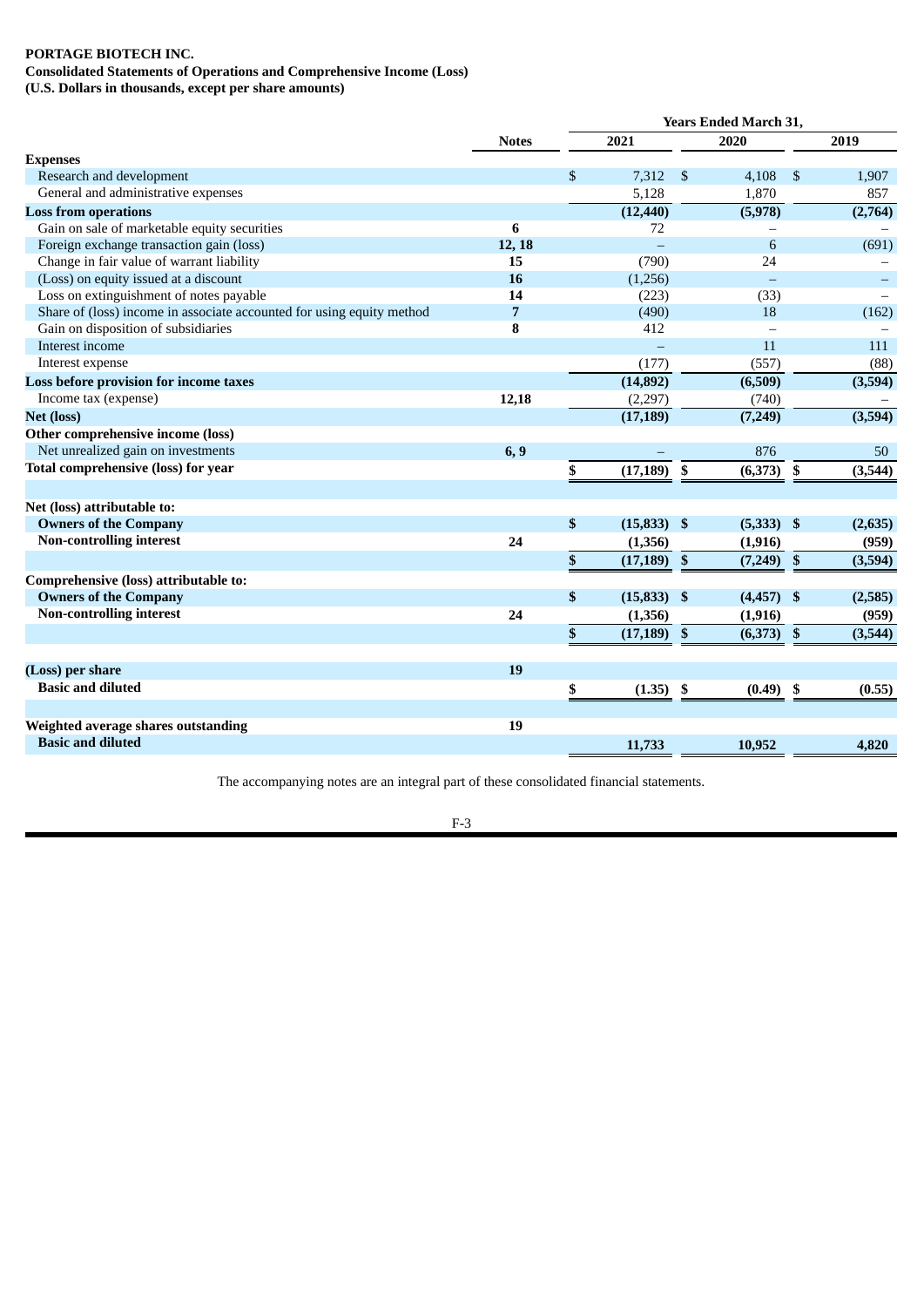### <span id="page-11-0"></span>**PORTAGE BIOTECH INC. Consolidated Statements of Changes in Equity (U.S. Dollars in thousands)**

|                                                                           | <b>Number</b><br>of<br><b>Shares</b> | Capital<br><b>Stock</b>  | <b>Stock</b><br>Option<br><b>Reserve</b> | <b>Accumulated</b><br>Other<br>Comprehensive<br>Income | <b>Retained</b><br><b>Earnings</b><br>(Accumulated<br>Deficit) | <b>Equity</b><br><b>Attributable</b><br>to Owners<br>of Company | Non-<br>Controlling<br><b>Interest</b> | <b>Total</b><br><b>Equity</b> |
|---------------------------------------------------------------------------|--------------------------------------|--------------------------|------------------------------------------|--------------------------------------------------------|----------------------------------------------------------------|-----------------------------------------------------------------|----------------------------------------|-------------------------------|
| Balance, April 1, 2018                                                    | 2,807                                | 23,654                   | 267<br>\$                                | 32                                                     | (14, 334)                                                      | $\mathbf{s}$<br>9,619                                           | $\mathcal{S}$                          | 9,619<br>\$.                  |
| Unrealized gain on investment in<br>Biohaven                              |                                      |                          |                                          | 50                                                     |                                                                | 50                                                              |                                        | 50                            |
| Shares issued on acquisition of<br>SalvaRx Limited                        | 8.051                                | 92,583                   |                                          |                                                        |                                                                | 92,583                                                          |                                        | 92,583                        |
| Fair value of a subsidiary attributable<br>to non-controlling interest on |                                      |                          |                                          |                                                        |                                                                |                                                                 |                                        |                               |
| acquisition                                                               |                                      |                          |                                          |                                                        |                                                                |                                                                 | 48,731                                 | 48,731                        |
| Share-based compensation                                                  |                                      |                          | 57                                       |                                                        |                                                                | 57                                                              | 1,111                                  | 1,168                         |
| Net loss for year                                                         |                                      |                          |                                          | $\qquad \qquad -$                                      | (2,635)                                                        | (2,635)                                                         | (959)                                  | (3,594)                       |
| Balance, March 31, 2019                                                   | 10,858                               | 116,237                  | 324                                      | $\overline{82}$                                        | (16,969)                                                       | 99,674                                                          | 48,883                                 | 148,557                       |
| Net unrealized gain on investments                                        |                                      |                          |                                          | 876                                                    | $\overline{\phantom{m}}$                                       | 876                                                             |                                        | 876                           |
| Shares issued on acquisition of                                           |                                      |                          |                                          |                                                        |                                                                |                                                                 |                                        |                               |
| <b>Intensity Holdings Limited</b>                                         | 130                                  | 1,298                    |                                          |                                                        |                                                                | 1,298                                                           |                                        | 1,298                         |
| Expiration of unexercised stock                                           |                                      |                          |                                          |                                                        |                                                                |                                                                 |                                        |                               |
| options                                                                   |                                      | 282                      | (282)                                    |                                                        |                                                                |                                                                 |                                        |                               |
| Share-based compensation                                                  |                                      | $\equiv$                 | 16                                       |                                                        |                                                                | 16                                                              | 2,143                                  | 2,159                         |
| Net loss for year                                                         | $\overline{\phantom{a}}$             | $\overline{\phantom{0}}$ |                                          | $\overline{\phantom{0}}$                               | (5, 333)                                                       | (5,333)                                                         | (1,916)                                | (7,249)                       |
| Balance, March 31, 2020                                                   | 10,988                               | 117,817                  | 58                                       | 958                                                    | (22, 302)                                                      | 96,531                                                          | 49,110                                 | 145,641                       |
| Issued under private placement                                            | 698                                  | 6.980                    | $\overline{\phantom{m}}$                 |                                                        | $\overline{\phantom{m}}$                                       | 6.980                                                           |                                        | 6,980                         |
| Share issuance costs                                                      |                                      | (248)                    |                                          |                                                        |                                                                | (248)                                                           |                                        | (248)                         |
| Share-based compensation                                                  |                                      |                          | 7,977                                    |                                                        |                                                                | 7,977                                                           | 850                                    | 8,827                         |
| Exchange of SalvaRx warrants for                                          |                                      |                          |                                          |                                                        |                                                                |                                                                 |                                        |                               |
| Portage warrants                                                          |                                      | 2,640                    |                                          |                                                        |                                                                | 2,640                                                           |                                        | 2,640                         |
| Settlement of non-controlling interest                                    |                                      |                          |                                          |                                                        |                                                                |                                                                 |                                        |                               |
| in SalvaRx Limited                                                        |                                      | 2,451                    |                                          |                                                        |                                                                | 2,451                                                           | (2,451)                                |                               |
| Warrant liability at contract price                                       |                                      | (330)                    |                                          |                                                        |                                                                | (330)                                                           |                                        | (330)                         |
| Fair value adjustment for shares issued                                   |                                      |                          |                                          |                                                        |                                                                |                                                                 |                                        |                               |
| at a discount in SalvaRx Limited                                          | 397                                  | 1,256                    |                                          |                                                        |                                                                | 1,256                                                           |                                        | 1,256                         |
| Shares issued for services                                                | $\overline{1}$                       | 25                       |                                          |                                                        |                                                                | 25                                                              |                                        | 25                            |
| Expiration of unexercised stock                                           |                                      |                          |                                          |                                                        |                                                                |                                                                 |                                        |                               |
| options                                                                   |                                      | 58                       | (58)                                     |                                                        |                                                                |                                                                 |                                        |                               |
| Net loss for period                                                       |                                      |                          |                                          |                                                        | (15, 833)                                                      | (15, 833)                                                       | (1,356)                                | (17, 189)                     |
| Balance, March 31, 2021                                                   | 12.084                               | 130,649                  | 7,977<br>S                               | 958                                                    | (38, 135)                                                      | 101,449                                                         | 46,153                                 | 147,602                       |
|                                                                           |                                      |                          |                                          |                                                        |                                                                |                                                                 |                                        |                               |

The accompanying notes are an integral part of these consolidated financial statements.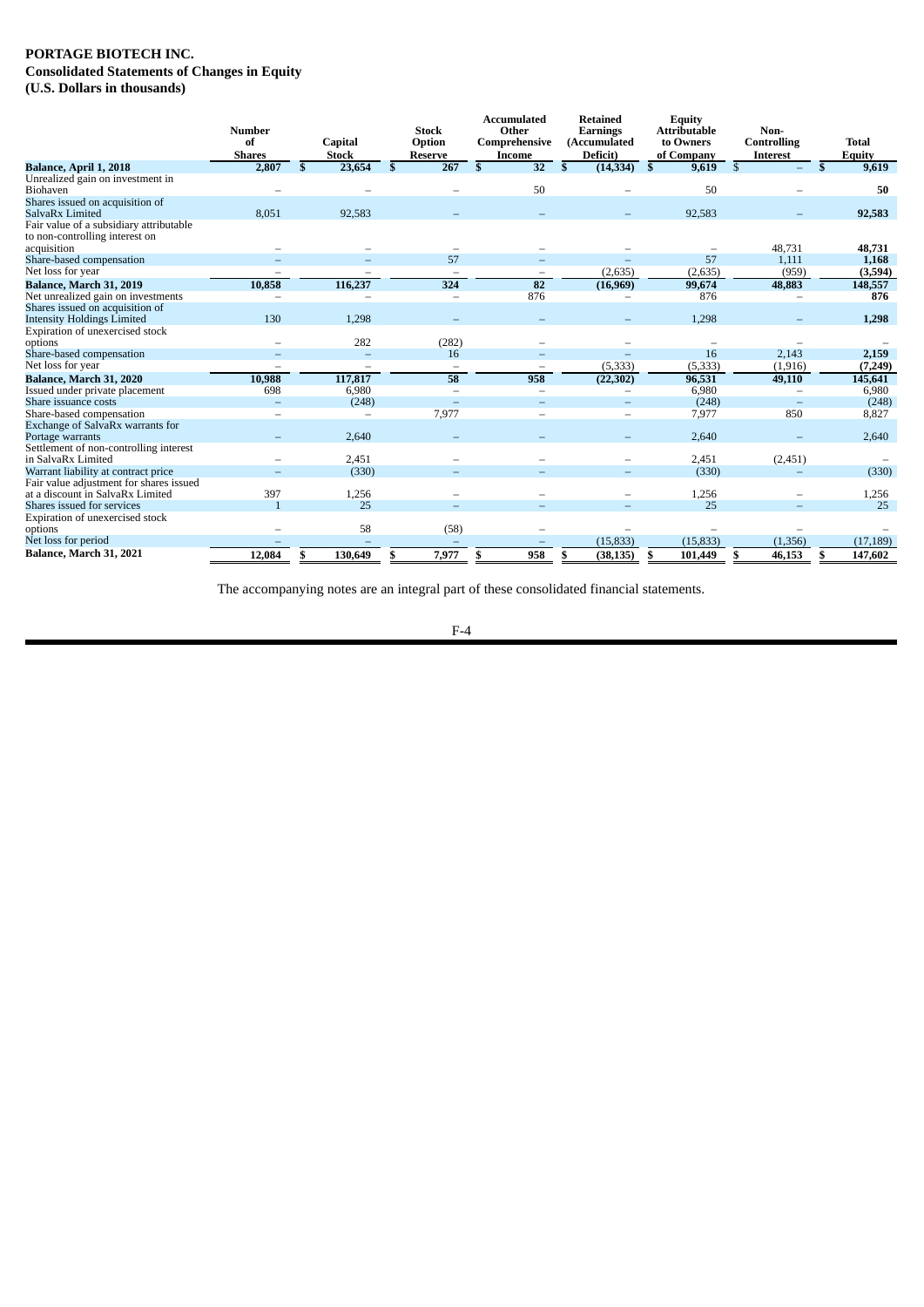# <span id="page-12-0"></span>**PORTAGE BIOTECH INC.**

**Consolidated Statements of Cash Flows (U.S. Dollars in thousands)**

|                                                                                                                                     | <b>Years Ended March 31,</b> |                                     |    |                          |    |                          |
|-------------------------------------------------------------------------------------------------------------------------------------|------------------------------|-------------------------------------|----|--------------------------|----|--------------------------|
|                                                                                                                                     |                              | 2021                                |    | 2020                     |    | 2019                     |
| Cash flows provided by (used in) operating activities:                                                                              |                              |                                     |    |                          |    |                          |
| Net loss for the year                                                                                                               | \$                           | $(17,189)$ \$                       |    | $(7,249)$ \$             |    | (3,594)                  |
| <b>Adjustments for non-cash items:</b>                                                                                              |                              |                                     |    |                          |    |                          |
| Gain on sale of marketable equity securities                                                                                        |                              | (72)                                |    |                          |    |                          |
| Increase in deferred tax liability                                                                                                  |                              | 2,446                               |    | 1,240                    |    |                          |
| Foreign exchange transaction (gain) loss                                                                                            |                              |                                     |    | (6)                      |    | 691                      |
| Loss (income) on fair value of warrant liability                                                                                    |                              | 790                                 |    | (24)                     |    |                          |
| Loss on equity issued at a discount                                                                                                 |                              | 1,256                               |    |                          |    |                          |
| Amortization of debt discount                                                                                                       |                              | 76                                  |    | 265                      |    |                          |
| Loss on early extinguishment of debt                                                                                                |                              | 223                                 |    | 33                       |    |                          |
| Share of loss (gain) in associate                                                                                                   |                              | 490                                 |    | (18)                     |    | 162                      |
| Share-based compensation expensed as consulting fee                                                                                 |                              | 8,827                               |    | 2,143                    |    | 1,148                    |
| Fair value of stock issued for services                                                                                             |                              | 25                                  |    |                          |    |                          |
| Gain on disposition of subsidiaries                                                                                                 |                              | (412)                               |    |                          |    |                          |
| Share-based compensation expensed as research and development                                                                       |                              |                                     |    | 16                       |    | 20                       |
| Changes in operating working capital:                                                                                               |                              |                                     |    |                          |    |                          |
| Accounts receivable                                                                                                                 |                              | (111)                               |    |                          |    |                          |
| Prepaid expenses and other receivables<br>Accounts payable and accrued liabilities                                                  |                              | (1, 477)<br>880                     |    | (281)<br>167             |    | 352<br>363               |
| Other assets                                                                                                                        |                              |                                     |    |                          |    |                          |
|                                                                                                                                     |                              | (36)                                |    |                          |    |                          |
| Net cash used in operating activities                                                                                               |                              | (4, 284)                            |    | (3,714)                  |    | (858)                    |
|                                                                                                                                     |                              |                                     |    |                          |    |                          |
| Cash flows provided by (used in) investing activities:                                                                              |                              |                                     |    |                          |    |                          |
| Proceeds from sale of marketable securities<br>Investment in associate                                                              |                              | 140                                 |    | $\overline{\phantom{0}}$ |    |                          |
|                                                                                                                                     |                              | (1,000)<br>$\overline{\phantom{0}}$ |    | $\overline{\phantom{0}}$ |    | (688)<br>1,192           |
| Cash from SalvaRx Limited acquisition                                                                                               |                              |                                     |    |                          |    |                          |
| Purchase of notes receivable issued by SalvaRx Limited prior to the acquisition by Portage<br>Net cash used in investing activities |                              |                                     |    |                          |    | (950)                    |
|                                                                                                                                     |                              | (860)                               |    | -                        |    | (446)                    |
|                                                                                                                                     |                              |                                     |    |                          |    |                          |
| Cash flows provided by (used in) financing activities:<br>Proceeds from shares issued under private placement                       |                              | 6,980                               |    |                          |    |                          |
| Share issuance costs                                                                                                                |                              | (248)                               |    |                          |    |                          |
| Repayment of unsecured notes payable                                                                                                |                              | (1,020)                             |    | (300)                    |    | (50)                     |
| (Repayment of) advance from related party                                                                                           |                              | (1,000)                             |    | 1,000                    |    |                          |
| Note proceeds received                                                                                                              |                              | 50                                  |    |                          |    |                          |
| Net cash provided by (used in) financing activities                                                                                 |                              | 4,762                               |    | 700                      |    | (50)                     |
|                                                                                                                                     |                              |                                     |    |                          |    |                          |
| (Decrease) increase in cash and cash equivalents during year                                                                        |                              | (382)                               |    | (3,014)                  |    | (1, 354)                 |
| Cash and cash equivalents at beginning of year                                                                                      |                              |                                     |    |                          |    |                          |
| Cash and cash equivalents at end of year                                                                                            |                              | 3,152                               |    | 6,166                    |    | 7,520                    |
|                                                                                                                                     | \$                           | 2,770                               | \$ | 3,152                    | \$ | 6,166                    |
|                                                                                                                                     |                              |                                     |    |                          |    |                          |
| Supplemental disclosure of cash flow information:                                                                                   |                              |                                     |    |                          |    |                          |
| Cash paid for interest                                                                                                              | \$                           | 748                                 | \$ | Ξ.                       | \$ |                          |
|                                                                                                                                     |                              |                                     |    |                          |    |                          |
| Supplemental disclosure of non-cash investing and financing activities:                                                             |                              |                                     |    |                          |    |                          |
| Shares issued pursuant to settlement of SalvaRx notes and warrants                                                                  | \$                           | 2,640                               | \$ |                          | \$ |                          |
| Fair value of warrant liability for Portage warrants issued                                                                         | \$                           | 1,120                               | \$ |                          | \$ |                          |
| Notes payable settled in disposition of subsidiaries                                                                                | \$                           | 200                                 | \$ | $\overline{\phantom{0}}$ | \$ | $\overline{\phantom{0}}$ |
| Fair value of shares issued to acquire Intensity Holdings Limited                                                                   |                              |                                     |    |                          |    |                          |
|                                                                                                                                     | \$                           |                                     | \$ | 1,298                    | \$ |                          |
| Fair value of shares issued to acquire SalvaRx Limited                                                                              | \$                           | $\qquad \qquad -$                   | \$ | $\qquad \qquad -$        | \$ | 92,583                   |
| Effective settlement of convertible notes issued by SalvaRx Limited upon acquisition by                                             |                              |                                     |    |                          |    |                          |
| Portage                                                                                                                             | \$                           |                                     | \$ |                          | \$ | 1,963                    |
| Unrealized gain on investments in Intensity and Biohaven                                                                            | \$                           | —                                   | \$ | 876                      | \$ | 50                       |

The accompanying notes are an integral part of these consolidated financial statements.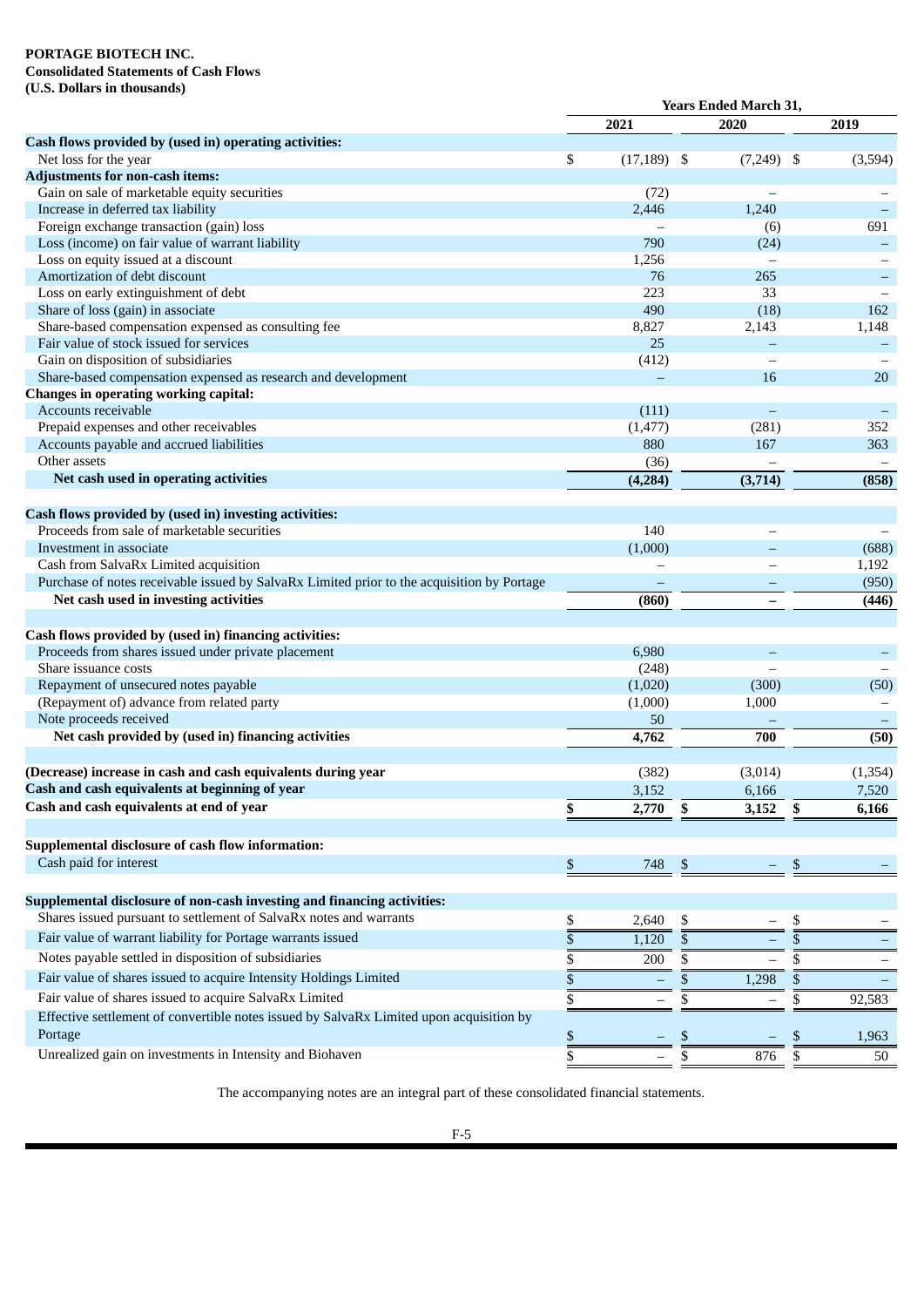#### <span id="page-13-0"></span>**NOTE 1. NATURE OF OPERATIONS**

Portage Biotech Inc. (the "Company" or "Portage") is incorporated in the British Virgin Islands ("BVI") with its registered office located at FH Chambers, P.O. Box 4649, Road Town, Tortola, BVI. Its Toronto agent, Portage Services Ltd., is located at 6 Adelaide Street East, Suite 300, Toronto, Ontario, M5C 1H6, Canada.

The Company is a reporting issuer with the securities commissions of the provinces of Ontario and British Columbia. Its ordinary shares were listed on the Canadian Stock Exchange ("CSE") under the symbol "PBT.U". On February 25, 2021, the ordinary shares of the Company began trading on the NASDAQ Capital Market ("NASDAQ") under the symbol "PRTG". The Company voluntarily delisted its common shares from the CSE at the market close on April 23, 2021, since the Company's shares began trading on NASDAQ.

Portage is a clinical stage immune-oncology company focused on overcoming immune resistance and currently managing 10 immuno-oncology assets at various development stages. We source, nurture and develop the creation of early- to mid-stage, first- and best-in-class therapies for a variety of cancers, by funding, implementing viable, cost effective product development strategies, clinical counsel/trial design, shared services, financial and project management to enable efficient, turnkey execution of commercially informed development plans. Our drug development pipeline portfolio encompasses products or technologies based on biology addressing known resistance pathways/mechanisms of current check point inhibitors with established scientific rationales, including intratumoral delivery, nanoparticles, liposomes, aptamers, and virus-like particles.

On August 13, 2018, the Company reached a definitive agreement to acquire 100% of SalvaRx Limited ("SalvaRx") in exchange for 8,050,701 ordinary shares of the Company (the "SalvaRx Acquisition"). The SalvaRx Acquisition was completed on January 8, 2019 (the "Acquisition Date") upon receiving shareholder and regulatory approval. In connection with the SalvaRx Acquisition, the Company acquired interests in SalvaRx's five research and development invested entities and subsidiaries: iOx Therapeutics Ltd. ("iOx"), Nekonal Oncology Limited ("Nekonal"), Intensity Therapeutics, Inc. ("Intensity"), Saugatuck Therapeutics Ltd. ("Saugatuck") and Rift Biotherapeutics Inc. ("Rift"). In connection with the SalvaRx Acquisition, the Company also acquired an option in Nekonal SARL, a Luxembourg-based company holding intellectual property rights for therapeutics and diagnostics in the field of autoimmune disorders and oncology, to participate in the funding of its autoimmune programs. The Company abandoned its interests in Nekonal (see Note 10, "Acquisition and Business Combination").

On June 5, 2020, the Company effected a 100:1 reverse stock split. All share and per share information included in the consolidated financial statements have been retroactively adjusted to reflect the impact of the reverse stock split. The shares of ordinary shares authorized remained at an unlimited number of ordinary shares without par value.

Portage filed a registration statement and prospectus with the Securities and Exchange Commission ("SEC") pursuant to Rule 424(b)(2) under which it may sell shares, debt securities, warrants and units that Portage may sell in one or more offerings from time to time, which became effective on March 8, 2021 ("Registration Statement" or "Prospectus"). The Registration Statement includes:

- · a base prospectus, which covers the offering, issuance and sales by us of up to \$200,000,000 in the aggregate of the securities identified above from time to time in one or more offerings; and
- · a sales agreement prospectus covering the offer, issuance and sale by us of up to a maximum aggregate offering price of up to \$50,000,000 of our ordinary shares that may be issued and sold from time to time under sales agreement, or sales agreement, with Cantor Fitzgerald & Co., or Cantor Fitzgerald, the sales agent.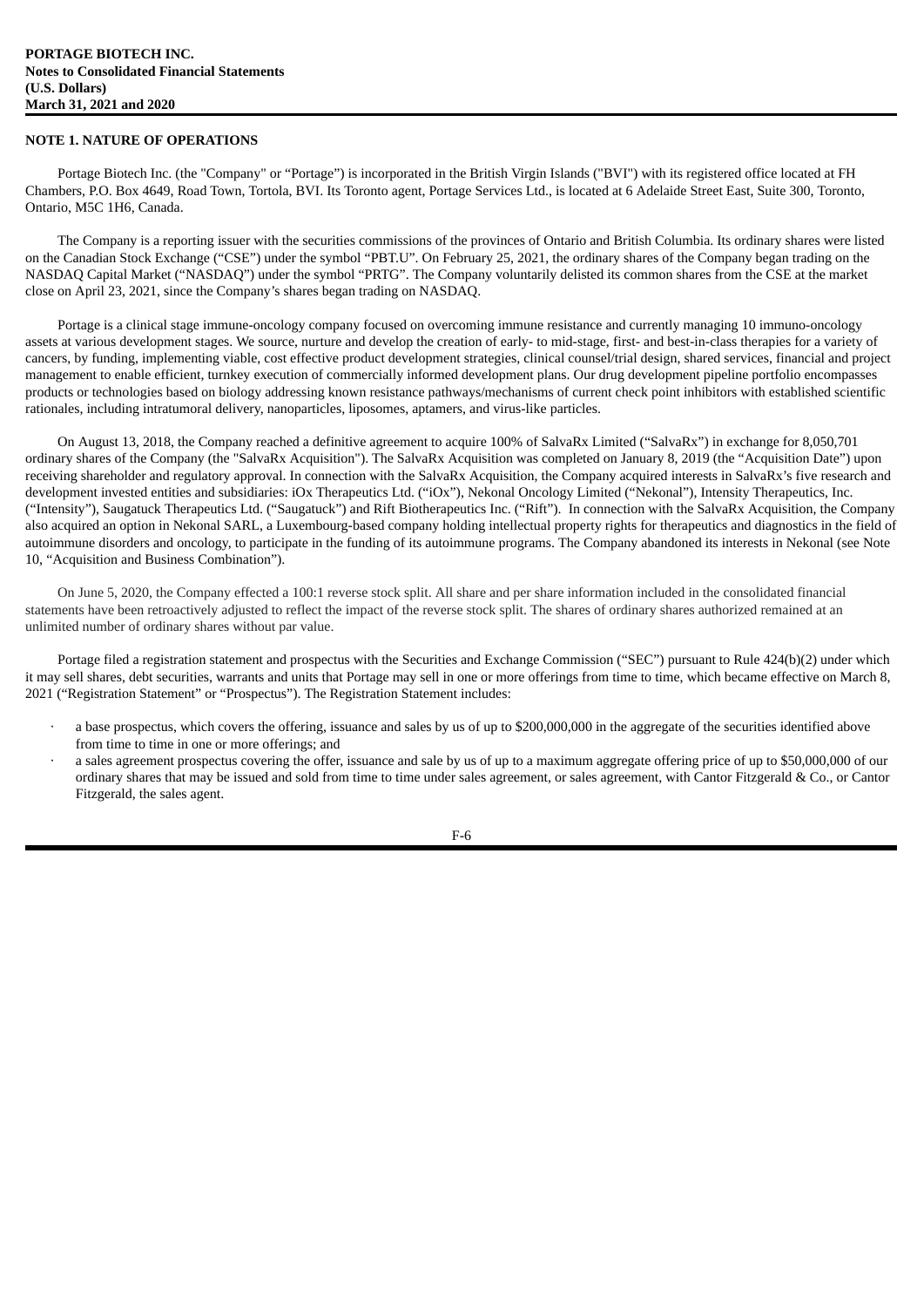#### **NOTE 1. NATURE OF OPERATIONS** *(Cont'd)*

The specific terms of any securities to be offered pursuant to the base prospectus are specified in the sales agreement prospectus. The \$50,000,000 of ordinary shares that may be offered, issued and sold under the sales agreement prospectus is included in the \$200,000,000 of securities that may be offered, issued and sold by us under the base prospectus. The sales under the prospectus will be deemed to be made pursuant to an "at the market offering" as defined in Rule 415(a)(4) promulgated under the Securities Act of 1933 (the Securities Act). Upon termination of the sales agreement, any portion of the \$50,000,000 included in the sales agreement prospectus that is not sold pursuant to the sales agreement will be available for sale in other offerings pursuant to the base prospectus, and if no shares are sold under the sales agreement, the full \$50,000,000 of securities may be sold in other offerings pursuant to the base prospectus. See Note 2, "Liquidity," Note 16, "Capital Stock" and Note 25, "Events After the Balance Sheet Date" for a further discussion.

### **NOTE 2. LIQUIDITY**

The accompanying consolidated financial statements have been prepared on a basis that assumes that the Company will continue as a going concern and that contemplates the continuity of operations, the realization of assets and the satisfaction of liabilities and commitments in the normal course of business. Accordingly, the accompanying consolidated financial statements do not include any adjustments relating to the recoverability and classification of recorded asset amounts or amounts of liabilities that might result from the outcome of this uncertainty.

As of March 31, 2021, the Company had cash and cash equivalents of \$2.8 million and total current liabilities of \$3.2 million (inclusive of \$1.1 million warrant liability settleable on a non-cash basis). For the year ended March 31, 2021, the Company is reporting a net loss of (\$17.2) million and cash used in operating activities of \$4.3 million. As of June 30, 2021, we had approximately \$28.6 million of cash on hand.

In April 2021, the Company commenced its "at the market" offering and through that process, sold 90,888 shares generating net proceeds of approximately \$2.6 million. Further, the Company initiated an offering pursuant to the Prospectus. On June 24, 2021, the Company completed a firm commitment underwritten public offering of 1,150,000 ordinary shares at a public offering price of \$23.00 per share for gross proceeds of approximately \$26.5 million and net proceeds of approximately \$25.0 million, and was settled June 28, 2021. The Company incurred offering expenses for the public offering of approximately \$1.5 million, including approximately \$1.4 million of management, underwriting and selling expenses. The Company will use net proceeds raised to fund its research and development activities and support operations. The amount raised is sufficient to fund operations through July 2022. Funds may be used to accelerate activities or invest in other strategic assets.

The Company has incurred substantial operating losses since inception and expects to continue to incur significant operating losses for the foreseeable future and may never become profitable. The losses result primarily from its conduct of research and development activities.

The Company historically has funded its operations principally from proceeds from issuances of equity and debt securities and would expect to enter the capital markets if additional funding is required.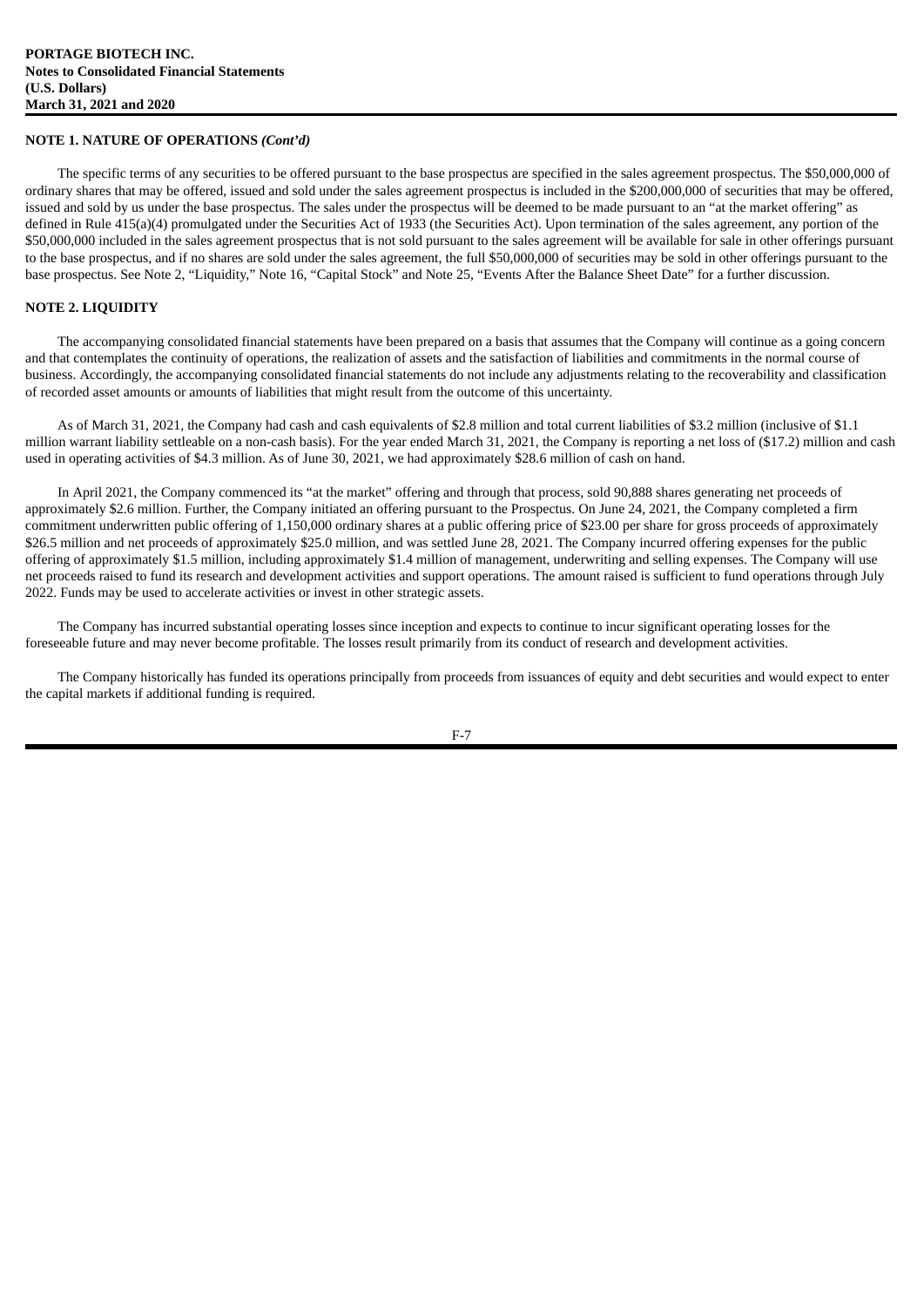### **NOTE 2. LIQUIDITY** *(Cont'd)*

#### *COVID-19 Effect*

Beginning in early March 2020, the COVID-19 pandemic and the measures imposed to contain this pandemic have disrupted and are expected to continue to impact the Company's business operations. The magnitude of the impact of the COVID-19 pandemic on the Company's productivity, results of operations and financial position, and its disruption to the Company's business and clinical programs and timelines, will depend, in part, on the length and severity of these restrictions and on the Company's ability to conduct business in the ordinary course.

#### **NOTE 3. BASIS OF PRESENTATION**

#### *Statement of Compliance and Basis of presentation*

These consolidated financial statements have been prepared in accordance with International Financial Reporting Standards ("IFRS") issued by the International Accounting Standards Board ("IASB"), and interpretations of the International Financial Reporting Interpretations Committee. Certain reclassifications have been made to prior years to conform with current year presentation.

These consolidated financial statements have been prepared on an historical cost basis except for items disclosed herein at fair value (see Note 22, "Financial Instruments and Risk Management").

The Company has only one reportable operating segment.

These consolidated financial statements were approved and authorized for issuance by the Audit Committee and Board of Directors on July 29, 2021.

#### *Consolidation*

The consolidated financial statements include the accounts of the Company and,

- (a) SalvaRx Limited ("SalvaRx"), a wholly-owned subsidiary, incorporated on May 6, 2015 in the British Virgin Islands.
- (b)iOx Therapeutics Ltd. ("iOx"), a United Kingdom based immune-oncology company, a 60.49% subsidiary, incorporated in the United Kingdom on February 10, 2015.
- (c) Saugatuck Therapeutics, Ltd. ("Saugatuck"), a 70% owned subsidiary incorporated in the British Virgin Islands.
- (d)Portage Developmental Services, a 100% owned subsidiary incorporated in Delaware, which provides human resources, and other services to each operating subsidiary via a shared services agreement.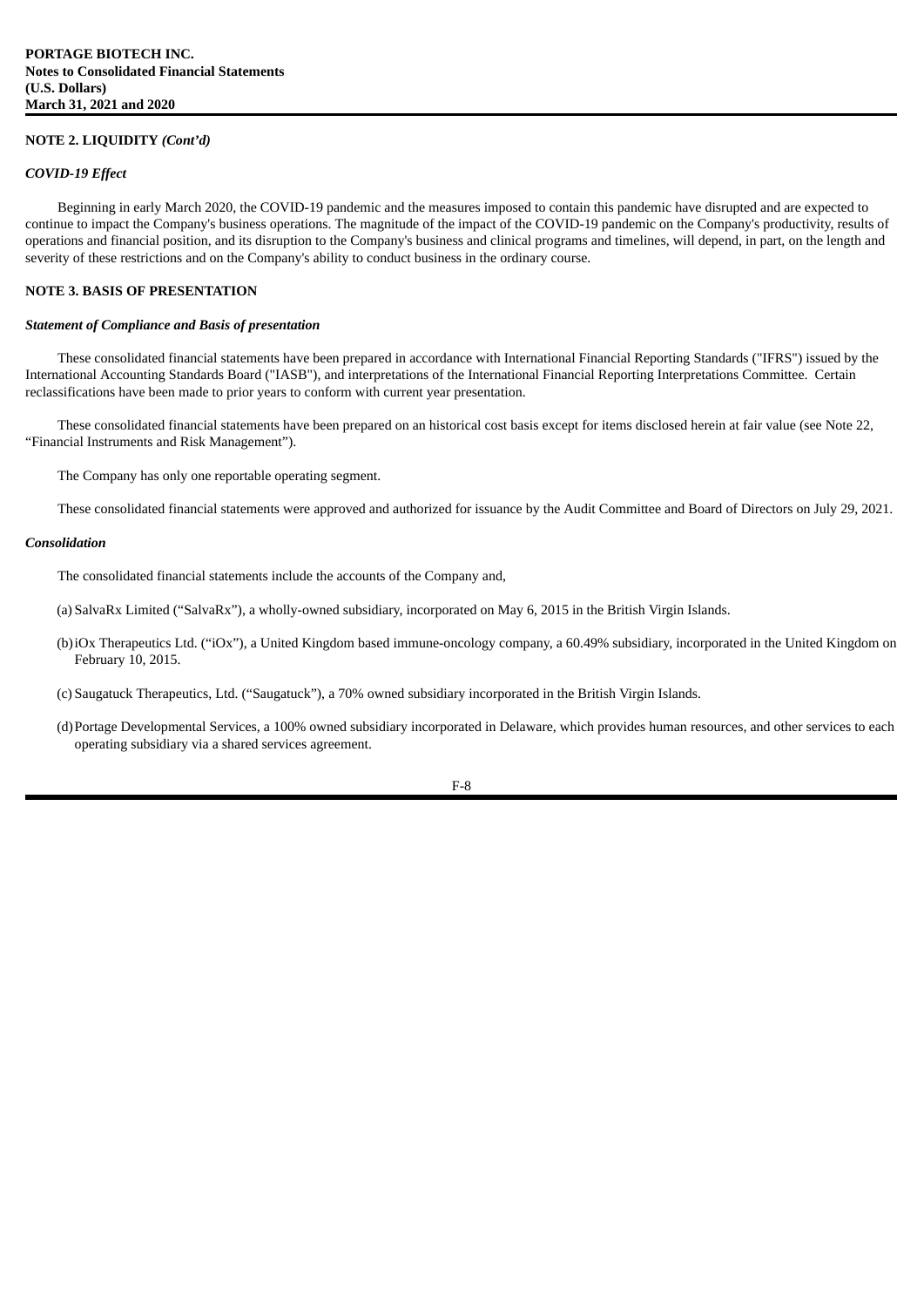#### **NOTE 3. BASIS OF PRESENTATION** *(Cont'd)*

#### *Consolidation (Cont'd)*

The following companies were disposed of on March 3, 2021 (see Note 8, "Disposition of PPL"):

- · Portage Pharmaceuticals Ltd. ("PPL") a wholly-owned subsidiary acquired in a merger on July 23, 2013, incorporated in the British Virgin Islands.
- · EyGen Limited ("EyGen"), a wholly-owned subsidiary of PPL, incorporated on September 20, 2016, in the British Virgin Islands.
- Portage Glasgow Ltd. ("PGL"), a 65% subsidiary of PPL, incorporated in Glasgow, Scotland.

All inter-company balances and transactions have been eliminated in consolidation.

Non-controlling interest in the equity of a subsidiary is accounted for and reported as a component of stockholders' equity. Non-controlling interests represent the 39.51% shareholder ownership interest in iOx and the 30% shareholder ownership interest in Saugatuck, which are consolidated by the Company. In years prior to March 31, 2021, non-controlling interest also included 35% in PGL.

#### *Functional and Presentation Currency*

The Company's functional and presentation currency is the U.S. Dollar.

#### *Use of Estimates and Judgments*

The preparation of the consolidated financial statements in conformity with IFRS requires management to make judgments, estimates and assumptions that affect the application of accounting policies and the reported amounts of assets, liabilities, income and expenses. Actual results may differ from these estimates.

Estimates and underlying assumptions are reviewed on an ongoing basis. Revisions to accounting estimates are recognized in the period in which the estimates are revised and in any future periods affected.

Significant areas where estimates are made include valuation of financial instruments, research and development costs, fair value used for acquisition and measurement of share-based compensation. Significant areas where critical judgments are applied include assessment of impairment of investments and goodwill and the determination of the accounting acquirer and acquiree in the business combination accounting.

#### *Reclassifications*

Certain prior year amounts have been reclassified for consistency with the current year presentation. These reclassifications had no effect on the reported results of operations.

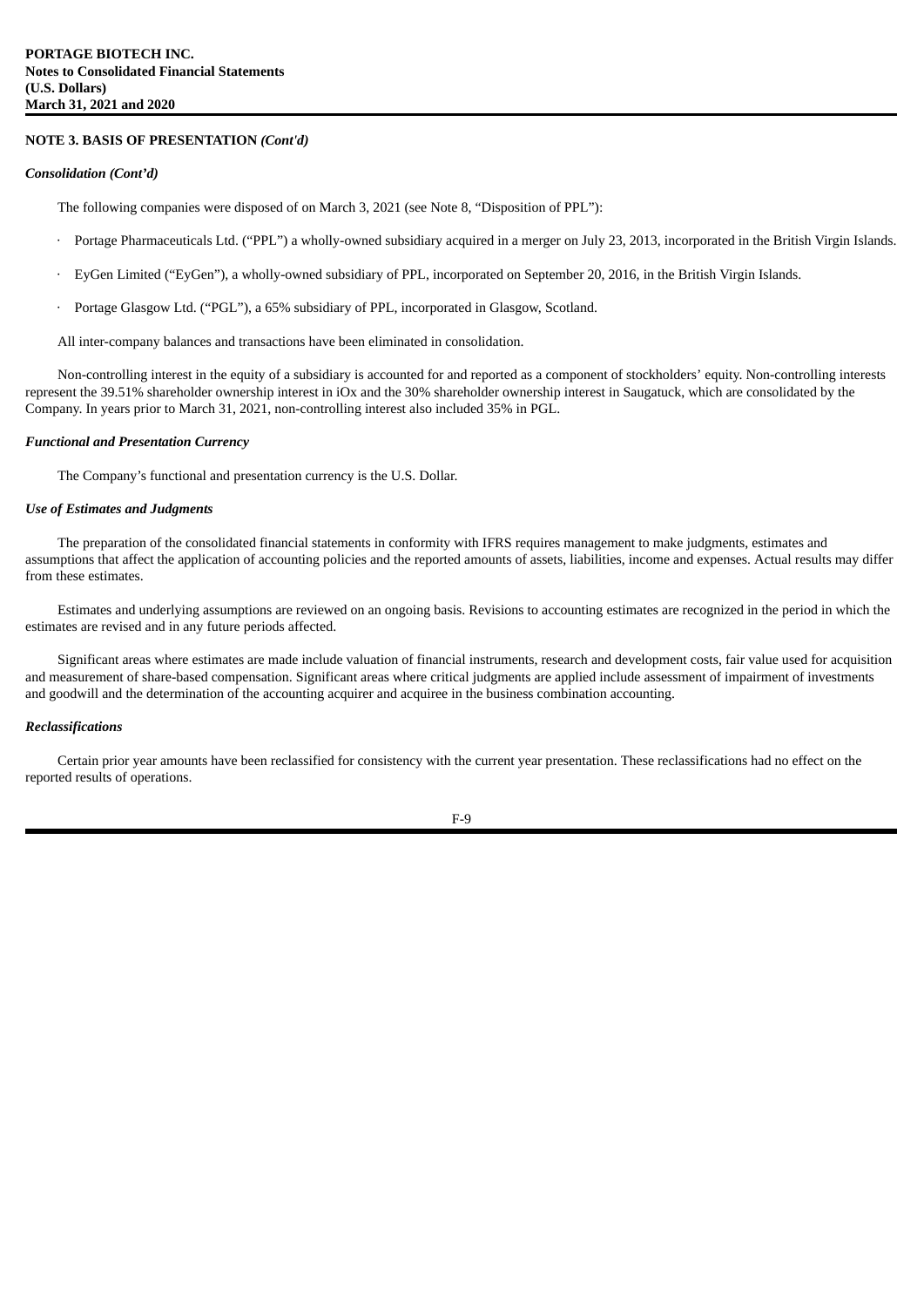#### **NOTE 4. SIGNIFICANT ACCOUNTING POLICIES**

The accounting policies set out below have been applied consistently to all periods presented in these consolidated financial statements, which have, in management's opinion, been properly prepared within reasonable limits of materiality and within the framework of the significant accounting policies summarized below:

#### *Financial Instruments*

#### *i) Financial Assets*

#### **Classification**

Upon the initial recognition of a financial assets, the financial assets are classified as one of the following measurement methodologies: (a) amortized cost, (b) fair value through other comprehensive income (FVTOCI), or (c) fair value through profit or loss (FVTPL). Subsequent measurement will be based on the initial classification of the financial assets.

The classification of a financial asset at initial recognition depends on the Company's business model for managing the financial asset and the financial asset's contractual cash flow characteristics.

In order for a financial asset to be measured at amortized cost or fair value through OCI, it needs to give rise to cash flows that are *solely payments of principal and interest* ("SPPI") on the principal amount outstanding. This assessment is referred to as the SPPI test and is performed at an instrument level.

The Company's business model for managing financial assets refers to how it manages its financial assets in order to generate cash flows. The business model determines whether cash flows will result from collecting contractual cash flows, selling the financial assets, or both.

#### **Measurement**

For purposes of subsequent measurement, financial assets are classified in three categories:

- Financial assets at amortized cost (debt instruments);
- Financial assets at FVTOCI; and

· Financial assets at FVTPL.

#### **Financial Assets at Amortized Cost (Debt Instruments)**

The Company measures financial assets at amortized cost if both of the following conditions are met:

- The financial asset is held within a business model with the objective of holding the financial asset in order to collect contractual cash flows and;

- The contractual terms of the financial asset give rise on specified dates to cash flows that are solely payments of principal and interest on the principal amount outstanding.

Financial assets at amortized cost are subsequently measured using the effective interest rate method and are subject to a period impairment review. Gains and losses are recognized in profit or loss when the asset is derecognized, modified or impaired.

The Company's financial assets classified at amortized cost includes other receivables.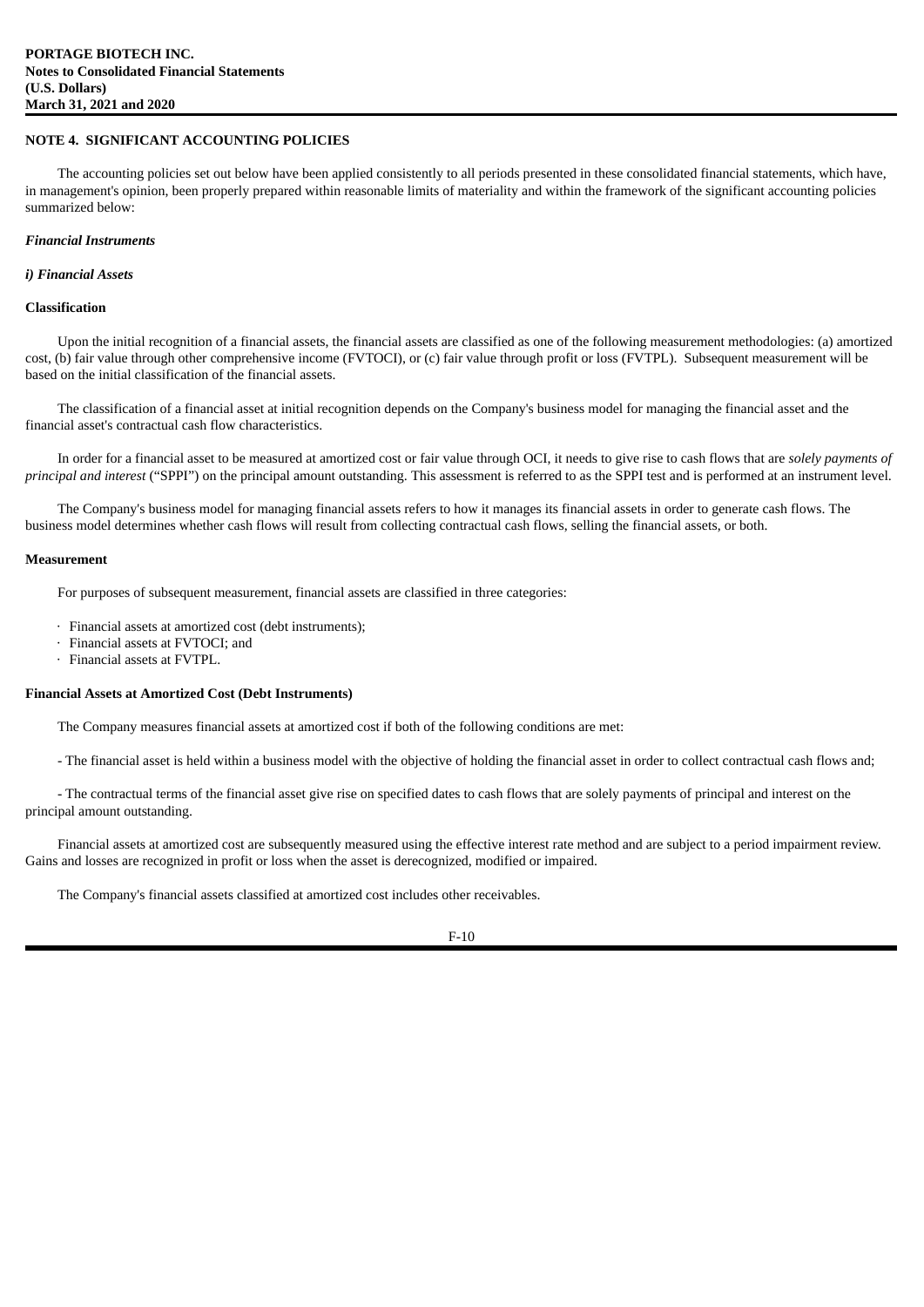#### **Financial Assets designated at Fair Value through OCI (Equity Instruments)**

Upon initial recognition, the Company can elect to classify irrevocably its equity investments as equity instruments designated at FVTOCI when they meet the definition of equity under IAS 32, "Financial Instruments: Presentation," and are not held for trading. The classification is determined on an instrument-by-instrument basis.

Gains and losses on these financial assets are never recycled to profit or loss. Dividends are recognized as other income in the statement of profit or loss when the right of payment has been established, except when the Company benefits from such proceeds as a recovery of part of the cost of the financial asset, in which case, such gains are recorded in OCI. Equity instruments designated at fair value through OCI are not subject to impairment assessment.

The Company irrevocably elected to classify its investments in Biohaven Pharmaceuticals Holding Company Ltd. ("Biohaven"), Sentien and Intensity as FVTOCI.

#### **Financial Assets at Fair Value through Profit or Loss**

Financial assets at FVTPL include financial assets held for trading, financial assets designated upon initial recognition at fair value through profit or loss, or financial assets mandatorily required to be measured at fair value. Financial assets are classified as held for trading if they are acquired for the purpose of selling or repurchasing in the near term. Derivatives, including separated embedded derivatives, are also classified as held for trading unless they are designated as effective hedging instruments. Financial assets with cash flows that are not solely payments of principal and interest are classified and measured FVTPL, irrespective of the business model.

Financial assets at fair value through profit or loss are carried in the statement of financial position at fair value with net changes in fair value recognized in the statement of profit or loss.

#### *ii***)** *Financial Liabilities*

The Company's financial liabilities include accounts payable which approximates fair value due to their short maturity and unsecured notes payable assumed in the SalvaRx Acquisition. The unsecured notes payable assumed in the SalvaRx Acquisition are recorded at fair value on the acquisition date (see Note 10, "Acquisition and Business Combination" and Note 14, "Unsecured Notes Payable").

#### **Warrant Liability and Note Payable**

During the year ended March 31, 2017, the Company's subsidiaries, PPL and EyGen, issued notes with warrants (see Note 14, "Unsecured Notes Payable" and Note 15, "Warrant Liability"). The warrants, which were exercisable for common shares of PPL and EyGen, expired in the year ended March 31, 2020.

Accordingly, at inception a portion of the proceeds was allocated to the fair value of the warrants and the remainder was recorded as a note payable. The warrants expired and the note payable was settled as part of the PPL disposition in March 2021 (see Note 8, "Disposition of PPL").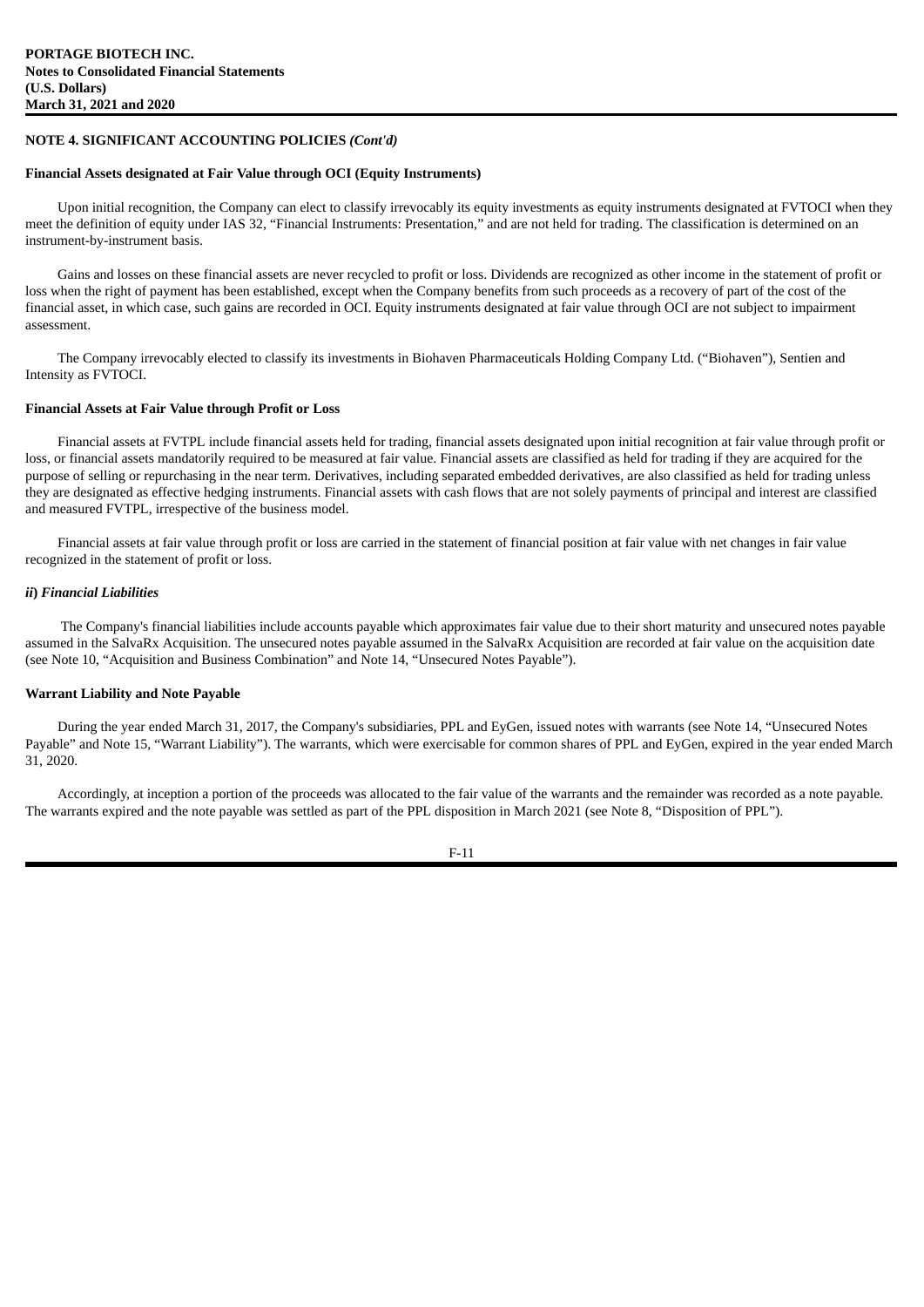At subsequent balance sheet dates the fair value of the warrant was remeasured with movements in the fair value recorded in profit or loss. The loan was recorded at amortized cost and is accounted for using the effective interest method. In March 2021, the Company completed the disposition of its interest in PPL and EyGen and these liabilities were settled.

In connection with the SalvaRx Acquisition (see Note 10, "Acquisition and Business Combination" and Note 14, "Unsecured Notes Payable"), the Company acquired notes payable and associated warrants, which were recorded at fair value on the date of the acquisition.

#### **Impairment of Financial Assets**

IFRS 9, "Financial Instruments," requires the Company to recognize an allowance for expected credit losses ("ECLs") for all debt instruments and investments not held at fair value through profit or loss and contract assets. For intangible assets, at the end of each reporting period and whenever there is an indication that the intangible asset may be impaired, the Company reviews the carrying amounts of its intangible assets to determine whether there is any indication that those assets have suffered an impairment loss.

At the end of each reporting period, the Company assessed whether there was objective evidence that a financial asset was impaired. The Company recognizes an allowance for ECLs for all debt instruments not held at fair value through profit or loss. ECLs are based on the difference between the contractual cash flows due in accordance with the contract and all the cash flows that the Company expects to receive, discounted at an approximation of the original effective interest rate. The expected cash flows will include cash flows from the sale of collateral held or other credit enhancements that are integral to the contractual terms.

ECLs are recognized in two stages. For credit exposures for which there has not been a significant increase in credit risk since initial recognition, ECLs are provided for credit losses that result from default events that are possible within the next 12-months (a 12-month ECL). For those credit exposures for which there has been a significant increase in credit risk since initial recognition, a loss allowance is required for credit losses expected over the remaining life of the exposure, irrespective of the timing of the default (a lifetime ECL).

#### **Foreign Currencies**

The functional and presentation currency of the Company and its subsidiaries (see Note 3, "Basis of Presentation") is the U.S. dollar. Monetary assets and liabilities are translated at exchange rates in effect at the balance sheet date. Non-monetary assets are translated at exchange rates in effect when they were acquired. Revenue and expenses are translated at the approximate average rate of exchange for the period. Foreign currency differences arising on retranslation are recognized in income or loss.

The effect of exchange rates on our foreign currency-denominated asset and liability balances are recorded as foreign currency transaction losses in the determination of net income (loss).

#### **Cash and Cash Equivalents**

Cash and cash equivalents comprise cash in hand and on-demand deposits that are readily convertible to a known amount of cash with three months or less from date of acquisition and are subject to an insignificant risk of change in value. The Company does not have any cash equivalents as of March 31, 2021 and 2020.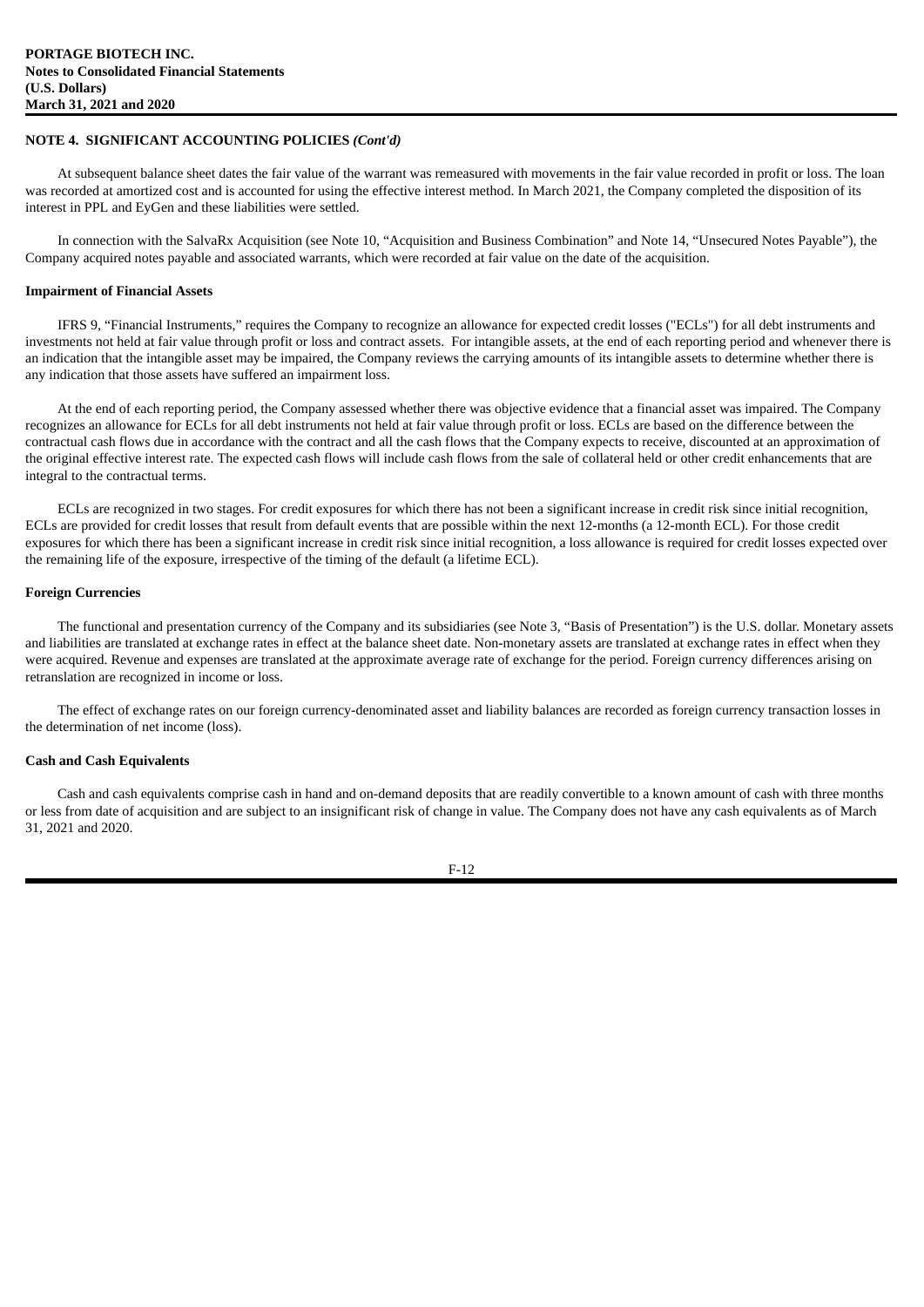#### **Intangible Assets acquired in Business Combinations**

Intangible assets acquired in business combinations that are separable from goodwill are recorded at their acquisition date fair value. Subsequent to initial recognition, intangible assets acquired in business combinations are reported net of accumulated amortization and any impairment losses.

#### **Impairment of Indefinite Life Intangible Assets other than Goodwill**

At the end of each annual reporting period and whenever there is an indication that an indefinite life intangible asset may be impaired, the Company reviews the carrying amounts of such intangible assets to determine whether there is any indication that those assets have suffered an impairment loss. If any such indication exists, the recoverable amount of the asset is estimated to determine the extent of impairment loss (if any). When it is not possible to estimate the recoverable amount of any individual asset, the Company estimates the recoverable amount of the cash-generating unit to which the asset belongs. When a reasonable and consistent basis of allocation can be identified, corporate assets are also allocated to individual cash-generating units ("CGU" or "CGUs"), or the smallest group of cash-generating units for which a reasonable and consistent allocation basis can be identified.

Recoverable amount is the higher of fair value less costs of disposal and value in use. In assessing value in use, the estimated future cash flows are discounted to their present value using a pre-tax discount rate that reflects current market assessments of the time value of money and the risks specific to the asset for which the estimates of future cash flows have not been adjusted.

#### **Share-based Payments**

The Company determines the fair value of share-based payments granted to directors, officers, employees and consultants using the Black-Scholes option-pricing model at the grant date. Assumptions for the Black-Scholes model are determined as follows:

• *Expected Volatility.* The expected volatility rate used to value stock option grants is based on volatilities of a peer group of similar companies whose share prices are publicly available. The peer group was developed based on companies in the life sciences industry.

• *Expected Term.* The Company used historical experience.

• *Risk-free Interest Rate.* The risk-free interest rate assumption was based on zero-coupon U.S. Treasury instruments that had terms consistent with the expected term of the Company's stock option grants.

• *Expected Dividend Yield.* The Company has never declared or paid any cash dividends and does not presently plan to pay cash dividends in the foreseeable future.

Share-based payments to employees, officers and directors are recorded and reflected as an expense over the vesting period with a corresponding increase in the stock option reserve. On exercise, the associated amounts previously recorded in the stock option reserve are transferred to common share capital.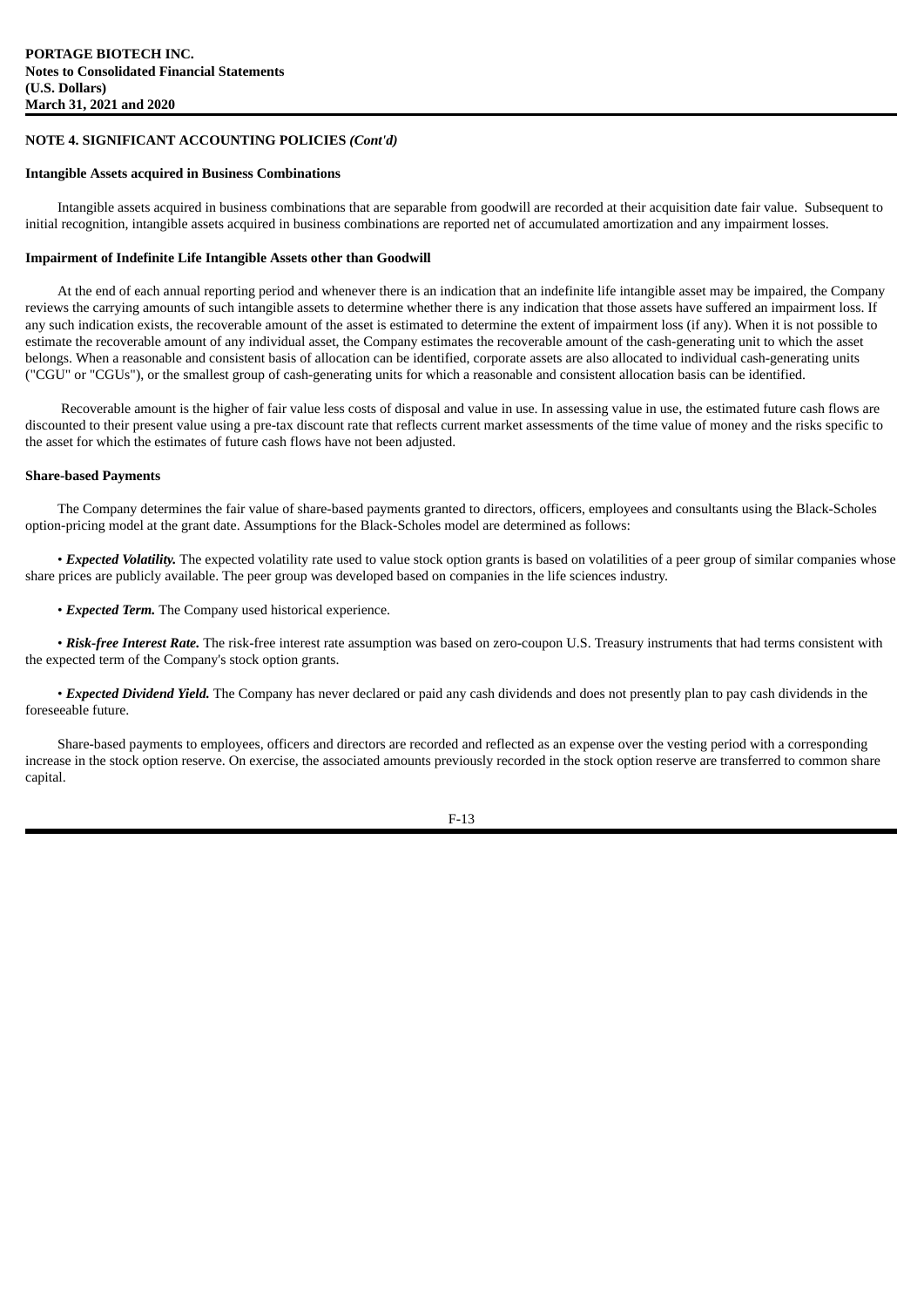#### **(Loss) Per Share**

Basic (loss) per share is calculated by dividing net (loss) income (the numerator) by the weighted average number of ordinary shares outstanding (the denominator) during the period. Diluted (loss) per share reflects the dilution that would occur if outstanding stock options and share purchase warrants were exercised into ordinary shares using the treasury stock method and convertible debt were converted into ordinary shares using the if-converted method. Diluted (loss) per share is calculated by dividing net (loss) income applicable to ordinary shares by the sum of the weighted average number of ordinary shares outstanding and all additional ordinary shares that would have been outstanding if potentially dilutive common shares had been issued. The share and per share information has been retroactively adjusted to reflect the impact of the stock dividend.

The inclusion of the Company's stock options, restricted stock units and share purchase warrants in the computation of diluted loss per share would have an anti-dilutive effect on loss per share and are therefore excluded from the computation. Consequently, there is no difference between basic loss per share and diluted loss per share for the years ended March 31, 2021, 2020 and 2019. The following table reflects the outstanding securities by year that would have an anti-dilutive effect on loss per share, and accordingly, were excluded from the calculation (see Note 19, "(Loss) Per Share").

|                               |         | As of March 31,          |                   |  |  |
|-------------------------------|---------|--------------------------|-------------------|--|--|
|                               | 2021    | 2020                     | 2019              |  |  |
| <b>Stock options</b>          | 868,000 | 2,980                    | 2,980             |  |  |
| <b>Restricted stock units</b> | 243,000 | $\qquad \qquad -$        | $\qquad \qquad -$ |  |  |
| <b>Warrants</b>               | 49,701  | $\overline{\phantom{0}}$ |                   |  |  |

#### **Investments in Private Companies**

The investment is comprised of shares of private companies that have been acquired through a private placement. The investment is initially recorded at fair value. Following acquisition, the Company evaluates whether control or significant influence is exerted by the Company over the affairs of the investee company. Based on the evaluation, the Company accounts for the investment using either the consolidation, equity accounting or fair value method (see Note 9, "Investments in Private Companies").

#### **Investment in Associate**

An associate is an entity over which the Company has significant influence. Significant influence is the power to participate in the financial and operating policy decisions of the investee but is not control or joint control over those policies.

The results and assets and liabilities of associates are incorporated in these consolidated financial statements using the equity method of accounting, except when the investment, or a portion thereof, is classified as held for sale, in which case it is accounted for in accordance with IFRS 5, "Non-current Assets Held for Sale and Discontinued Operations". Under the equity method, an investment in an associate is initially recognized in the consolidated statement of financial position at cost from the date the investee becomes an associate and adjusted thereafter to recognize the Company's share of the profit or loss and other comprehensive income of the associate. When the Company's share of losses of an associate exceed the Company's interest in that associate (which includes any long-term interests that, in substance, form part of the Company's net investment in the associate), the Company discontinues recognizing its share of further losses. Additional losses are recognized only to the extent that the Company has incurred legal or constructive obligations or made payments on behalf of the associate.

After application of the equity method, the Company determines whether it is necessary to recognize an impairment loss on its investment in its associate. At each reporting date, the Company determines whether there is objective evidence that the investment in the associate is impaired. If there is such evidence, the Company calculates the amount of impairment as the difference between the recoverable amount of the associate and its carrying value, and then recognizes the loss within 'share of (loss) income in associate' in the consolidated statements of operations.

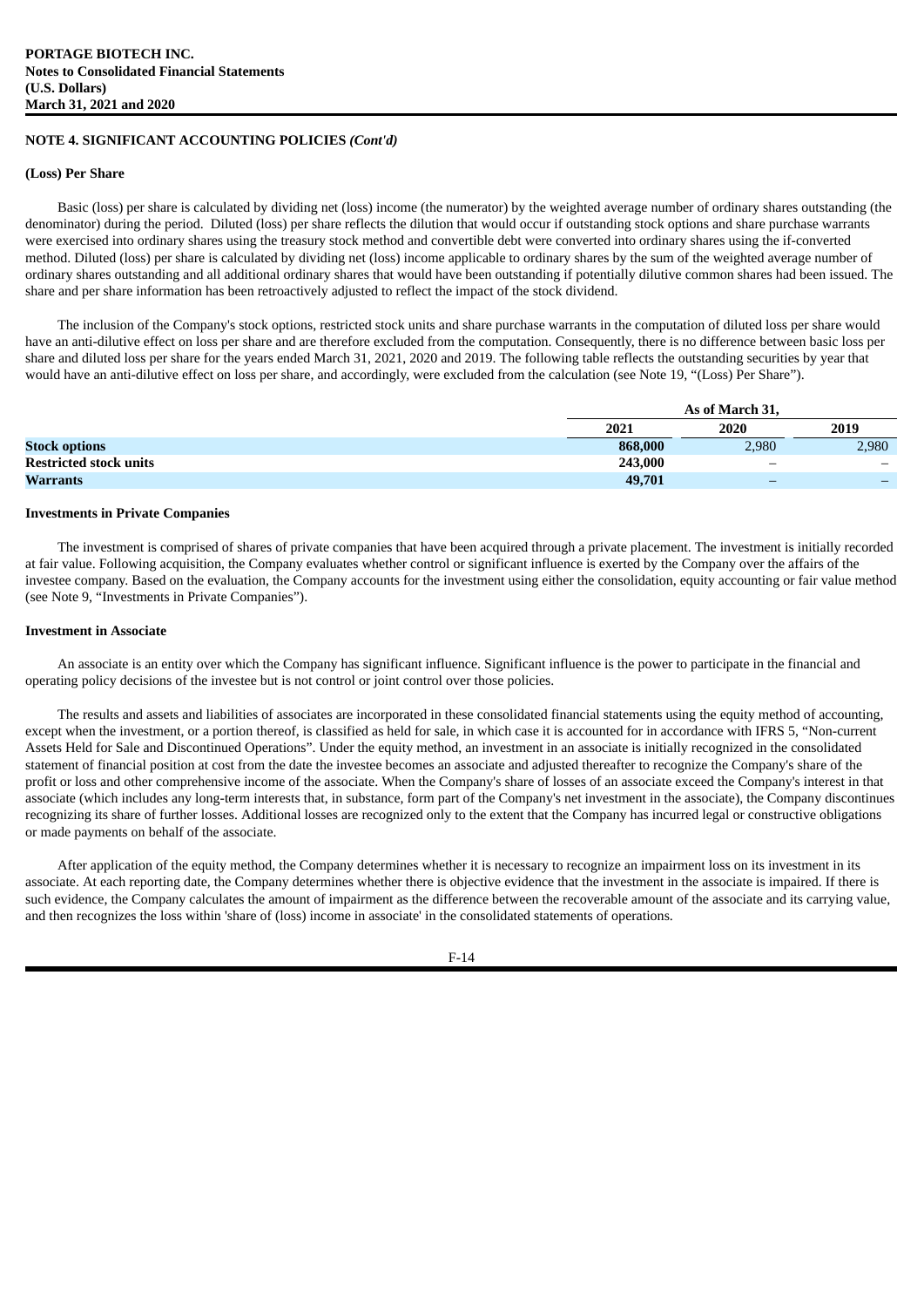#### **Research and Development Expenses**

#### *(i) Research and Development*

Expenditure on research activities, undertaken with the prospect of gaining new scientific or technical knowledge and understanding, is expensed as incurred.

Development activities involve a plan or design for the production of new or substantially improved products and processes. Development expenditures are capitalized only if development costs can be measured reliably, the product or process is technically, and commercially feasible, future economic benefits are probable, and the Company intends to and has sufficient resources to complete development and to use or sell the asset. Following initial recognition of the development expenditure as an asset, the asset is carried at cost less any accumulated amortization. Amortization of the asset begins when development is complete and the asset is available for use. It is amortized over the period of expected future benefit. During the period of development, the asset is tested for impairment annually.

Research and development expenses include all direct and indirect operating expenses supporting the products in development.

#### *(ii) Subsequent Expenditure*

Subsequent expenditure is capitalized only when it increases the future economic benefits embodied in the specific asset to which it relates. All other expenditures are recognized in income or loss as incurred.

#### *(iii) Clinical Trial Expenses*

Clinical trial expenses are a component of the Company's research and development costs. These expenses include fees paid to contract research organizations, clinical sites, and other organizations who conduct development activities on the Company's behalf. The amount of clinical trial expenses recognized in a period related to clinical agreements are based on estimates of the work performed using an accrual basis of accounting. These estimates incorporate factors such as patient enrolment, services provided, contractual terms, and prior experience with similar contracts.

#### **Contingent Liability**

A contingent liability is a possible obligation that arises from past events and of which the existence will be confirmed only by the occurrence or nonoccurrence of one or more uncertain future events not within the control of the Corporation; or a present obligation that arises from past events (and therefore exists), but is not recognized because it is not probable that a transfer or use of assets, provision of services or any other transfer of economic benefits will be required to settle the obligation; or the amount of the obligation cannot be estimated reliably.

#### **Determination of Fair Value**

A number of the Company's accounting policies and disclosures required the determination of fair value, both for financial and non-financial assets and liabilities. Fair values have been determined for measurement and/or disclosure purposes based on assumptions that market participants would use when pricing the asset or liability, assuming that market participants act in their economic best interest. When applicable, further information about the assumptions made in determining fair values is disclosed in Note 22, "Financial Instruments and Risk Management" and other footnotes that specifically relate to assets or liabilities measured at fair value.

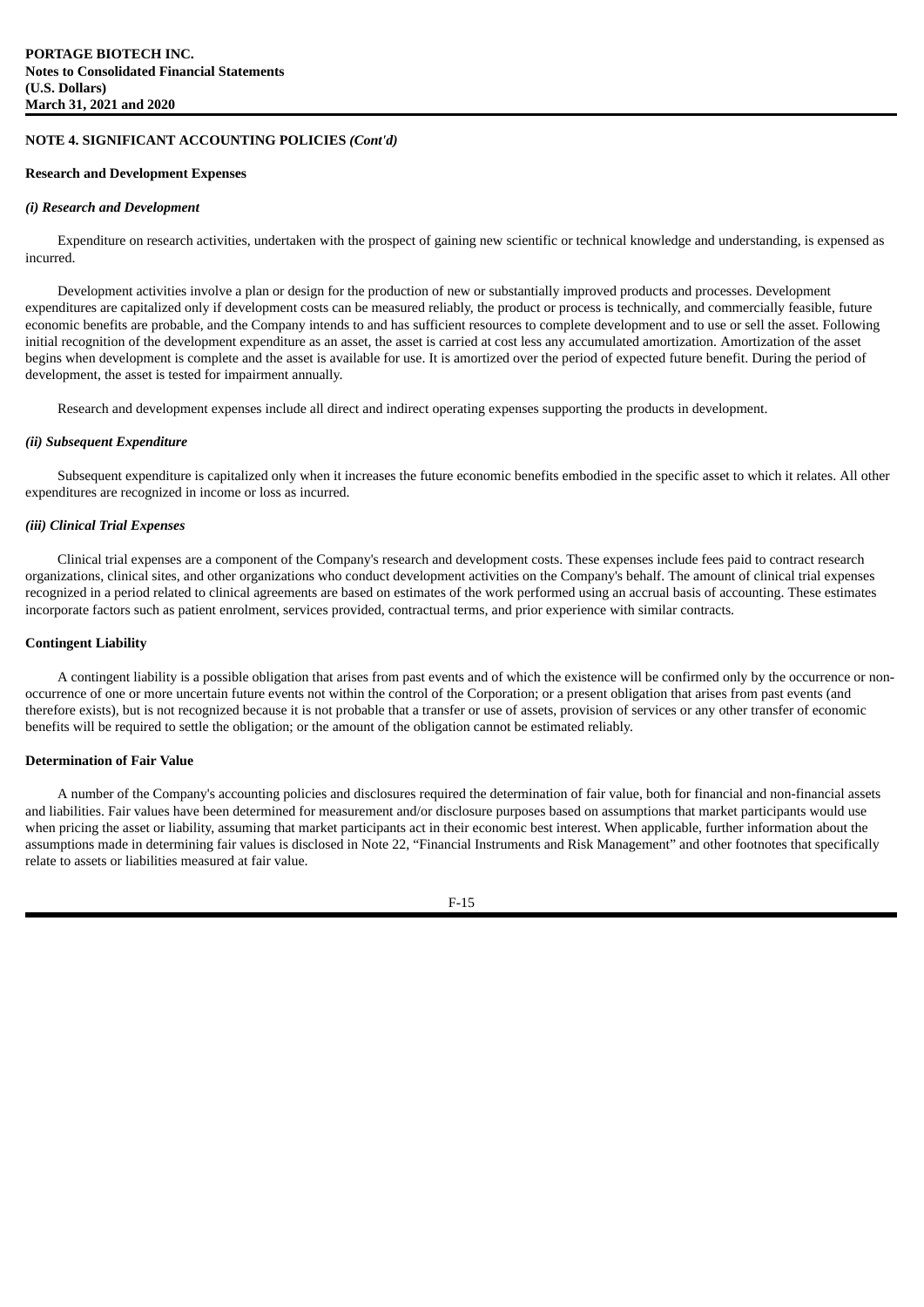#### **Income Tax**

The Company uses the asset and liability method to account for income taxes. Deferred income tax assets and liabilities are recognized for the future tax consequences attributable to differences between the carrying amounts of existing assets and liabilities for accounting purposes, and their respective tax bases.

Deferred income tax assets and liabilities are measured using tax rates that have been enacted or substantively enacted and applied to taxable income in the years in which those temporary differences are expected to be recovered or settled. The effect on deferred income tax assets and liabilities of a change in statutory tax rates is recognized in profit or loss in the year of change. Deferred income tax assets are recorded when their recoverability is considered probable and are reviewed at the end of each reporting period.

#### **Business Combinations**

Business combinations are accounted for using the acquisition method as of the date when control transfers to the Company. The total purchase price less the fair value of non-controlling interest is allocated to the acquired net tangible and intangible assets and liabilities assumed at fair value.

Transaction costs that the Company incurs in connection with a business combination are expensed as incurred.

#### **Goodwill**

Goodwill represents the excess of the purchase price paid for the acquisition of an entity and the amount recognized for non-controlling interests over the fair value of the net identifiable assets acquired and liabilities assumed. Goodwill is allocated to the CGUs, which are expected to benefit from the synergies of the combination. Goodwill is not subject to amortization and is tested annually for impairment, or more frequently if events or changes in circumstances indicate that they might be impaired.

Impairment is determined for goodwill by assessing if the carrying value of a CGU, including the allocated goodwill, exceeds its recoverable amount determined as the greater of the estimated fair value less costs to sell and the value in use. Impairment losses recognized in respect of a CGU are first allocated to the carrying value of goodwill and any excess is allocated to the carrying amount of assets in the CGU. Any goodwill impairment is recorded in income in the period in which the impairment is identified. Impairment losses on goodwill are not subsequently reversed.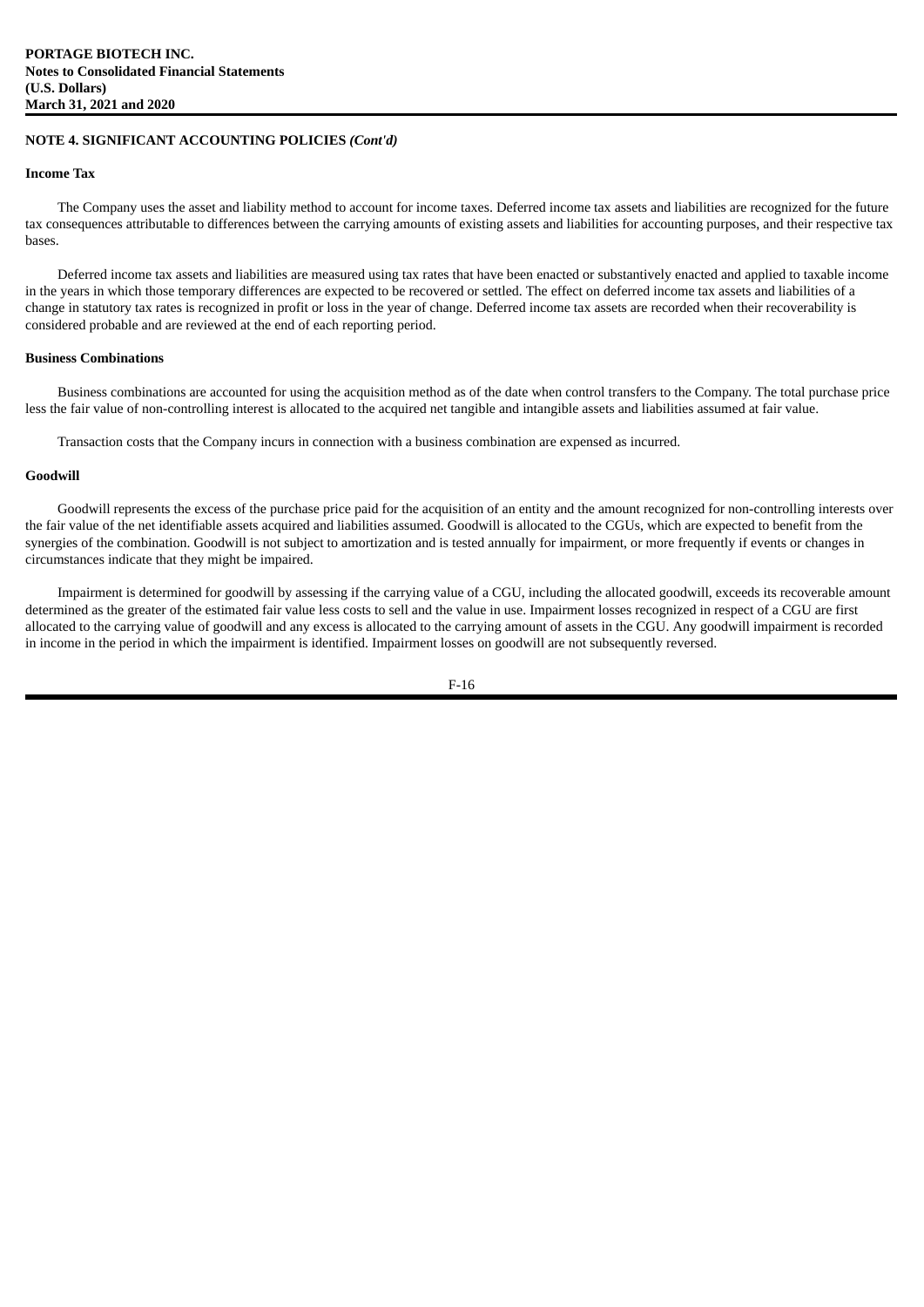#### **Recent Accounting Pronouncements**

#### *Impact of Adoption of Significant New IFRS Standards in 2020*

#### (a) IAS 1: Presentation of Financial Statements, and IAS 8: Accounting Policies, Changes in Accounting Estimates and Errors (Amendment)

The amendments to IAS 1 and IAS 8 clarify the definition of material and seek to align the definition used in the Conceptual Framework with that in the standards themselves, as well as ensuring the definition of material is consistent across all IFRS. The Company adopted these amendments effective January 1, 2020. The adoption of these amendments did not have a significant impact on the Company's annual consolidated financial statements.

#### **(b) Conceptual Framework for Financial Reporting**

Together with the revised Conceptual Framework published in March 2018, the IASB also issued Amendments to References to the Conceptual Framework in IFRS Standards. The Company adopted the Revised Conceptual Framework effective January 1, 2020. The adoption of these amendments did not have a significant impact on the Company's annual consolidated financial statements.

#### *IFRS Pronouncements Issued But Not Yet Effective*

#### **New Accounting Standards, Interpretations and Amendments**

Standards issued but not yet effective up to the date of issuance of the Company's consolidated financial statements are listed below. This listing is of standards and interpretations issued, which the Company reasonably expects to be applicable at a future date. The Company intends to adopt those standards when they become effective.

### **(c) Annual Improvements to IFRS Standards 2018-2020**

The annual improvements process addresses issues in the 2018-2020 reporting cycles including changes to IFRS 9, "Financial Instruments," IFRS 1, "First Time Adoption of IFRS," IFRS 16, "Leases," and IAS 41, "Biological Assets".

i) The amendment to IFRS 9 addresses which fees should be included in the 10% test for derecognition of financial liabilities.

ii) The amendment to IFRS 1 allows a subsidiary adopting IFRS at a later date than its parent to also measure cumulative translation differences using the amounts reported by the parent based on the parent's date of transition to IFRS.

iii) The amendment to IFRS 16's illustrative example 13 removes the illustration of payments from the lessor related to leasehold improvements.

These amendments will be effective for annual periods beginning on or after January 1, 2022. The Company is currently evaluating the new guidance and impacts on its consolidated financial statements.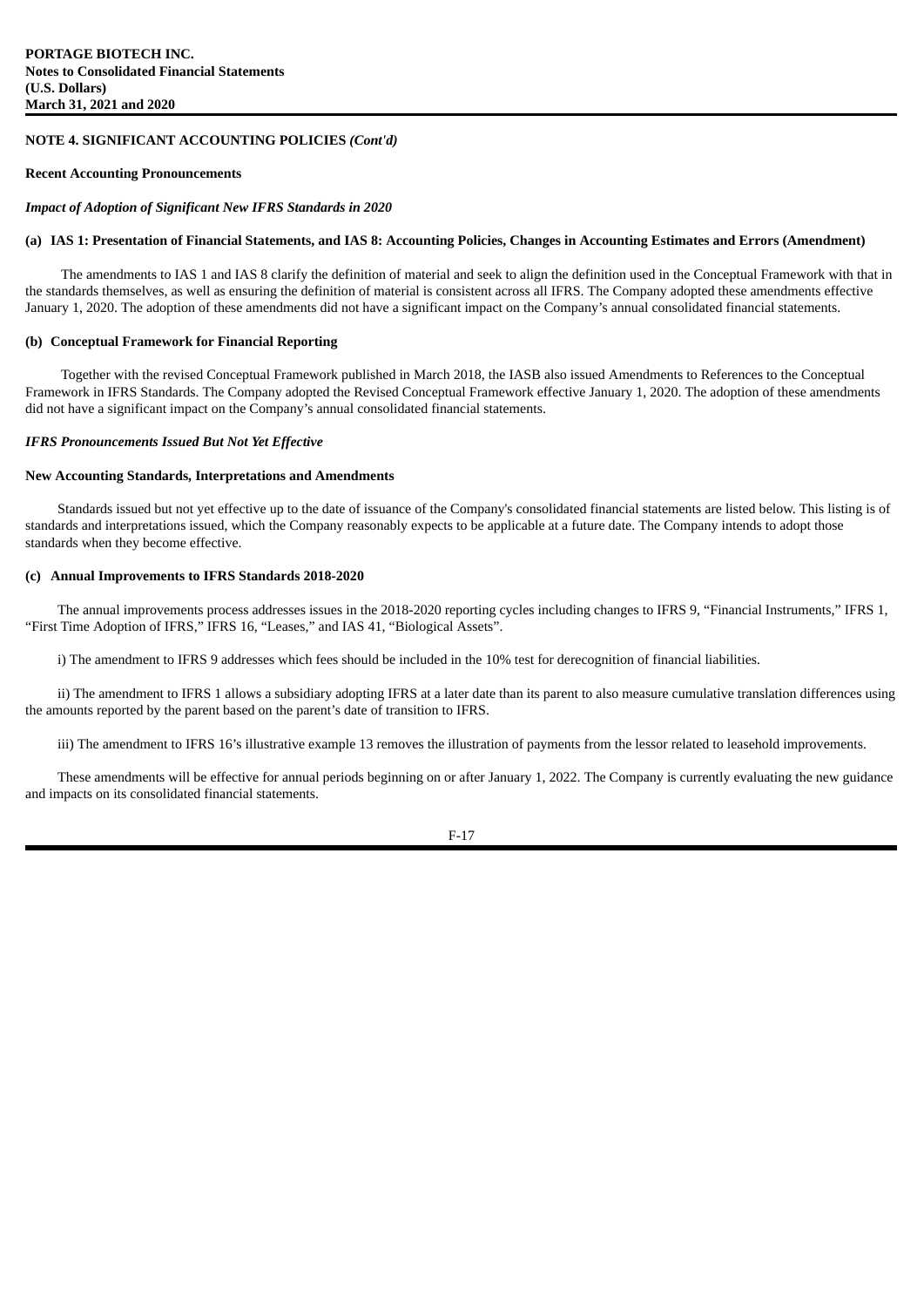#### **(d) IAS 37: Onerous Contracts - Cost of Fulfilling a Contract**

The amendment to IAS 37 clarifies the meaning of costs to fulfil a contract and that before a separate provision for an onerous contract is established, an entity recognizes any impairment loss that has occurred on assets used in fulfilling the contract, rather than on assets dedicated to the contract. This amendment will be effective for annual periods beginning on or after January 1, 2022. The Company is currently evaluating the new guidance and impacts on its consolidated financial statements.

#### **(e) IAS 16: Proceeds Before Intended Use**

The amendment to IAS 16 prohibits an entity from deducting from the cost of an item of Property, plant and equipment any proceeds received from selling items produced while the entity is preparing the assets for its intended use (for example, the proceeds from selling samples produced when testing a machine to see if it is functioning properly). It also clarifies that an entity is testing whether the asset is functioning properly when it assesses the technical and physical performance of the asset. The amendment also requires certain related disclosures. This amendment will be effective for annual periods beginning on or after January 1, 2022. The Company is currently evaluating the new guidance and impacts on its consolidated financial statements.

#### **(f) IAS 1: Presentation of Financial Statements**

The amendment to IAS 1 clarifies how to classify debt and other liabilities as either current or non-current. The amendment will be effective for annual periods beginning on or after January 1, 2023. The Company is currently evaluating the new guidance and impacts on its consolidated financial statements.

#### (g) Amendments to IFRS 10 and IAS 28: Sale or Contribution of Assets between an Investor and Its Associate or Joint Venture

The amendment addresses the conflict between IFRS 10 and IAS 28 in dealing with the loss of control of a subsidiary that is sold or contributed to an associate or joint venture. The amendments clarify that the gain or loss resulting from the sale or contribution of assets that constitute a business, as defined in IFRS 3, between an investor and its associate or joint venture, is recognized in full. Any gain or loss resulting from the sale or contribution of assets that do not constitute a business, however, is recognized only to the extent of unrelated investors' interests in the associate or joint venture. The IASB has deferred the effective date of these amendments indefinitely, but an entity that early adopts the amendments must apply them prospectively. The Company is evaluating whether the adoption of the above amendment will have a material impact on its financial statements.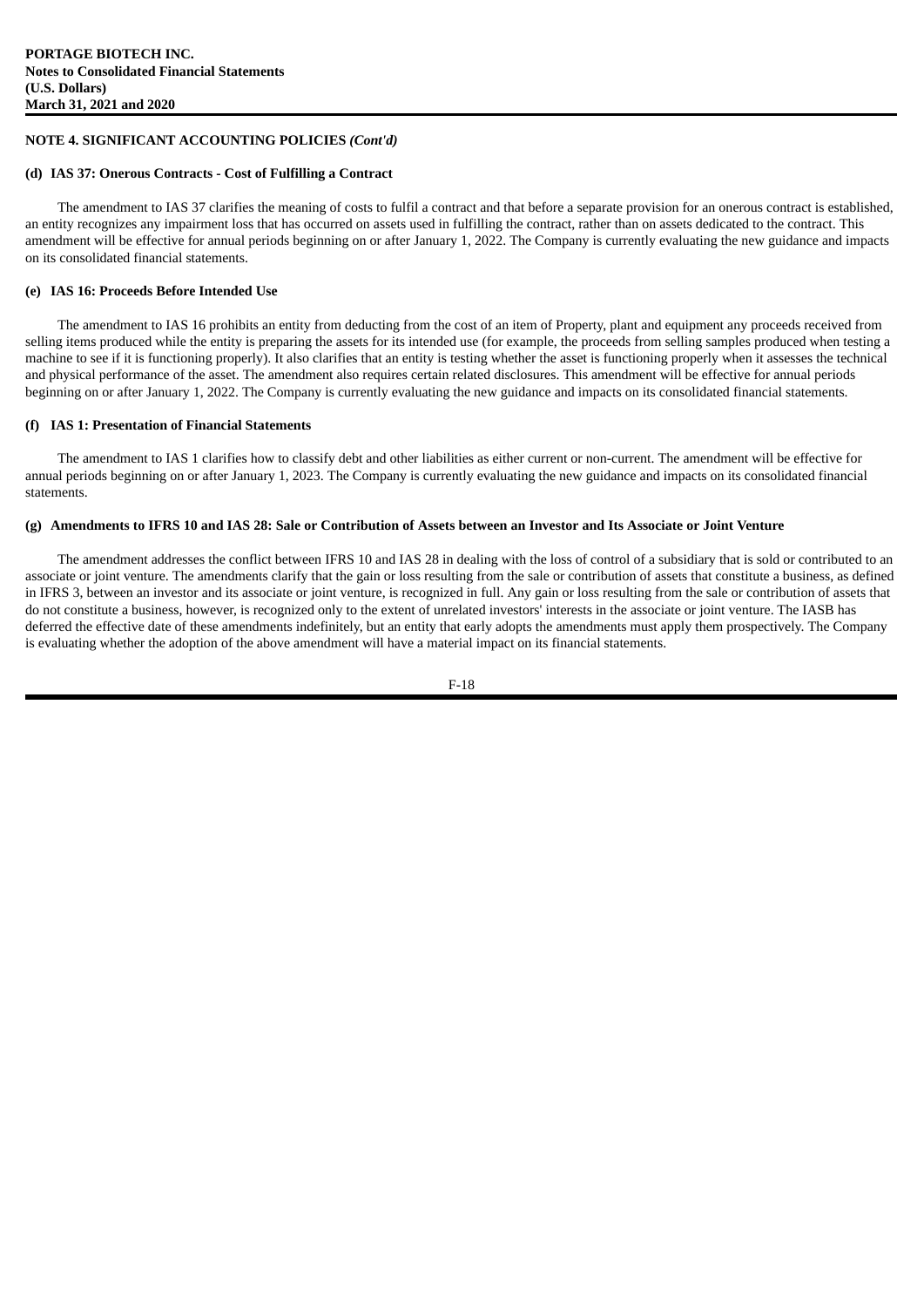### **NOTE 5. PREPAID EXPENSES AND OTHER RECEIVABLES**

| (In thousands)                               |   | As of March 31, |  |      |  |  |  |
|----------------------------------------------|---|-----------------|--|------|--|--|--|
|                                              |   | 2021            |  | 2020 |  |  |  |
|                                              |   |                 |  |      |  |  |  |
| <b>Prepaid insurance</b>                     | D | 1,445           |  | 14   |  |  |  |
| Research & development tax credits           |   | 649             |  | 500  |  |  |  |
| <b>Other prepaid expenses</b>                |   | 48              |  |      |  |  |  |
| Other receivables                            |   | 34              |  | 60   |  |  |  |
| Total prepaid expenses and other receivables |   | 2,176           |  | 574  |  |  |  |

In October 2016, the Company's wholly-owned subsidiary, PPL, agreed to a settlement, from a claim made against a supplier, to receive \$120,000 in annual instalments of \$11,250. Through March 31, 2021, the Company has collected \$86,250. The balance of \$33,750 was classified \$11,250 as a current asset in prepaid expenses and other receivables and \$22,500 as a long-term receivable as of March 31, 2021. As of March 31, 2020, the outstanding balance of \$45,000 was classified \$11,250 in prepaid expenses and other receivables and \$33,750 as a long-term asset. The installment receivable was assigned to Portage by PPL prior to the disposition of PPL (see Note 8, "Disposition of PPL"). The installment note was repaid in full in July 2021 (see Note 25, "Events After the Balance Sheet Date").

### **NOTE 6. INVESTMENT IN MARKETABLE EQUITY SECURITIES**

As of March 31, 2020 and 2019, the Company's investment in marketable equity securities was comprised of 2,000 shares in Biohaven, a public company listed on the New York Stock Exchange. The Company accounted for its investment in Biohaven as a financial asset classified as fair value through the statement of other comprehensive income ("FVTOCI").

In August 2020, the Company sold the shares of Biohaven for proceeds of \$140,000 resulting in a gain of \$72,000.

The following table is a roll-forward of the investment in Biohaven as of March 31, 2021, 2020 and 2019:

|                                             | As of March 31, |       |     |               |  |      |  |
|---------------------------------------------|-----------------|-------|-----|---------------|--|------|--|
| (In thousands)                              |                 | 2021  |     | 2020          |  | 2019 |  |
|                                             |                 |       |     |               |  |      |  |
| <b>Balance, beginning of year</b>           |                 | 68    | - S | $103 \quad $$ |  | 53   |  |
| <b>Unrealized (loss) gain on investment</b> |                 |       |     | (35)          |  | 50   |  |
| Proceeds from the sale of the investment    |                 | (140) |     |               |  |      |  |
| <b>Gain on sale</b>                         |                 | 72    |     |               |  |      |  |
| <b>Balance, end of year</b>                 |                 | $-$   |     | 68            |  | 103  |  |
|                                             |                 |       |     |               |  |      |  |

$$
F-19
$$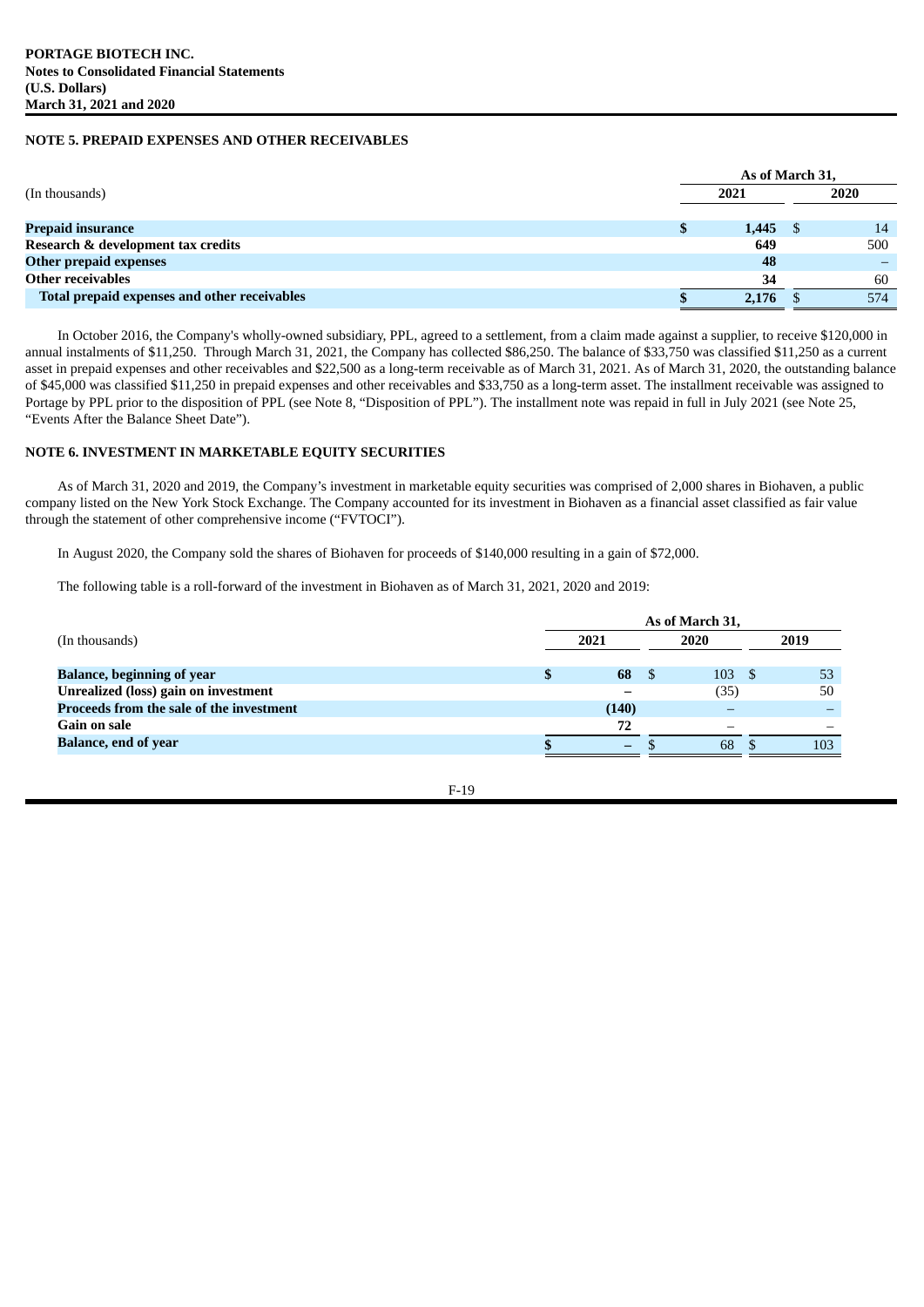#### **NOTE 7. INVESTMENT IN ASSOCIATE**

Details of the Company's associate as of March 31, 2021 and 2020 are as follows:

|                           |                           | <b>Place of Incorporation</b> |                              |                              |
|---------------------------|---------------------------|-------------------------------|------------------------------|------------------------------|
|                           |                           | and                           |                              |                              |
|                           |                           | <b>Principal Place of</b>     | <b>Voting Rights Held as</b> | <b>Voting Rights Held as</b> |
| <b>Name</b>               | <b>Principal Activity</b> | <b>Business</b>               | of March 31, 2021            | of March 31, 2020            |
| Associate: Stimunity S.A. | Biotechnology             | Paris, France                 | 44.0%                        | 36.4%                        |

The abovementioned associate is accounted for using the equity method in these consolidated financial statements.

The following table is a roll-forward of the Company's investment in Stimunity S.A. as of March 31, 2021 and 2020:

|                                   | <b>Years ended March 31,</b> |       |  |       |  |  |
|-----------------------------------|------------------------------|-------|--|-------|--|--|
| (In thousands)                    |                              | 2021  |  | 2020  |  |  |
|                                   |                              |       |  |       |  |  |
| <b>Balance, beginning of year</b> | S                            | 1,225 |  | 1,207 |  |  |
| <b>Additional investment</b>      |                              | 1,000 |  |       |  |  |
| <b>Share of (loss) income</b>     |                              | (490) |  | 18    |  |  |
| <b>Balance, end of year</b>       | S                            |       |  | 1.225 |  |  |

On February 28, 2018, the Company made an initial investment of €0.5 million (\$0.7 million) by subscribing to 3,780 new Class A shares of Stimunity SAS ("Stimunity"), a French simplified joint stock company located and operating in Paris, France, for a 27% equity interest. One of the three directors on the Board of Directors is represented by the Company. The management of Stimunity is controlled by the two other founding shareholders of Stimunity. Management has evaluated the Company's investment and concluded that the Company has significant influence and therefore its investment in Stimunity is accounted for using the equity method.

The Company also committed to a second investment in the amount of  $\epsilon$ 1.5 million (\$1.9 million) (the "Stimunity Commitment") by subscribing to 4,140 new ordinary shares at a price of €363 per share, upon Stimunity successfully completing agreed milestones. On March 25, 2019, the Company made an additional discretionary investment of  $\epsilon$ 0.6 million (\$0.7 million) by subscribing to 1,945 ordinary shares at a price of  $\epsilon$ 308.55 per share, increasing its ownership to approximately 37%. No milestones were completed as of March 31, 2020 and 2019.

On June 1, 2020, the Company made an additional \$1.0 million investment in Stimunity upon Stimunity's achievement of certain agreed milestones, increasing its equity share in Stimunity to 44% (see Note 20, "Commitments and Contingent Liabilities").

The Company accounts for its investment in Stimunity under the equity method and accordingly, records its share of Stimunity's earnings or loss based on its ownership percentage. The Company recorded equity in (loss) income in Stimunity of (\$490,000) and \$18,000 for the years ended March 31, 2021 and 2020, respectively.

Under the shareholders agreement, Portage has (i) a preferential subscription right to maintain its equity interest in Stimunity in the event of a capital increase from the issuance of new securities by Stimunity, except for issuances of new securities for stock options under a merger plan or for an acquisition, or (ii) the right to vote against any (a) issuances of additional securities that would call for the Company to waive its preferential subscription right, or (b) any dilutive issuance.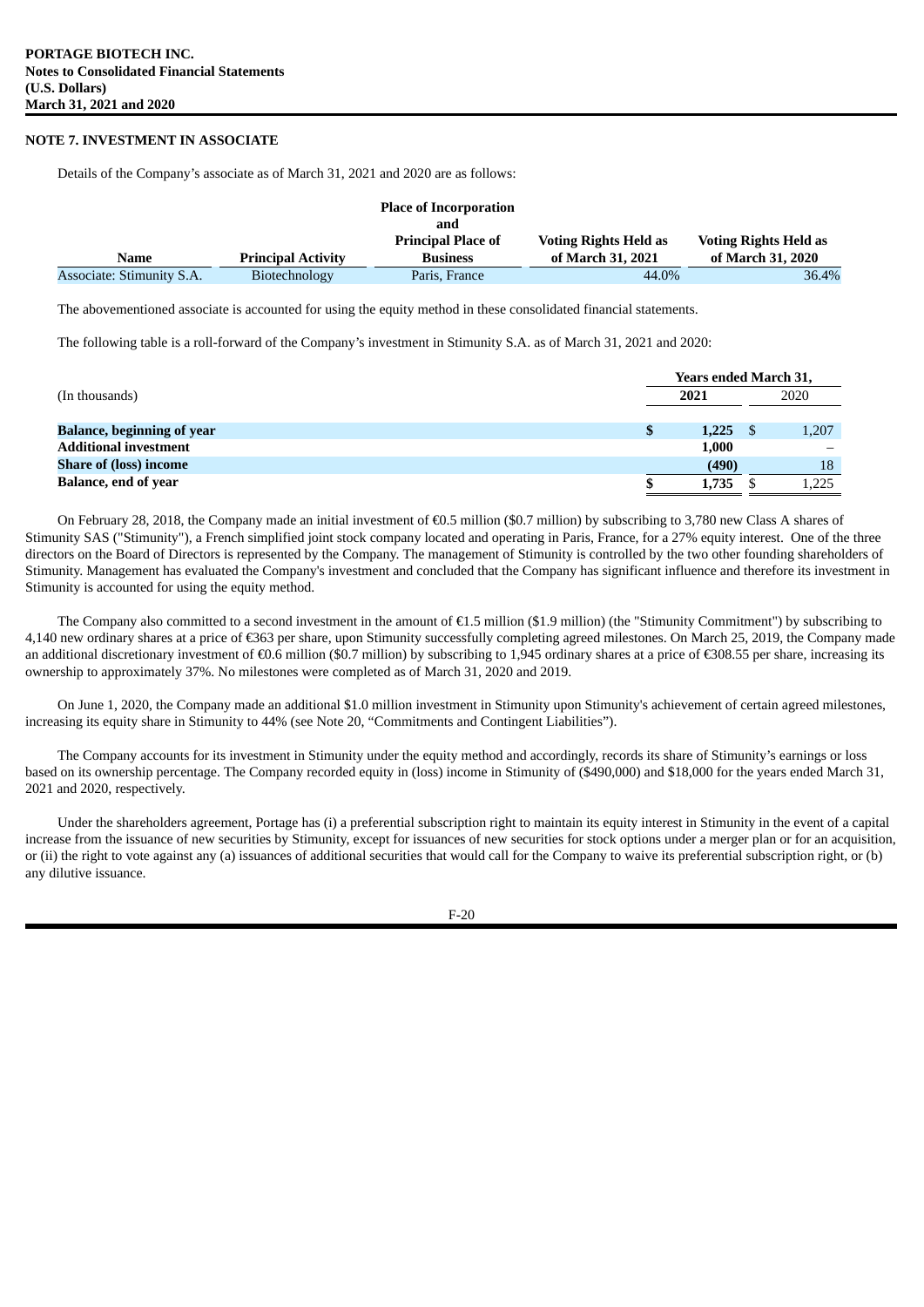### **NOTE 7. INVESTMENT IN ASSOCIATE** *(Cont'd)*

The following table illustrates the summarized financial information of the Company's investment in Stimunity S.A:

|                                               | As of March 31,                |      |             |
|-----------------------------------------------|--------------------------------|------|-------------|
| (In millions)                                 | 2021                           |      | 2020        |
|                                               | (Unaudited)                    |      | (Unaudited) |
| <b>Current assets</b>                         | \$<br>1.6                      | - \$ | 1.3         |
| Non-current assets                            | \$<br>$\overline{\phantom{0}}$ | \$   |             |
|                                               |                                |      |             |
| Current liabilities                           | \$<br>0.7                      | -\$  | 0.3         |
| Non-current liabilities                       | \$<br>$0.1 \quad$ \$           |      | .01         |
| Equity                                        | \$<br>0.8                      | -S   | 0.9         |
|                                               |                                |      |             |
| Company's share in equity $-44.0\%$ and 36.4% | \$<br>$0.4\quad$               |      | 0.3         |
|                                               |                                |      |             |
|                                               | <b>Years Ended March 31,</b>   |      |             |
|                                               | 2021                           |      | 2020        |
|                                               | (Unaudited)                    |      | (Unaudited) |
| Revenue                                       | \$<br>0.1                      | -S   | 0.2         |
| Loss from operations                          | \$<br>$(1.5)$ \$               |      | (0.3)       |
| Net loss                                      | \$<br>$(1.1)$ \$               |      |             |

#### **NOTE 8. DISPOSITION OF PPL**

On March 3, 2021, the Company disposed of 100% of its interest in PPL, which includes PPL's interest in PGL and EyGen for \$10 to an entity controlled by one of the Company's current directors and one of the Company's former directors (the "Purchaser's Executives"). Under the terms of the arrangement, all outstanding payable obligations were assumed by the purchaser. Simultaneously, the Company and the Purchaser's Executives entered into a Revenue Share Deed with PPL under which they will be entitled to certain revenue shares based on the achievement of milestones defined in the Revenue Share Deed. The Company may also be entitled to recover an intercompany receivable from the purchaser in the amount of \$229,848 on the fourth anniversary of the Revenue Share Deed. The Company valued its interest in the Revenue Share Deed and the recovery of the \$229,848 at zero for financials statement purposes. All other intercompany balances were cancelled. The Company no longer has any interest or obligations associated with PPL, PGL and EyGen, other than the interests provided for in the Revenue Share Deed.

#### **NOTE 9. INVESTMENTS IN PRIVATE COMPANIES**

The following table is a rollforward of the investments in Intensity and Sentien as of March 31, 2020 and 2021:

| (In thousands)                              | Intensity |     | Sentien                  |      | Total |
|---------------------------------------------|-----------|-----|--------------------------|------|-------|
| Balance as of April 1, 2019                 | 4,500     | - 8 | 700                      | - \$ | 5,200 |
| Acquisition of Intensity Holdings Limited   | 1,298     |     |                          |      | 1,298 |
| Unrealized gain (loss) on investment        | 1,611     |     | (700)                    |      | 911   |
| <b>Balance as of March 31, 2020</b>         | 7.409     |     |                          |      | 7,409 |
| <b>Unrealized gain (loss) on investment</b> |           |     |                          |      |       |
| <b>Balance as of March 31, 2021</b>         | 7.409     |     | $\overline{\phantom{0}}$ |      | 7.409 |
|                                             |           |     |                          |      |       |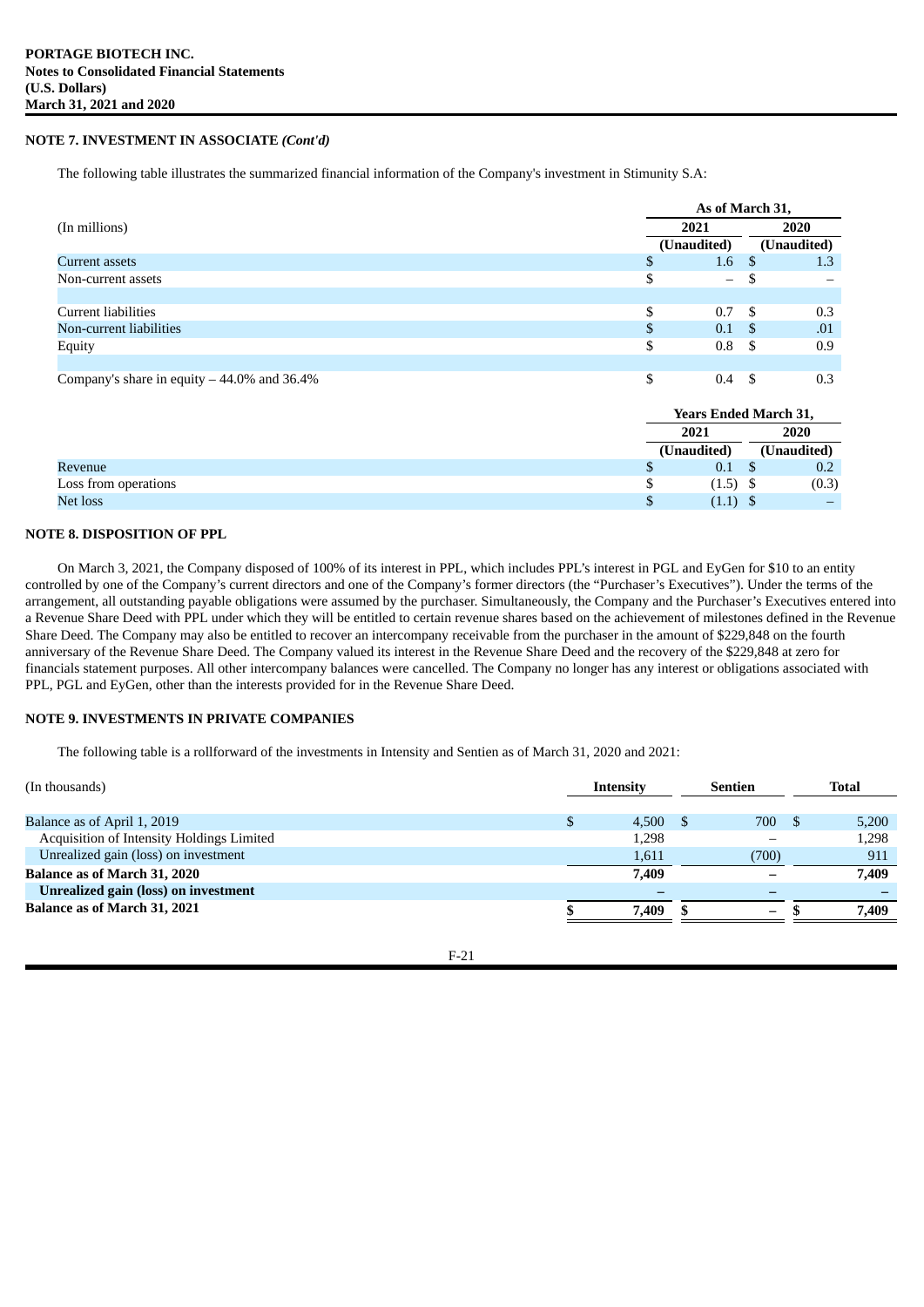#### **NOTE 9. INVESTMENTS IN PRIVATE COMPANIES** *(Cont'd)*

The following is a discussion of our investments in private companies as of March 31, 2021 and March 31, 2020.

#### *Sentien*

In August 2015, the Company acquired 210,210 shares of Series A preferred stock in Sentien ("Preferred Stock"), a Medford, MA based private company for \$700,000 of cash. The Preferred Stock is fully convertible into an equal number of common shares. The Company's holdings represent 5.06% of the equity of Sentien on a fully diluted basis as of March 31, 2021 and March 31, 2020, respectively. The investment in Sentien has been irrevocably designated as a financial asset recorded at fair value with changes in fair value recorded through other comprehensive income. As of March 31, 2020, the Company recorded an unrealized loss of \$0.7 million after determining that cost no longer was the best estimate of fair value due to a significant change in the strategy of Sentien and determined that the investment in Sentien no longer had any fair value as Sentien was no longer pursing the proposed indication from the time of the Company's initial investment.

#### *Intensity*

In connection with the SalvaRx Acquisition in fiscal 2019, the Company acquired a \$4.5 million interest in Intensity, a clinical stage biotechnology company, of 1.0 million shares, which represented a 7.5% equity interest in Intensity (see Note 10, "Acquisition and Business Combination"). The investment was recorded at fair value (which approximates cost) at the acquisition date. The investment in Intensity has been irrevocably designated as a financial asset recorded at fair value with gains and losses recorded through other comprehensive income. The fair value of the asset is determined by considering other comparable equity funding transactions by Intensity with unrelated investors.

On July 11, 2019, the Company entered into an agreement with Fast Forward Innovations Limited ("Fast Forward") to purchase Intensity Holdings Limited ("IHL"), a wholly-owned subsidiary of Fast Forward. The Company paid \$1.3 million for IHL through the issuance of 129,806 ordinary shares. The sole asset of IHL consists of 288,458 shares of the private company, Intensity. This transaction increased the Company's ownership to 1,288,458 shares of Intensity. As of March 31, 2021 and March 31, 2020, the Company owned approximately 8% and 9%, respectively, of the outstanding shares of Intensity, on a fully diluted basis.

During the year ended March 31, 2020, the Company recorded an unrealized gain of \$1.6 million with respect to its investment in Intensity based upon Intensity's most recent valuation.

### **NOTE 10. ACQUISITION AND BUSINESS COMBINATION**

On August 13, 2018, the Company reached a definitive agreement to acquire 100% of SalvaRx, a company incorporated in the British Virgin Islands on May 6, 2015 focused on novel cancer immunotherapies and to develop clinical proof of concept, in exchange for 8,050,701 ordinary shares of the Company (the "SalvaRx Acquisition"). The SalvaRx Acquisition was completed on January 8, 2019 (the "Acquisition Date") upon receiving shareholder and regulatory approval. Shares issued by the Company on acquisition were valued at \$92.6 million based on the market price of the Company shares of \$11.50 per share on the Acquisition Date. Portage is the accounting acquirer as the controlling group of shareholders of the Company increased their holdings, retained majority of voting rights after the acquisition and the Company's management prior to the acquisition continued as management of the combined company. Four of the Company's Board members are also directors of SalvaRx (see Note 21, "Related Party Transactions"). Notwithstanding the high degree of common ownership between the companies, this was not considered a common control transaction as no single individual held a controlling interest and no contractual arrangement exists among the group of shareholders.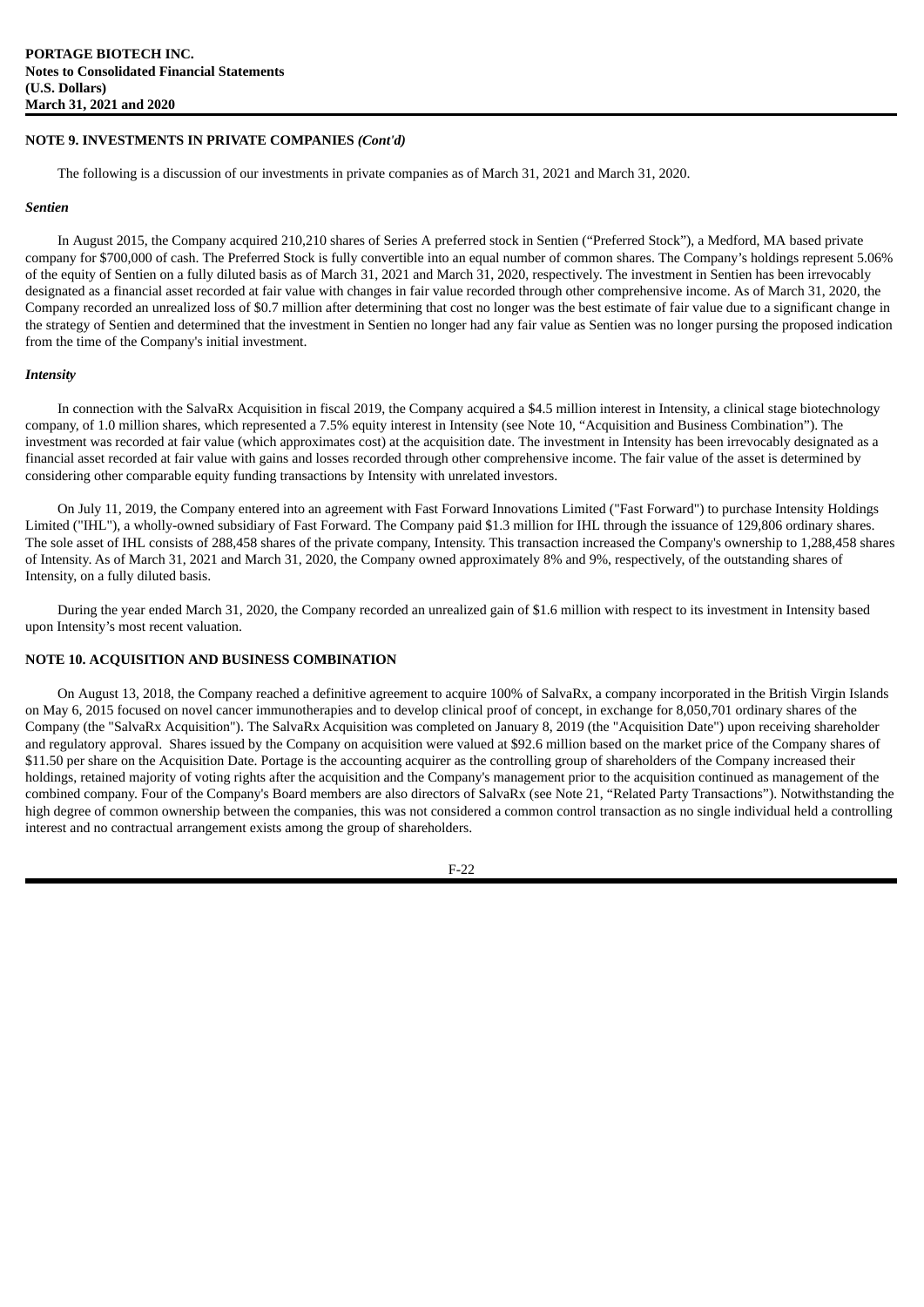#### **NOTE 10. ACQUISITION AND BUSINESS COMBINATION** *(Cont'd)*

In connection with the SalvaRx Acquisition, the Company acquired SalvaRx's five invested entities and subsidiaries: iOx and Saugatuck (consolidated subsidiary with non-controlling interest), Intensity (investment in private company) (see Note 9, "Investments in Private Companies"), Nekonal (joint venture with no fair value due to a dispute with Nekonal, see below), and Rift (no fair value as operations are discontinued). In connection with the SalvaRx Acquisition, the Company also acquired an option from Nekonal SARL that gives SalvaRx the right to acquire shares in Nekonal for €50 (\$55 USD) per share for four years. On January 8, 2019, the acquisition date, the fair value of option was determined to be \$0 due to a dispute with Nekonal.

SalvaRx and Nekonal were involved in a dispute regarding Nekonal's claim that it attained a development milestone that would require SalvaRx to provide the next tranche of funding. SalvaRx claims that Nekonal committed a breach of duties and fraud on its minority shareholders with respect to its assumption that the milestone has been attained. Nekonal management has counterclaimed that SalvaRx is in breach of contract with respect to the funding arrangement. While litigation was threatened, no legal proceedings have commenced. In fiscal 2021, the Company abandoned its interest in Nekonal.

The acquisition of SalvaRx allowed the Company to acquire interest in the development of nine immune-oncology products. SalvaRx has three inprocess research and development ("IPR&D") projects identified.

The following table presents unaudited supplemental pro forma consolidated net income based on SalvaRx's historical reporting periods as if the SalvaRx Acquisition had occurred as of April 1, 2018 (in thousands):

| Year ended March 31,                       | 2019    |
|--------------------------------------------|---------|
| Net loss                                   | (5,160) |
| Net loss applicable to common stockholders | (3.920) |
| Net loss per share, basic and diluted      | (0.01)  |

#### **NOTE 11. GOODWILL**

|                                                             | As of March 31, 2021 |          |  |                  |   |               | As of March 31, 2020 |          |    |                  |   |            |  |
|-------------------------------------------------------------|----------------------|----------|--|------------------|---|---------------|----------------------|----------|----|------------------|---|------------|--|
| (In thousands)                                              |                      | Goodwill |  | <b>IPR&amp;D</b> |   | <b>DTL</b>    |                      | Goodwill |    | <b>IPR&amp;D</b> |   | <b>DTL</b> |  |
|                                                             |                      |          |  |                  |   |               |                      |          |    |                  |   |            |  |
| <b>Balance, beginning of year</b>                           |                      | 43,324   |  | 117,388          | S | $(21,604)$ \$ |                      | 43,324   | S. | 117,388          | S | (21, 604)  |  |
| Foreign exchange effect on deferred liability settleable in |                      |          |  |                  |   |               |                      |          |    |                  |   |            |  |
| <b>Great British pounds</b>                                 |                      |          |  | -                |   | (2, 446)      |                      |          |    | -                |   |            |  |
| <b>On Acquisition of SalvaRx Limited</b>                    |                      | -        |  |                  |   |               |                      |          |    |                  |   |            |  |
| <b>Amortization</b>                                         |                      | -        |  |                  |   | -             |                      |          |    | -                |   |            |  |
| <b>Impairment</b>                                           |                      |          |  |                  |   |               |                      |          |    |                  |   |            |  |
| <b>Balance, end of year</b>                                 |                      | 43,324   |  | 117,388          |   | (24,050)      |                      | 43,324   |    | 117,388          |   | (21, 604)  |  |

The Company's goodwill arose from the acquisition of SalvaRx and its portfolio of several projects and investments.

As of March 31, 2021, the Company determined that it has only one cash-generating unit ("CGU"), the consolidated Portage Biotech, Inc.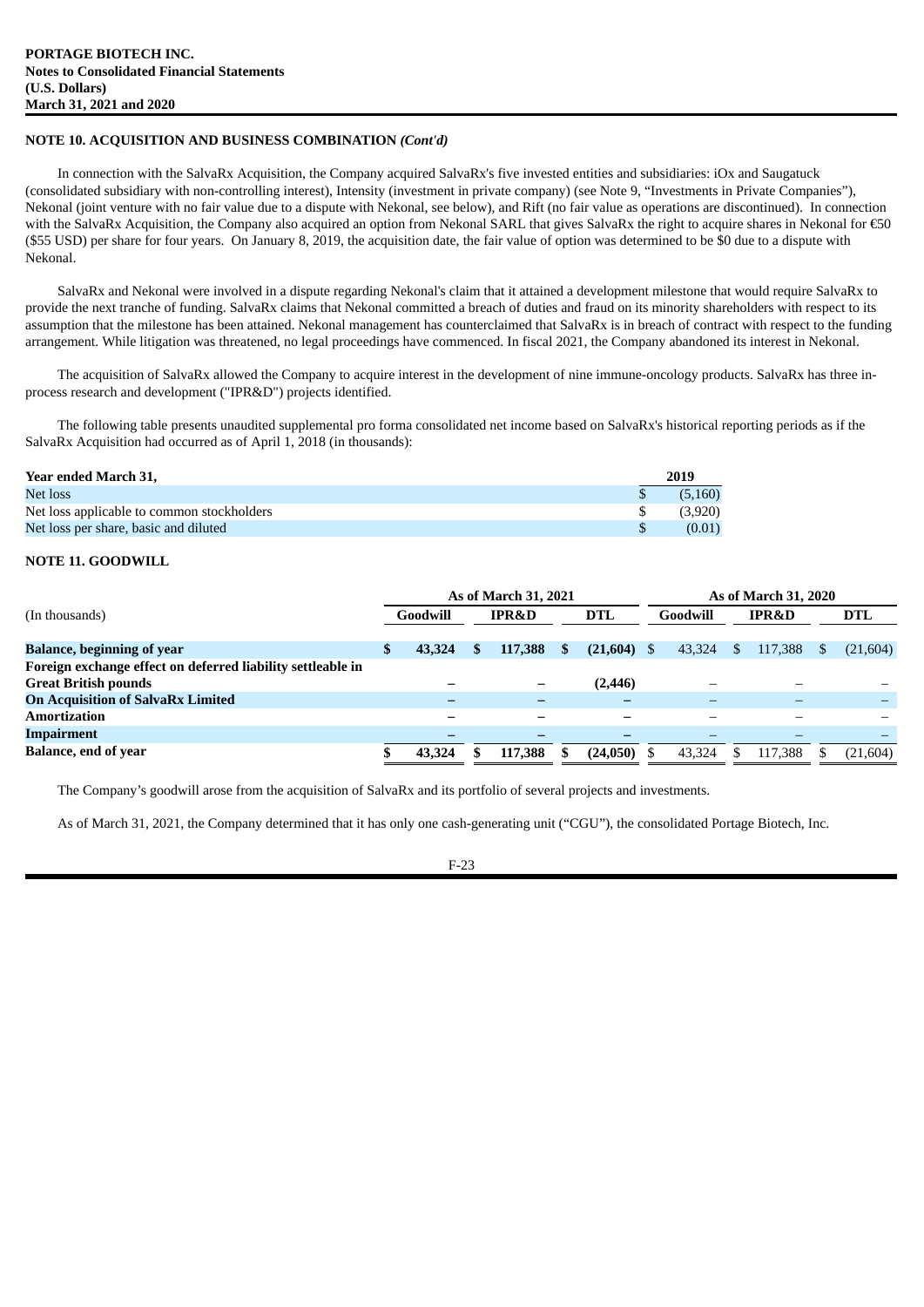### **NOTE 11. GOODWILL** *(Cont'd)*

#### *Impairment Review*

On an annual basis, the Company assesses its long-lived assets with definite lives, which are not yet available for use for potential indicators of impairment. At the end of each reporting period, the Company is required to assess whether there is any indication that an asset may be impaired. Pursuant to IAS 36, "Impairment of Assets," the Company reviewed its assets for any indicators of impairment and considered underlying fundamentals, execution, de-risking/advancement of assets and the value creation activities during the year ended March 31, 2021.

If any such indication exists, the Company estimates the recoverable amount of the asset or CGU and compares it to the carrying value.

The Company performed its annual impairment test in each of 2021 and 2020 and estimated the recoverable amount of the above-noted CGU based on its value in use, which was determined using a capitalized cash flow methodology and categorized within level 3 of the fair market value hierarchy.

The recoverable amount of the CGU has been determined based on its value in use. The recoverable amount considered assumptions based on probabilities of technical, regulatory and clinical acceptances and financial support. Further, Management uses risk-adjusted cash flow projections based on financial budgets. Management believes that any reasonably possible change in the key assumptions on which the recoverable amount is based would not cause the carrying amount to exceed its recoverable amount. The discount rate has been determined based on the Company's best estimate of a risk adjusted discount rate.

The key assumptions used in the calculation of the recoverable amount include forecasts of the following:

- (a) revenues;
- (b) normalized operating expenses;
- (c) income taxes; and
- (d) capital expenditures.

Discounted cash flows are determined with reference to undiscounted risk adjusted cash flows, and the discount rate approximated 20.0% and 20.5% at March 31, 2021 and 2020, respectively, based on the individual characteristics of the Company's CGU, the risk-free rate of return and other economic and operating factors.

The recoverable amount exceeded the carrying amount of goodwill and therefore no impairment was considered necessary as of March 31, 2021 and 2020.

### **NOTE 12. IN PROCESS RESEARCH AND DEVELOPMENT AND DEFERRED TAX LIABILITY**

In process research and development ("IPR&D") consists of the following projects (in thousands):

| Project#                 | <b>Description</b>                 |        | Value as of<br><b>March 31, 2021</b> |      | Value as of<br>March 31, 2020 |
|--------------------------|------------------------------------|--------|--------------------------------------|------|-------------------------------|
| iOx:                     |                                    |        |                                      |      |                               |
| <b>IMM 60</b>            | <b>Melanoma &amp; Lung Cancers</b> | đ<br>J | 84,213                               | - \$ | 84,213                        |
| <b>IMM 65</b>            | <b>Ovarian/Prostate Cancers</b>    |        | 32,997                               |      | 32,997                        |
|                          |                                    |        | 117,210                              |      | 117,210                       |
| <b>Oncomer/Saugatuck</b> | <b>DNA Aptamers</b>                |        | 178                                  |      | 178                           |
|                          |                                    |        | 117,388                              |      | 117,388                       |
|                          |                                    |        |                                      |      |                               |
| Deferred tax liability   |                                    |        | 24,050                               |      | 21,604                        |
|                          |                                    |        |                                      |      |                               |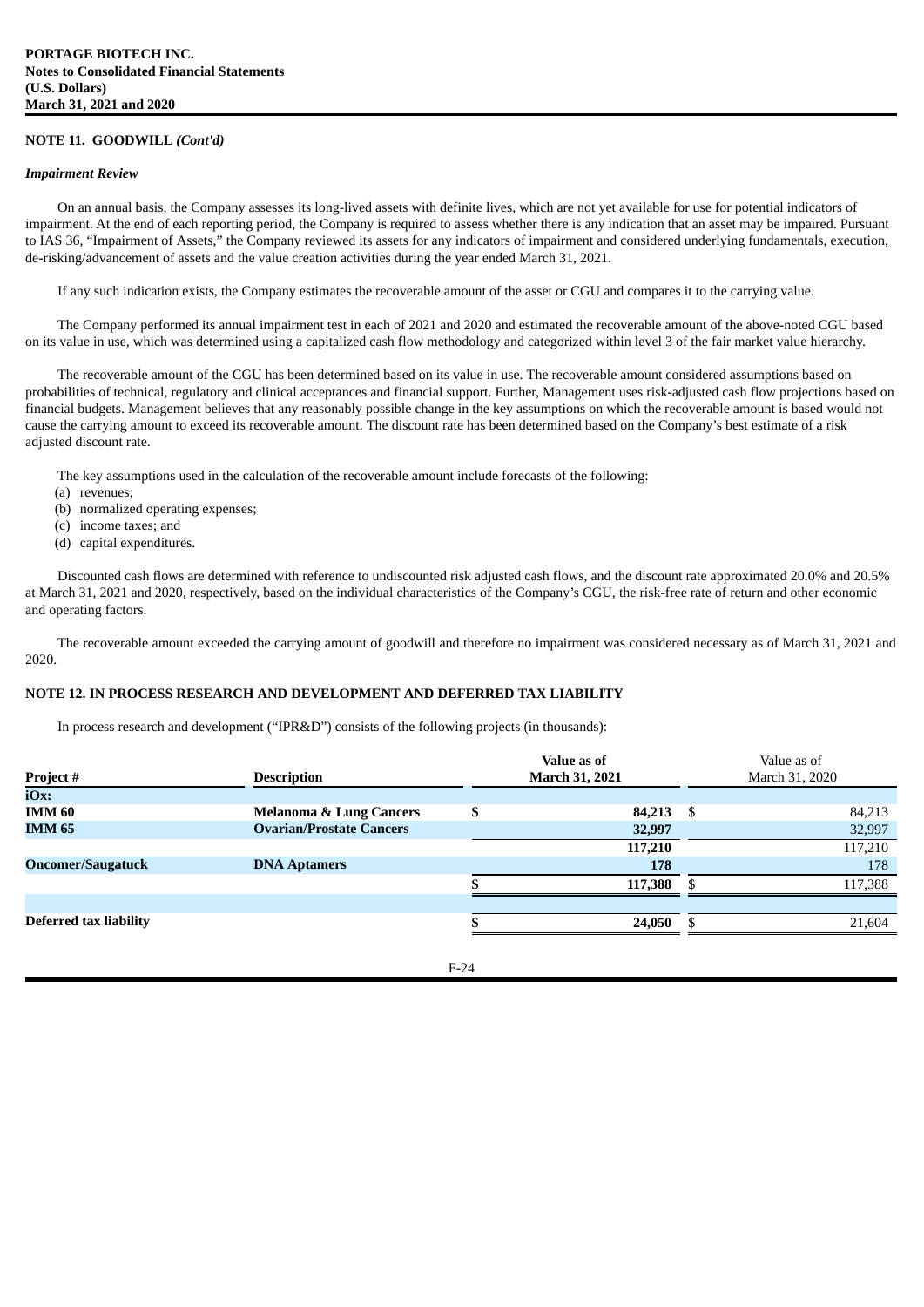### **NOTE 12. IN PROCESS RESEARCH AND DEVELOPMENT AND DEFERRED TAX LIABILITY** *(Cont'd)*

Additionally, at the end of each reporting period, the Company is required to assess whether there is any indication that an asset may be impaired. Pursuant to IAS 36, the Company reviewed its assets for any indicators of impairment and considered underlying fundamentals, execution, derisking/advancement of assets and the value creation activities during the year ended March 31, 2021.

As of March 31, 2021, management assessed whether any indications of impairment existed for the Company's IPR&D and concluded no indicators were present. Therefore, a test for impairment was not required and no impairment was recorded for the year ended March 31, 2021.

Deferred tax liability (DTL) related to IPR&D at iOx is subject to tax in the United Kingdom. As of March 31, 2021 and 2020, iOx had a deferred tax liability of approximately \$24.1 million and approximately \$21.6 million, respectively. On January 8, 2019, the Company recognized a \$19.8 million deferred tax liability for the difference between the book and income tax basis of IPR&D acquired as part of the acquisition of SalvaRx. As the IPR&D process is in the UK, the deferred tax had been recorded at 17%, the rate applicable in the UK. During the year ended March 31, 2020, the Company recorded a tax expense of \$2.2 million, including \$2.3 million to increase the deferred tax liability due to the increase in the UK tax rate to 19% in March 2020, \$0.4 million of a return to provision adjustment and a decrease due to a refundable research and development credit of \$0.5 million. As the deferred tax liability may be settled in the future in Great British pounds ("GBP"), the Company increased the deferred tax liability by \$2.4 million as of March 31, 2021 and decreased the deferred tax liability by \$1.4 million as of March 31, 2020, respectively, to reflect the difference in exchange rates from period to period.

### **NOTE 13. ACCOUNTS PAYABLE AND ACCRUED LIABILITIES**

|                                                       | As of March 31,  |  |       |  |  |  |  |
|-------------------------------------------------------|------------------|--|-------|--|--|--|--|
| (In thousands)                                        | 2021             |  | 2020  |  |  |  |  |
|                                                       |                  |  |       |  |  |  |  |
| <b>Accounts payable</b>                               | \$<br><b>113</b> |  | 343   |  |  |  |  |
| <b>Insurance premium note</b>                         | 1,651            |  |       |  |  |  |  |
| <b>Accrued interest</b>                               |                  |  | 701   |  |  |  |  |
| Other                                                 | 169              |  | 224   |  |  |  |  |
| <b>Total accounts payable and accrued liabilities</b> | \$<br>1,938      |  | 1,268 |  |  |  |  |

#### **NOTE 14. UNSECURED NOTES PAYABLE**

Following is a roll-forward of notes payable:

|                                                  |     |                |    |                          |      | NON-           |              |
|--------------------------------------------------|-----|----------------|----|--------------------------|------|----------------|--------------|
|                                                  |     | <b>CURRENT</b> |    | <b>CURRENT</b>           |      | <b>CURRENT</b> |              |
| (In thousands)                                   |     | <b>PPL</b>     |    | iOx                      |      | <b>SalvaRx</b> | <b>Total</b> |
|                                                  |     |                |    |                          |      |                |              |
| Balance, April 1, 2019                           | \$. | 193            | -S | 100                      | - \$ | $3,370$ \$     | 3,663        |
| Repayment                                        |     |                |    |                          |      | (300)          | (300)        |
| Amortization of debt discount                    |     |                |    |                          |      | 258            | 265          |
| Loss on extinguishment of debt                   |     |                |    |                          |      | 33             | 33           |
| <b>Balance, March 31, 2020</b>                   |     | 200            |    | <b>100</b>               |      | 3,361          | 3,661        |
| <b>Repayment</b>                                 |     |                |    |                          |      | (1,020)        | (1,020)      |
| <b>Amortization of debt discount</b>             |     |                |    |                          |      | 76             | 76           |
| Value of notes exchanged in warrant exercise     |     |                |    |                          |      | (2,640)        | (2,640)      |
| Settlement in connection with disposition of PPL |     | (200)          |    | $\overline{\phantom{0}}$ |      |                | (200)        |
| Loss on extinguishment of debt                   |     |                |    |                          |      | 223            | 223          |
| <b>Proceeds from loan payable</b>                |     |                |    | 50                       |      |                | 50           |
| <b>Balance, March 31, 2021</b>                   |     |                |    | 150                      |      |                | 150          |
|                                                  |     |                |    |                          |      |                |              |

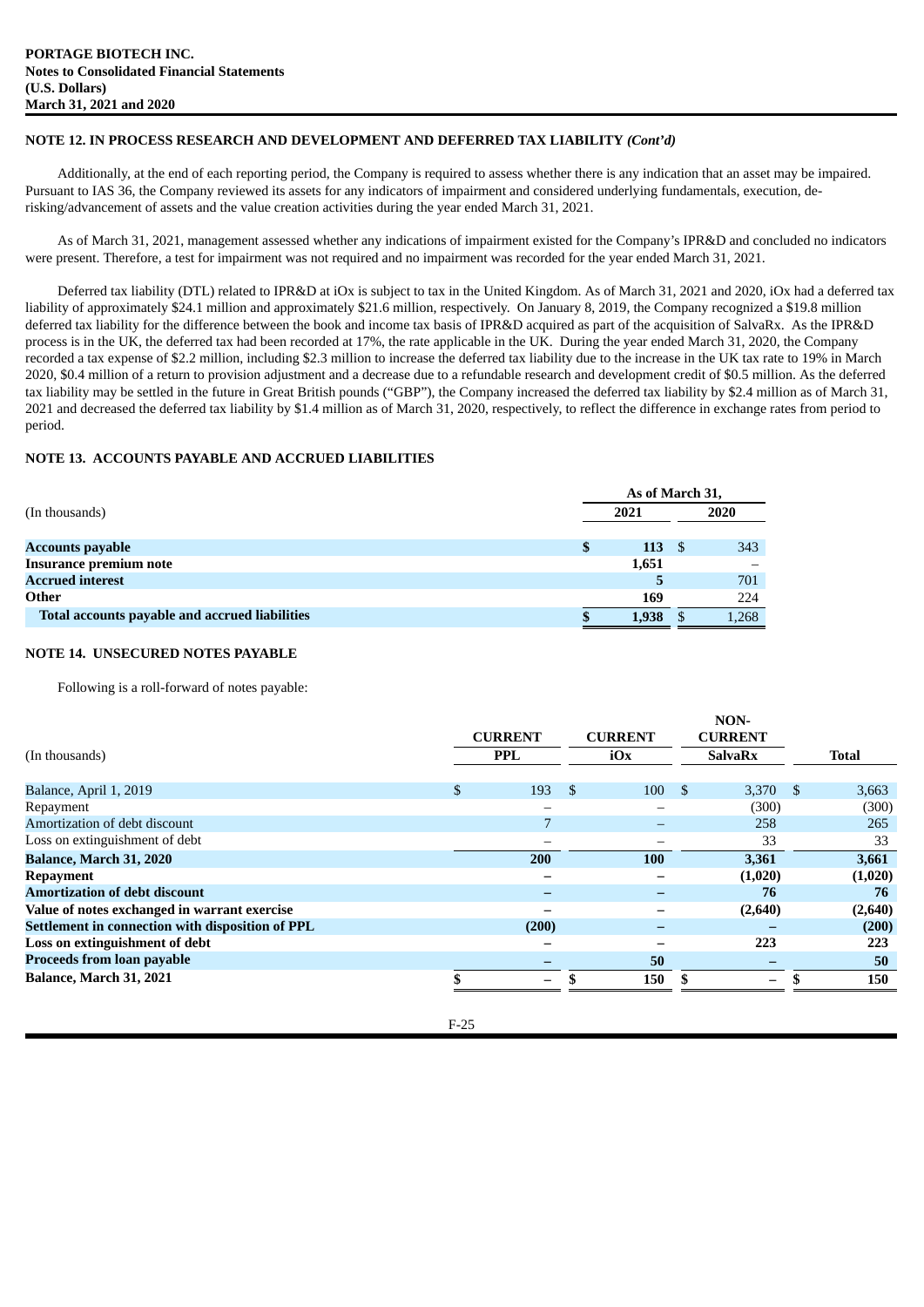#### **NOTE 14. UNSECURED NOTES PAYABLE** *(Cont'd)*

#### *PPL and EyGen Unsecured Notes Payable*

During the year ended March 31, 2017, the Company's subsidiaries, PPL and EyGen, completed a private placement of unsecured notes (the "PPL Unsecured Notes"). The balance outstanding as of March 31, 2020 was \$0.2 million.

The PPL Unsecured Notes were settled as part of the disposition of PPL in March 2021 (see Note 8, "Disposition of PPL").

#### *SalvaRx Unsecured Notes Payable and Warrants*

In connection with the SalvaRx Acquisition in January 2019, the Company assumed \$3.96 million of principal in unsecured notes due on March 2, 2021 (or earlier upon a qualifying event), that bear interest at 7% per annum (the "SalvaRx Notes"). The fair value of the SalvaRx Notes was determined to be \$3.4 million at January 2019. As the SalvaRx Acquisition was a qualifying event, the SalvaRx Notes became due upon the acquisition. In December 2019, the maturity date of the SalvaRx Notes was extended to June 2021.

The holders of the SalvaRx Notes received \$7,500 of warrants in respect of each \$10 thousand of principal issued. The warrants vest in the event of a qualifying transaction and are exercisable at a 30% discount to the implied valuation of SalvaRx. On the Acquisition Date, the fair value of the warrants, which are included in non-controlling interest, was determined to be \$2.5 million using the Black Scholes Model.

During September 2020, the Company settled the SalvaRx Notes obligations originally due in June 2021 in an aggregate principal amount of approximately \$3.7 million, plus accrued interest of \$0.75 million in exchange for cash payments totaling \$1.77 million and 397,604 of the associated SalvaRx warrants with an exercise price of \$6.64 per share. The noteholders who accepted the offer exchanged their SalvaRx warrants for an equal number of Portage shares at the same price per share. The Company accounted for the contractual value of the exercised and outstanding warrants of \$2.64 million (397,604 shares at \$6.64 per share) as accrued equity issuable at September 30, 2020. The Company also recorded a loss of \$1.26 million during the year ended March 31, 2021, to recognize the discount between the fair value of the underlying shares on October 13, 2020, the settlement date, (\$9.80 per share) and the warrant exercise (contract) price of \$6.64 per share.

Four of the Company's directors, Gregory Bailey, James Mellon, Steven Mintz (in trust) and Kam Shah, received, in total, 363,718 of the warrants pursuant to this transaction. Subsequent to the exercise of the warrants in October 2020, Portage had 12,083,395 and 49,701 issued and outstanding shares and warrants, respectively.

The Company also recorded a loss on early extinguishment of debt of \$0.22 million in the year ended March 31, 2021.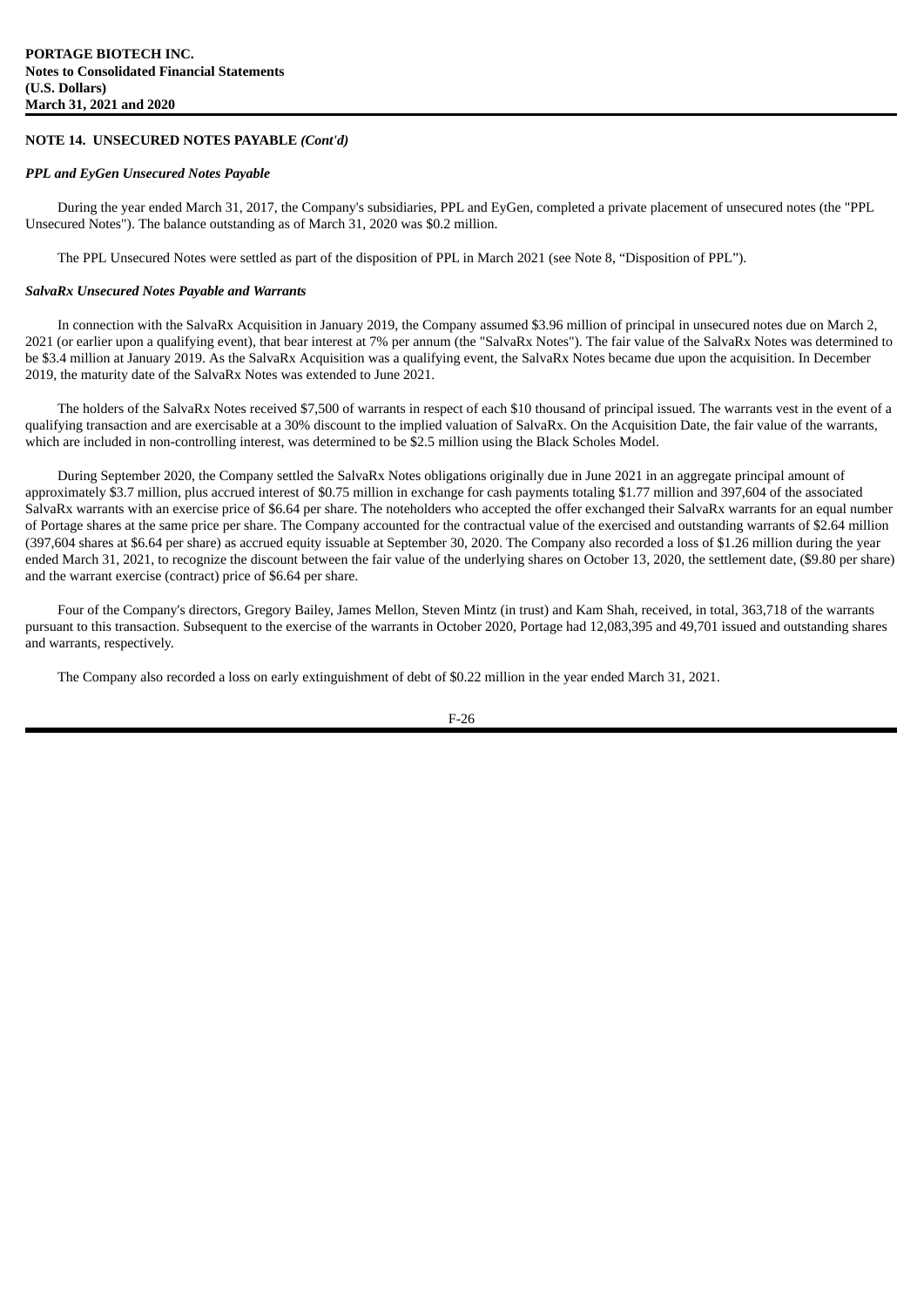### **NOTE 14. UNSECURED NOTES PAYABLE** *(Cont'd)*

#### *iOx Unsecured Notes Payable*

In connection with the SalvaRx Acquisition in January 2019, the Company assumed \$2.0 million of 7% convertible notes issued by iOx, a wholly owned subsidiary of SalvaRx (the "Convertible Notes"), of which the Company holds \$1.9 million. As a result of the SalvaRx Acquisition, iOx became a subsidiary of the Company during the year ended March 31, 2019. In accordance with IFRS 3, the fair value, including interest receivable, of the Convertible Notes were effectively settled against the note receivable upon the business combination. The remaining Convertible Notes issued to a third party, including the conversion option, are recorded at a fair value of \$0.1 million. An additional \$0.05 million Convertible Note, which also included warrants to purchase additional shares, was funded in 2021. The holder of the Convertible Notes can convert the notes and accrued interest into ordinary shares of iOx at any time before maturity at £120 per share. There is an automatic conversion in the event iOx raises \$2.0 million, and the conversion price will be determined based on the timing of the capital raised and the price at which the money was raised. iOx has the right to repay the Convertible Notes together with accrued interest at any time.

### **NOTE 15. WARRANT LIABILITY**

Below is the roll-forward of warrants issued by entity (see Note 14, "Unsecured Notes Payable"):

|                                                    | <b>PBI</b> |                 |            |  |          |  | <b>SalvaRx</b>  |                 |  |               |  |
|----------------------------------------------------|------------|-----------------|------------|--|----------|--|-----------------|-----------------|--|---------------|--|
|                                                    |            | <b>Exercise</b> |            |  |          |  | <b>Exercise</b> |                 |  | Contract      |  |
|                                                    |            | Price           | Warrants   |  | Amount   |  | Price           | <b>Warrants</b> |  | <b>Amount</b> |  |
|                                                    |            |                 |            |  | In 000'S |  |                 |                 |  | In 000'S      |  |
| <b>Warrants outstanding, April 1, 2020</b>         |            |                 | $\sim$ $-$ |  |          |  | 6.64            | 447,305         |  | 2,970(1)      |  |
| <b>Exchange of warrants pursuant to SalvaRx</b>    |            |                 |            |  |          |  |                 |                 |  |               |  |
| <b>Notes settlement</b>                            |            | 6.64            | 447,305    |  | 2,970    |  | 6.64            | (447,305)       |  | (2,970)       |  |
| <b>Reclassification to accrued equity issuable</b> |            | 6.64            | (397,604)  |  | (2,640)  |  |                 |                 |  |               |  |
| Fair value adjustment at March 31, 2021 (2)        |            |                 |            |  | 790      |  |                 |                 |  |               |  |
| Warrants outstanding, March 31, 2021               |            | 6.64            | 49,701     |  | 1,120    |  |                 | $-$             |  |               |  |

(1) Treated as non-controlling interest accounted for at fair value.

(2) Portage warrant liability valued at contract price, adjusted for fair value using the Black Scholes model.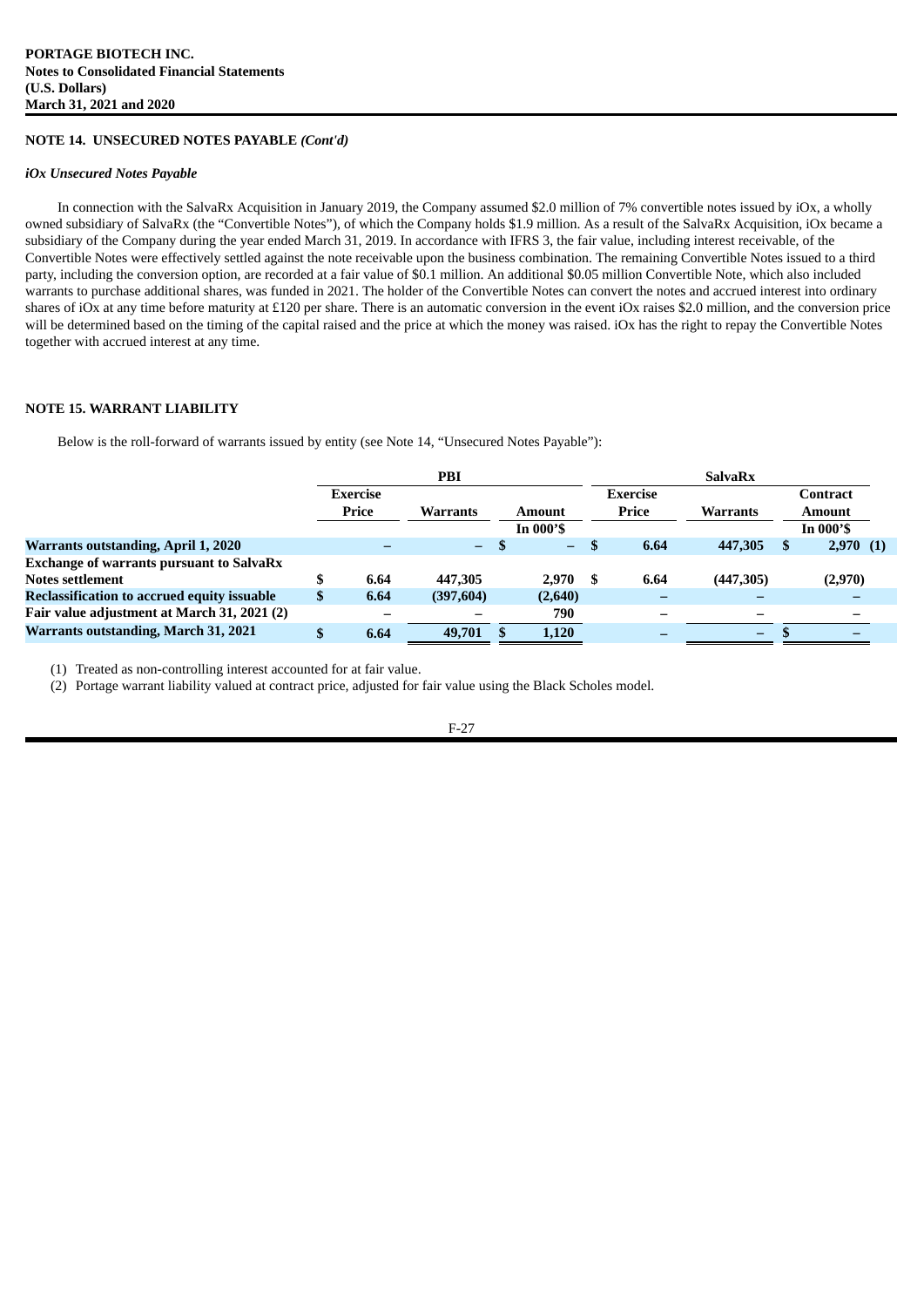#### **NOTE 16. CAPITAL STOCK**

- (a) Authorized ordinary shares**:** Unlimited number of common shares without par value.
- (b) Following is a roll-forward of ordinary shares as of March 31, 2021 and 2020:

|                                                                           | <b>Years Ended March 31.</b> |      |            |                 |              |             |  |
|---------------------------------------------------------------------------|------------------------------|------|------------|-----------------|--------------|-------------|--|
|                                                                           |                              | 2021 |            | 2020            |              |             |  |
|                                                                           | Ordinary                     |      |            | <b>Ordinary</b> |              |             |  |
|                                                                           | <b>Shares</b>                |      | Amount     | <b>Shares</b>   |              | Amount      |  |
|                                                                           | In $000'$                    |      | In $000's$ | In 000'         |              | In $000$ 'S |  |
| <b>Balance, beginning of year</b>                                         | 10,988                       | S    | 117,817    | 10,858          | <sup>S</sup> | 116,237     |  |
| Shares issued in a private placement, net of issue costs                  | 698                          |      | 6,732      |                 |              |             |  |
| <b>Exchange of SalvaRx warrants for PBI warrants</b>                      |                              |      | 2,640      |                 |              |             |  |
| Settlement of non-controlling interest in SalvaRx                         |                              |      | 2,451      |                 |              |             |  |
| To reflect warrants issued and outstanding (d)                            |                              |      | (330)      |                 |              |             |  |
| Fair value adjustment for shares issued at a discount in SalvaRx          | 397                          |      | 1,256      |                 |              |             |  |
| <b>Expiration of unexercised stock options</b>                            |                              |      | 58         |                 |              | 282         |  |
| Shares issued in connection with the acquisition of interest in Intensity |                              |      |            |                 |              |             |  |
| <b>Holdings Limited</b>                                                   |                              |      |            | 130             |              | 1,298       |  |
| <b>Shares issued for services</b>                                         |                              |      | 25         |                 |              |             |  |
| <b>Balance, end of year</b>                                               | 12,084                       |      | 130,649    | 10,988          |              | 117,817     |  |

(c) Number of ordinary shares have been retroactively adjusted to reflect the impact of 100:1 reverse stock split on June 5, 2020.

(d) Represents the contractual value of the Portage warrants, which was adjusted to fair value of \$271 using the Black Scholes model.

On June 16, 2020, the Company completed a private placement of 698,145 restricted ordinary shares at a price of \$10.00 per share for gross proceeds of \$6.98 million to accredited investors. Directors of the Company subscribed for 215,000 shares, or approximately 30.8% of the private placement, for proceeds of \$2.15 million. The Company incurred costs of approximately \$0.25 million in connection with the offering, which was treated as contra-equity on the Company's balance sheet.

During September 2020, the Company settled the SalvaRx Notes obligations originally due in June 2021 in an aggregate principal amount of approximately \$3.7 million, plus accrued interest of \$0.75 million in exchange for cash payments totaling \$1.77 million and 397,604 of the associated SalvaRx warrants with an exercise price of \$6.64 per share. The warrants were exchanged for an equal number of warrants to acquire Portage stock at the same price per share. The Company accounted for the contractual value of the exercised and outstanding warrants of \$2.64 million (397,604 shares at \$6.64 per share) as accrued equity issuable at September 30, 2020. The Company also recorded a loss of \$1.26 million during the year ended March 31, 2021, to recognize the discount between the fair value of the underlying shares on October 13, 2020 (the settlement date) of \$9.80 per share and the contract price of \$6.64 per share.

Four of the Company's directors, Gregory Bailey, James Mellon, Steven Mintz (in trust) and Kam Shah, received, in total, 363,718 of the shares pursuant to this transaction.

Subsequent to March 31, 2021, the Company commenced its "at the market" offering to sell shares and a second offering subject to a Prospectus filed June 24, 2021. See Note 25, "Events After the Balance Sheet Date" for a further discussion.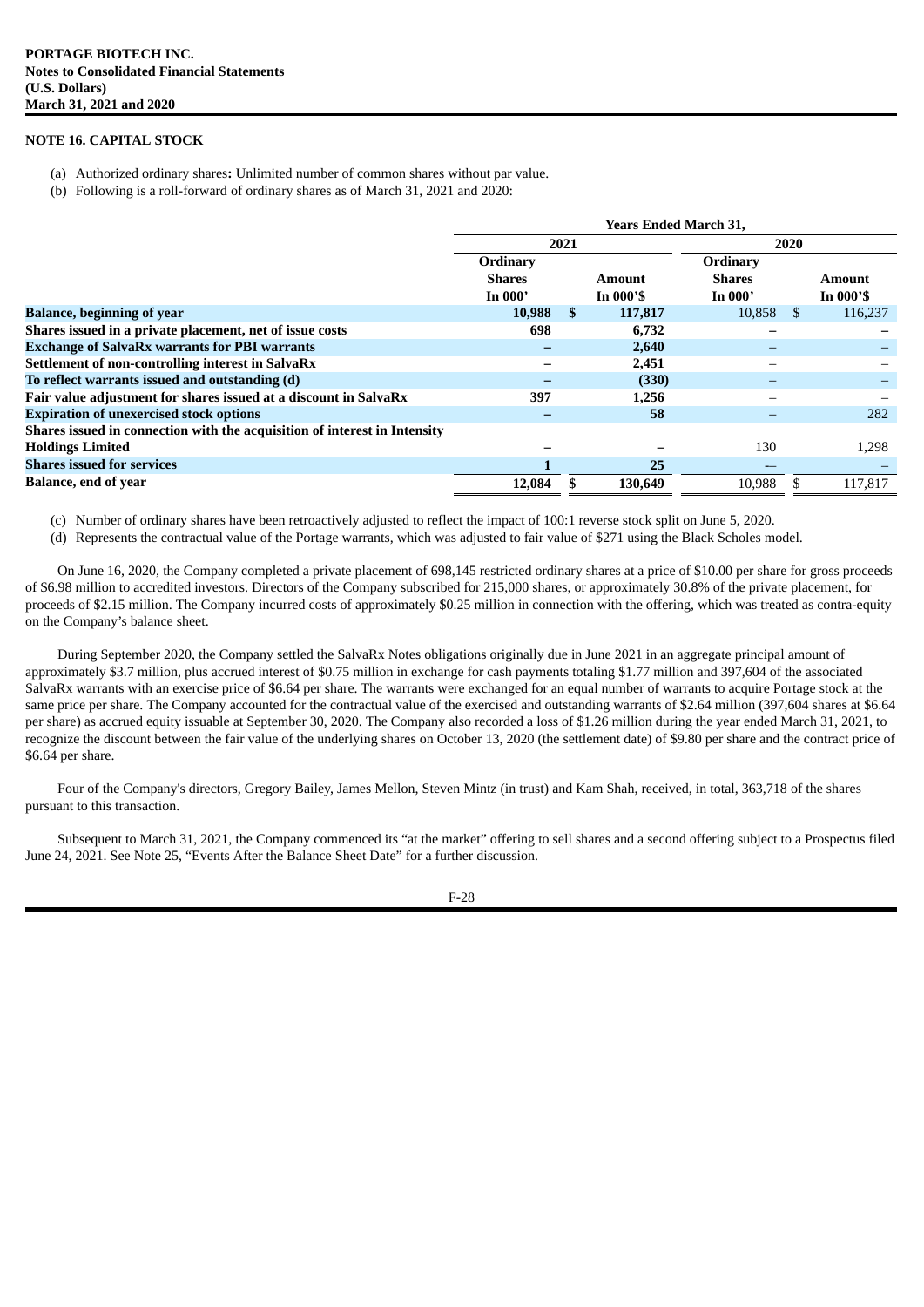### **NOTE 17. STOCK OPTION RESERVE**

(a) The following table provides the activity for the Company's stock option reserve for the years ended March 31, 2021 and 2020:

|                                                | <b>Years Ended March 31,</b> |                        |  |                     |    |                        |      |                     |
|------------------------------------------------|------------------------------|------------------------|--|---------------------|----|------------------------|------|---------------------|
|                                                | 2021                         |                        |  |                     |    |                        | 2020 |                     |
|                                                |                              | <b>Non-Controlling</b> |  | <b>Stock Option</b> |    | <b>Non-Controlling</b> |      | <b>Stock Option</b> |
| (In thousands)                                 |                              | <b>Interest</b>        |  | <b>Reserve</b>      |    | <b>Interest</b>        |      | <b>Reserve</b>      |
|                                                |                              |                        |  |                     |    |                        |      |                     |
| <b>Balance, beginning of year</b>              |                              | 10,618                 |  | 58                  | -S | 8,475                  |      | 324                 |
| <b>Expiration of unexercised stock options</b> |                              |                        |  | (58)                |    |                        |      | (282)               |
| <b>Share-based compensation expense</b>        |                              | 850                    |  | 7,977               |    | 2,143                  |      | 16                  |
| <b>Balance, end of year</b>                    |                              | 11,468                 |  | 7,977               |    | 10,618                 |      | 58                  |

The \$7.4 million fair value of vested iOx options acquired in the SalvaRx Acquisition and the stock-based compensation expense for unvested options are included in non-controlling interest in the combined balance sheets as of March 31, 2021 and 2020.

#### *Stock Options*

The Board of Directors of the Company (the "Board") established a stock option plan (the "2013 Option Plan") under which options to acquire ordinary shares of the Company are granted to directors, employees and consultants of the Company. The maximum number of ordinary shares issuable under the 2013 Option Plan shall not exceed 10% of the total number of issued and outstanding ordinary shares, inclusive of all shares presently reserved for issuance pursuant to previously granted stock options. If a stock option was surrendered, terminated or expired without being exercised, the ordinary shares reserved for issuance pursuant to such stock option were available for new stock options granted under the 2013 Option Plan. The options vest on a schedule determined by the Board of Directors, generally over two to four years, and expire after five years.

As of March 31, 2019, the Board decided to discontinue the 2013 Option Plan and during the year ended March 31, 2021, 2,980 outstanding options issued under the plan expired unexercised and no options remained outstanding under the 2013 Option Plan.

On June 25, 2020, at the annual meeting of shareholders, the Company's new incentive stock option plan (the "2020 Stock Option Plan") was approved, which authorized the directors to fix the option exercise price and to issue stock options under the plan as they see fit. The Company's 2020 Stock Option Plan is a 10% rolling stock option plan under which the directors are authorized to grant up to a maximum of 10% of the issued and outstanding ordinary shares on the date of grant.

Effective January 13, 2021, the Company amended and restated its 2020 Stock Option Plan to permit the grant of additional types of equity compensation securities, including restricted stock units and dividend equivalent rights (the "2021 Equity Incentive Plan"). The aggregate number of equity securities, which may be issued under the 2021 Equity Incentive Plan has not been changed. Pursuant to the 2021 Equity Incentive Plan, on January 13, 2021, the Company granted an aggregate of 868,000 stock options exercisable at a price of US\$17.75 per share, representing the closing price of the shares on the day immediately preceding the grant date, which expire on January 13, 2031 to various directors, officers and consultants of the Company. 350,000 options granted to members of the board of directors vest 1/3 on grant date, 1/3 on the first anniversary of the grant and 1/3 on the second anniversary of the grant. 518,000 options granted to consultants (one of whom is also a director) vest 1/3 on each of the first three anniversaries of the date of grant.

Additionally, the Company granted 243,000 restricted stock units on January 13, 2021, with a fair value of \$17.75 per share, which was the closing price on the day immediately preceding the grant date. The restricted stock units vest on the date of grant but underlying shares cannot be sold until one of four conditions are met. In accordance with IFRS 2, "Share-based Payment," the Company recognized compensation expense of \$4.3 million in the year ended March 31, 2021, in connection with the RSU grants.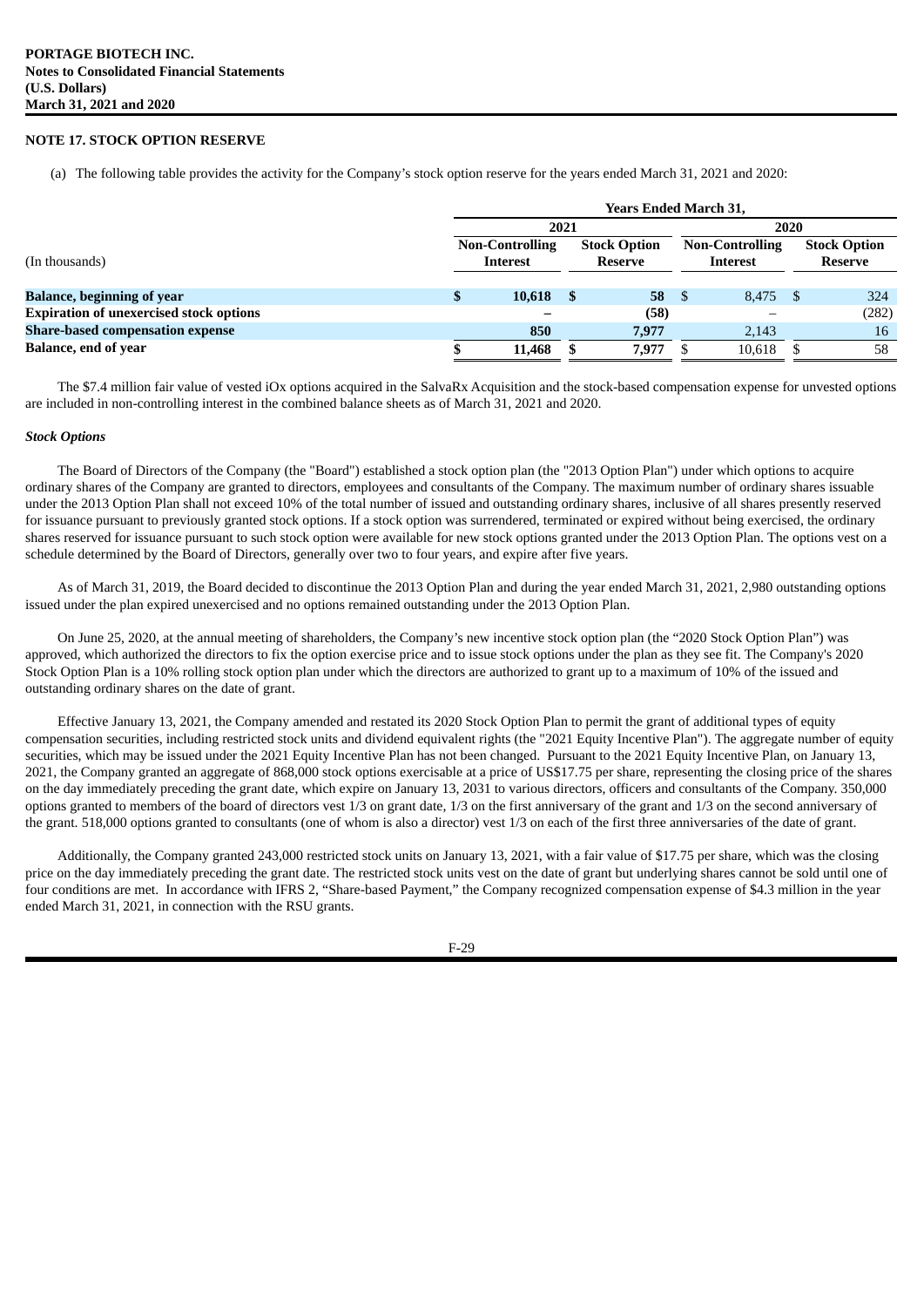### **NOTE 17. STOCK OPTION RESERVE** *(Cont'd)*

In January 2019, iOx, a subsidiary of SalvaRx, was acquired by the Company as part of the SalvaRx Acquisition. Accordingly, the 2,599 stock options to acquire common shares of iOx (the "Acquired Options") with an exercise price of *£*120 (\$152.84) per common share, outstanding under the iOx stock option plan ("iOx Option Plan") have been acquired by the Company. At the Acquisition Date, 1,643 of the stock options, with a fair value at the Acquisition Date of \$7.4 million, are fully vested and recorded in non-controlling interest with a corresponding increase to goodwill (see Note 11, "Goodwill"). Additionally, the fair value of the remaining 956 unvested stock options was \$4.3 million and is being recorded as compensation expense over the remaining 3-year vesting period. The Company incurred stock-based compensation expense of \$0.9 million, \$2.1 million and \$1.1 million with respect to the iOx Option Plan in the years ended March 31, 2021, 2020, and 2019, respectively.

Following are the weighted average assumptions used in the calculation of the fair value of the vested and unvested options on the Acquisition Date, with respect to the iOx Option Plan:

| Assumption              | <b>Vested Options</b> | <b>Unvested Options</b> |
|-------------------------|-----------------------|-------------------------|
| <b>Grant Date</b>       | November 28, 2016     | April 17, 2018          |
| Risk free interest rate | 2.6%                  | 2.6%                    |
| Expected dividend       | <b>Nil</b>            | Nil                     |
| Expected volatility     | 80%                   | 80%                     |
| <b>Expected life</b>    | 1.3 years             | 3.2 years               |
| Fair value of iOx stock | US\$4,630.35          | US\$4,630.35            |

Following are the weighted average assumptions used in connection with the January 13, 2021 option grant, with respect to the Company's 2021 Equity Incentive Plan:

| <b>Assumption</b>           | <b>Vested Options</b> | <b>Unvested Options</b> |
|-----------------------------|-----------------------|-------------------------|
| Risk free interest rate     | 0.48%                 | 0.48%                   |
| Expected dividend           | Nil                   | Nil                     |
| <b>Expected volatility</b>  | 139%                  | 144%                    |
| Expected life               | 5.5 years             | 6.0 years               |
| Fair value of Portage stock | US\$16.66             | US\$17.11               |

(b) The movements in the number of options issued were:

|                                   | <b>PBI 2021 Equity Incentive</b> |                              |                              | iOx Option Plan |                              |       |  |
|-----------------------------------|----------------------------------|------------------------------|------------------------------|-----------------|------------------------------|-------|--|
|                                   |                                  | Plan                         | PBI 2013 Option Plan         |                 | (Subsidiary Plan)            |       |  |
|                                   |                                  | <b>Years Ended March 31,</b> | <b>Years Ended March 31,</b> |                 | <b>Years Ended March 31,</b> |       |  |
|                                   | 2021                             | 2020                         | 2021                         | 2020            | 2021                         | 2020  |  |
| <b>Balance, beginning of year</b> |                                  |                              | 2.980                        | 5.959           | 2,599                        | 2,599 |  |
| <b>Granted</b>                    | 868,000                          |                              |                              |                 |                              |       |  |
| <b>Expired or forfeited</b>       |                                  |                              | (2,980)                      | (2,979)         | (675)                        |       |  |
| <b>Balance, end of period</b>     | 868,000                          |                              |                              | 2.980           | 1,924                        | 2,599 |  |
| <b>Exercisable, end of year</b>   | 116,666                          |                              |                              | 2.980           | 1,604                        | 1,643 |  |
|                                   |                                  |                              |                              |                 |                              |       |  |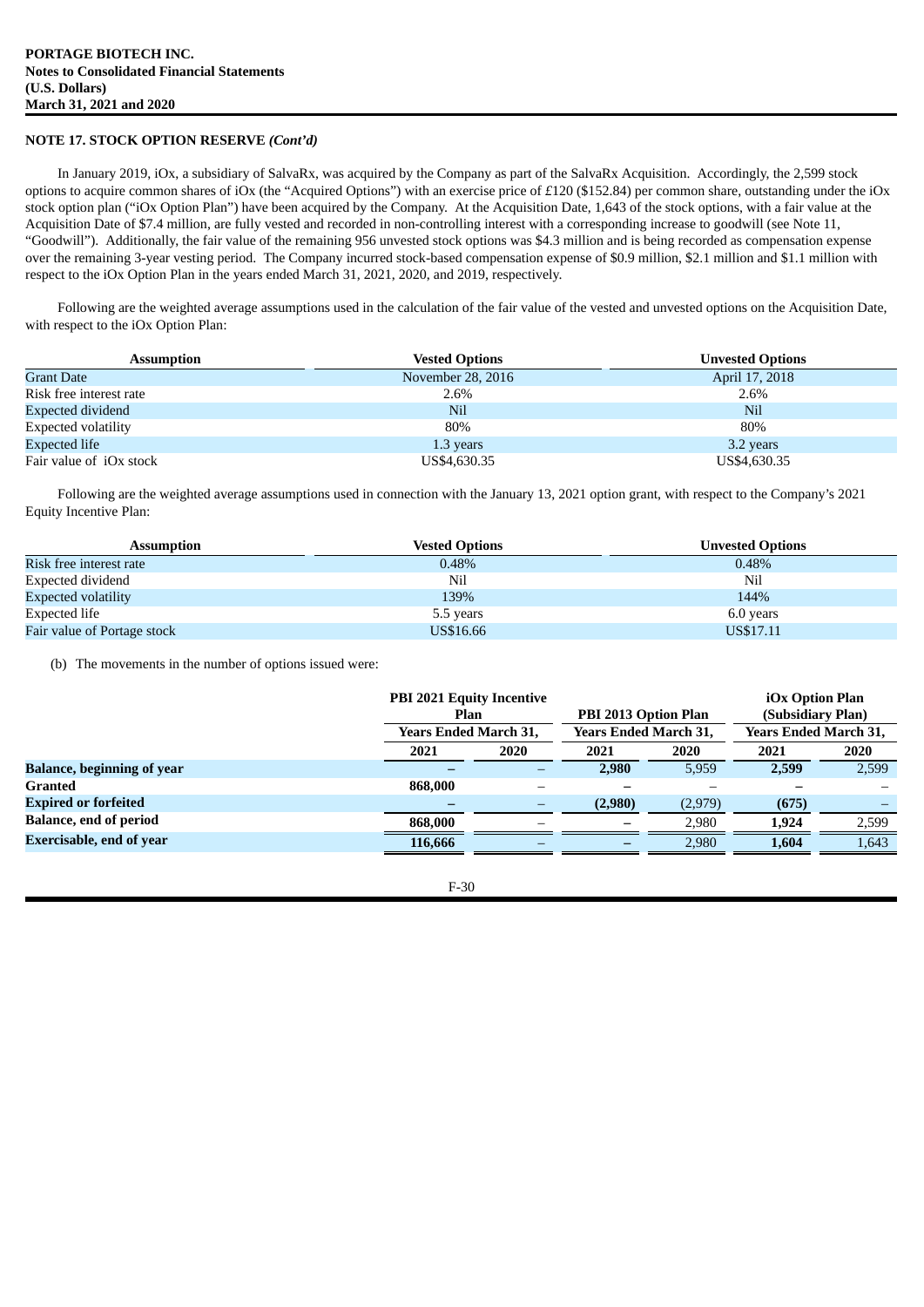#### **NOTE 17. STOCK OPTION RESERVE** *(Cont'd)*

(c) Following are the weighted average exercise price and the remaining contractual life for outstanding options by plan:

|                                                        |                 | PBI 2020 Option Plan |  |                          | PBI 2013 Option Plan     |       | iOx Option Plan<br>(Subsidiary Plan) |                 |        |
|--------------------------------------------------------|-----------------|----------------------|--|--------------------------|--------------------------|-------|--------------------------------------|-----------------|--------|
|                                                        | As of March 31. |                      |  |                          | As of March 31.          |       |                                      | As of March 31. |        |
|                                                        |                 | 2021                 |  | 2020                     | 2021                     | 2020  | 2021                                 |                 | 2020   |
| Weighted average exercise price                        |                 | 17.75                |  | $\qquad \qquad -$        | $\overline{\phantom{0}}$ | 15.00 | 165.20                               |                 | 148.84 |
| Weighted average remaining contractual life (in years) |                 | 9.79                 |  | $\overline{\phantom{0}}$ | $\overline{\phantom{m}}$ | 72. ا | 0.95                                 |                 | 1.63   |

The vested options can be exercised at any time in accordance with the applicable option agreement. The exercise price was greater than the market price on the date of the grants for all options outstanding as of March 31, 2021 and March 31, 2020.

The Company recorded \$0.9 million, \$2.2 million and \$1.2 million of compensation expense related to the iOx stock option plans for the years ended March 31, 2021, 2020 and 2019, respectively.

### **NOTE 18. TAXATION**

The Company is a British Virgin Island corporation. The Government of the British Virgin Islands does not, under existing legislation, impose any income or corporate tax on corporations.

PGL and iOx are subject to United Kingdom taxes ("UK Taxes"). Portage Services Ltd. is subject to taxes in Canada. Tax losses or potential tax credits for Portage Services Ltd. are insignificant.

iOx has research and development refundable credits of approximately \$0.1 million and \$0.5 million that have been recorded for the years ended March 31, 2021 and 2020, respectively, and are included in prepaid expenses and other receivables on the respective balance sheets.

The following is a reconciliation of the UK Taxes to the effective income tax rates for the years ended March 31, 2021 and 2020 (\$ in thousands):

|                                                   | 2021    | 2020    |
|---------------------------------------------------|---------|---------|
| Loss on ordinary activities before tax            | 1,218   | 2,409   |
| <b>Statutory UK income tax rate</b>               | 19.0%   | 19.0%   |
| Loss at statutory income tax rate                 | 231     | 458     |
| Change in deferred rate and true-up               | -       | (2,665) |
| Foreign currency effect on deferred tax liability | (2,542) | 1,425   |
| <b>Other adjustments</b>                          | 96      |         |
| <b>Research and development credit</b>            | 149     | 500     |
| <b>Losses (unrecognized)</b>                      | (231)   | (458)   |
| Income tax (expense)                              | (2,297) | (740)   |

Research and development credit receivables of \$649 and \$500 were included in prepaid expenses and other receivables on the consolidated balance sheets as of March 31, 2021 and 2020, respectively.

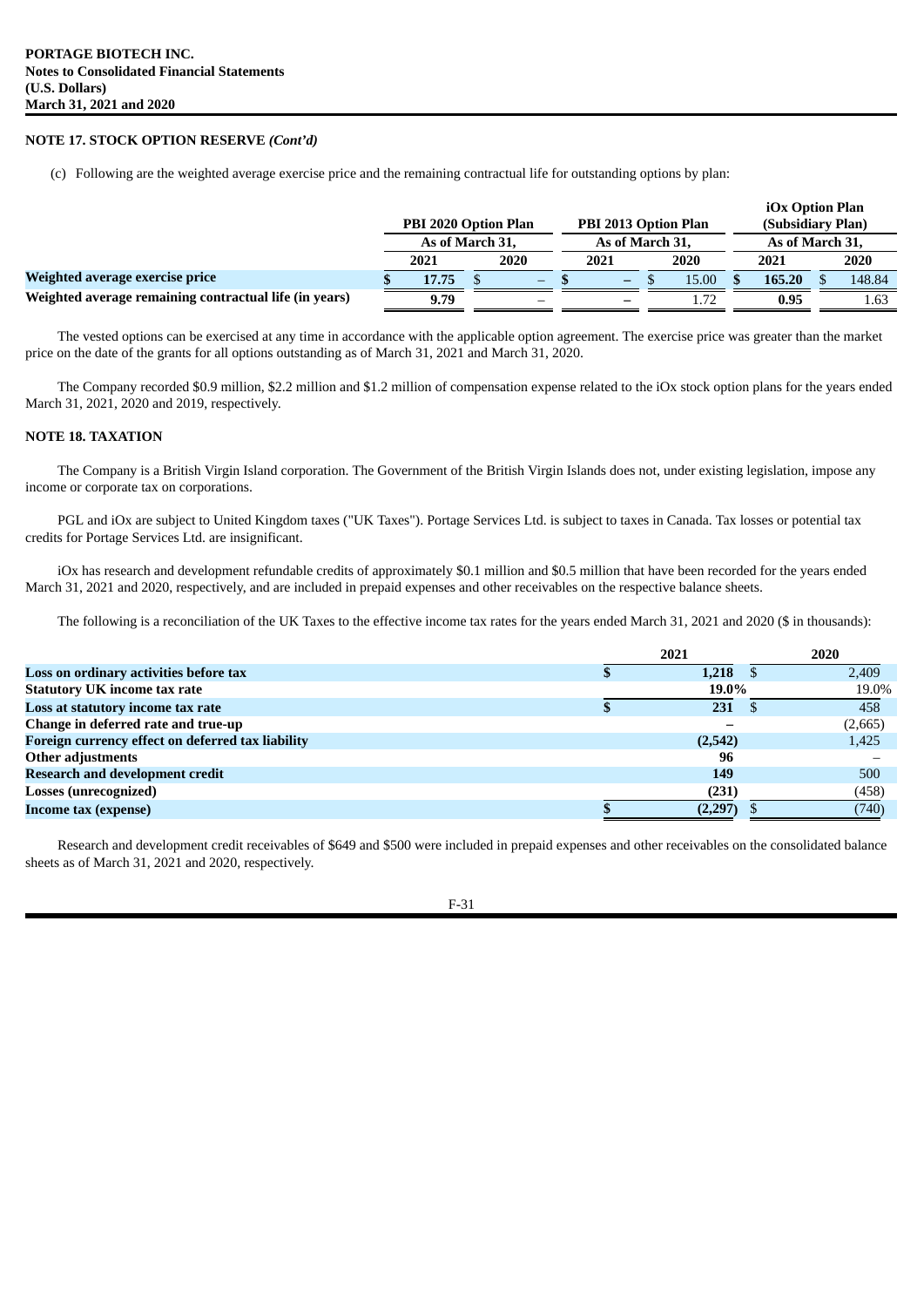### **NOTE 18. TAXATION** *(Cont'd)*

The following is a reconciliation of financial statement loss to pre-tax loss subject to tax (in thousands):

|                               | As of March 31, 2021 |  |                          |  |              | As of March 31, 2020 |         |          |              |  |
|-------------------------------|----------------------|--|--------------------------|--|--------------|----------------------|---------|----------|--------------|--|
|                               | BVI                  |  | Foreign                  |  | <b>Total</b> |                      | BVI     | Foreign  | <b>Total</b> |  |
| Pre-tax (loss)                | (13, 674)            |  | (1,218)                  |  | (14, 892)    |                      | (2,698) | (3, 811) | (6,509)      |  |
| Losses not subject to tax     | 13,674               |  | $\overline{\phantom{m}}$ |  | 13.674       |                      | 2,698   |          | 2,698        |  |
| Pre-tax (loss) subject to tax | $\qquad \qquad$      |  | (1,218)                  |  | (1,218)      |                      |         | (3, 811) | (3,811)      |  |

As of March 31, 2021 and 2020, the Company's deferred tax assets and liabilities consisted of the effects of temporary differences attributable to the following (in thousands):

|                                     | 2021   |          | 2020   |
|-------------------------------------|--------|----------|--------|
| <b>Deferred tax assets:</b>         |        |          |        |
| <b>Net operating loss</b>           | 1.689  |          | 1,186  |
| Deferred tax asset (unrecognized)   | 1.689  | <b>S</b> | 1,186  |
|                                     |        |          |        |
| <b>Deferred tax liabilities:</b>    |        |          |        |
| In process research and development | 24.050 |          | 21,604 |
| <b>Deferred tax liability</b>       | 24,050 |          | 21,604 |

The reduction in the rate of UK corporation tax to 19% from April 1, 2017 and to 17% from April 1, 2020 was substantively enacted at the Balance Sheet date. However subsequently, the UK Government announced that the UK corporation tax rate would remain at 19% and not reduce to 17% on 1 April 2020. This was substantively enacted on 17 March 2020. The standard rate of UK corporation tax applied to reported loss is 19% (2018: 19%). Unrecognized UK deferred tax assets and liabilities are calculated at a rate of 19%, being the rate that was substantively enacted at the Balance Sheet date.

iOx recorded research and development cash credits of approximately \$0.1 million and \$0.5 million that have been recorded for years ended March 31, 2021 and 2020, respectively.

As of March 31, 2021, 2020 and 2019, cumulative tax losses for iOx were approximately \$7.3 million, \$6.2 million and \$2.1 million, respectively.

As of March 31, 2021 and 2020, iOx had a deferred tax liability of approximately \$24.1 million and approximately \$21.6 million, respectively. On January 8, 2019, the Company recognized a \$19.8 million deferred tax liability for the difference between the book and income tax basis of IPR&D acquired as part of the acquisition of SalvaRx. As the IPR&D process is in the UK, the deferred tax had been recorded at 17%, the rate applicable in the UK. During the year ended March 31, 2020, the Company recorded a tax expense of \$2.2 million, including \$2.3 million to increase the deferred tax liability due to the increase in the UK tax rate to 19% in March 2020, \$0.4 million of a return to provision adjustment and a decrease due to a refundable research and development credit of \$0.5 million. As the deferred tax liability may be settled in the future in GBP, the Company increased the deferred tax liability by \$2.4 million as of March 31, 2021 and decreased the deferred tax liability by \$1.4 million as of March 31, 2020, respectively, to reflect the difference in exchange rates from period to period.

There is no expiration date for accumulated tax losses in the UK entities.

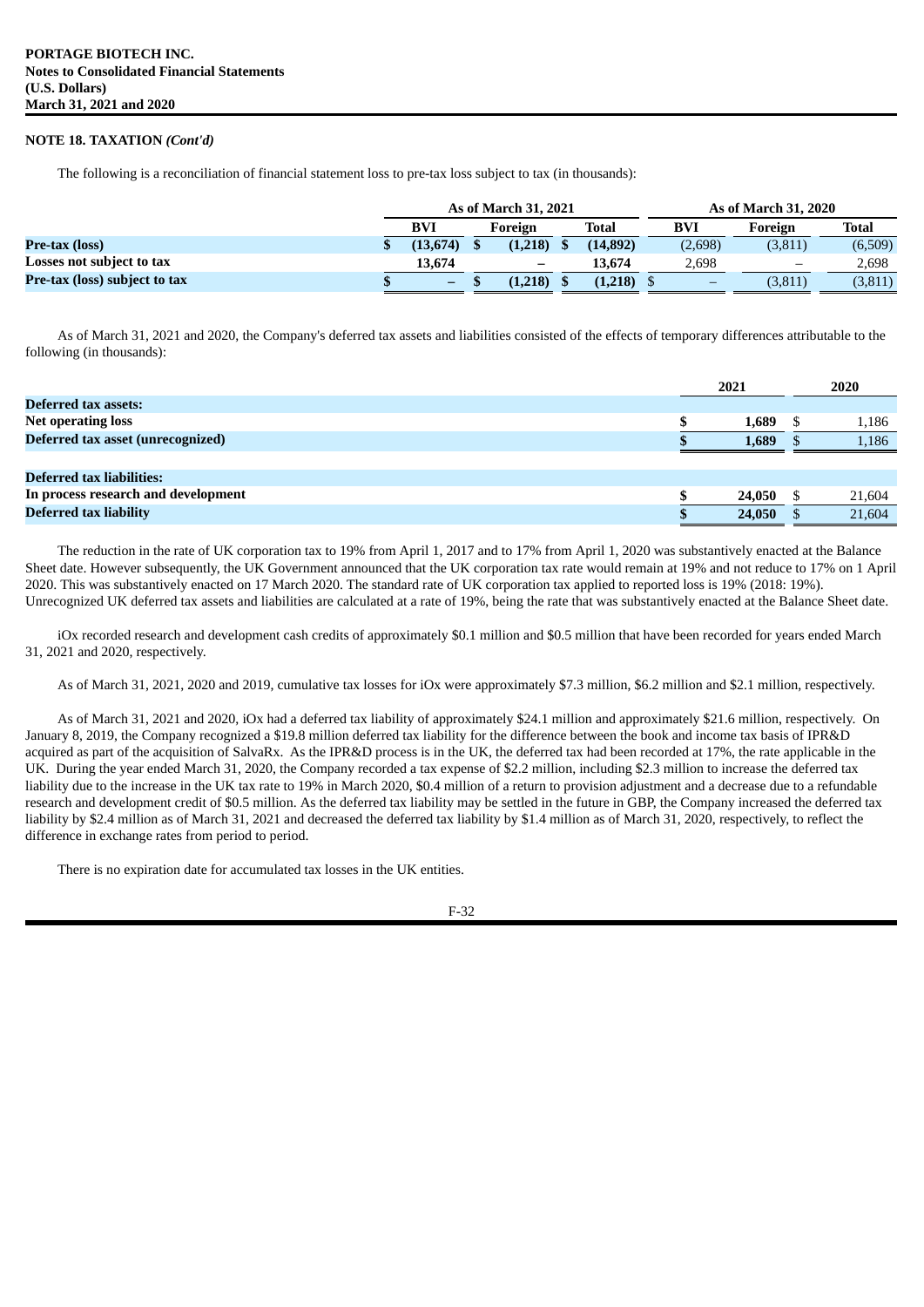#### **NOTE 19. (LOSS) PER SHARE**

Basic earnings per share ("EPS") is calculated by dividing the net income (loss) attributable to ordinary equity holders of the Company by the weighted average number of ordinary shares outstanding during the year.

Diluted EPS is calculated by dividing the net income (loss) attributable to ordinary equity holders of the Company by the weighted average number of ordinary shares outstanding during the year plus the weighted average number of ordinary shares that would be issued on conversion of all the dilutive potential ordinary shares into ordinary shares.

The following table reflects the loss and share data used in the basic and diluted EPS calculations (dollars in thousands, except per share amounts):

|                                                       | <b>Years Ended March 31,</b> |  |         |  |         |  |  |  |
|-------------------------------------------------------|------------------------------|--|---------|--|---------|--|--|--|
|                                                       | 2021<br>2020                 |  |         |  | 2019    |  |  |  |
| <b>Numerator</b>                                      |                              |  |         |  |         |  |  |  |
| Net loss attributable to owners of the Company        | $(15,833)$ \$                |  | (5,333) |  | (2,635) |  |  |  |
| <b>Denominator</b>                                    |                              |  |         |  |         |  |  |  |
| Weighted average number of shares - Basic and Diluted | 11,733                       |  | 10.952  |  | 4.820   |  |  |  |
| <b>Basic and Diluted (loss) per share</b>             | (1.35)                       |  | (0.49)  |  | (0.55)  |  |  |  |

Inclusion of outstanding options or other common stock equivalents in the computation of diluted loss per share would have an anti-dilutive effect on the loss per share and are therefore excluded from the computation. Consequently, there is no difference between loss per share and diluted loss per share.

### **NOTE 20. COMMITMENTS AND CONTINGENT LIABILITIES**

The Company is committed to invest approximately €1.5 million (\$1.9 million) in Stimunity upon Stimunity's achievement of certain agreed milestones. During the year ended March 31, 2019, the Company made a discretionary investment of €600,129 (\$688,359) and on June 1, 2020, the Company made an additional discretionary investment of €800,000 (\$1.0 million) investment towards the commitment. The remaining commitment was €100,000 as of March 31, 2021 (see Note 7, "Investment in Associate").

$$
F-33
$$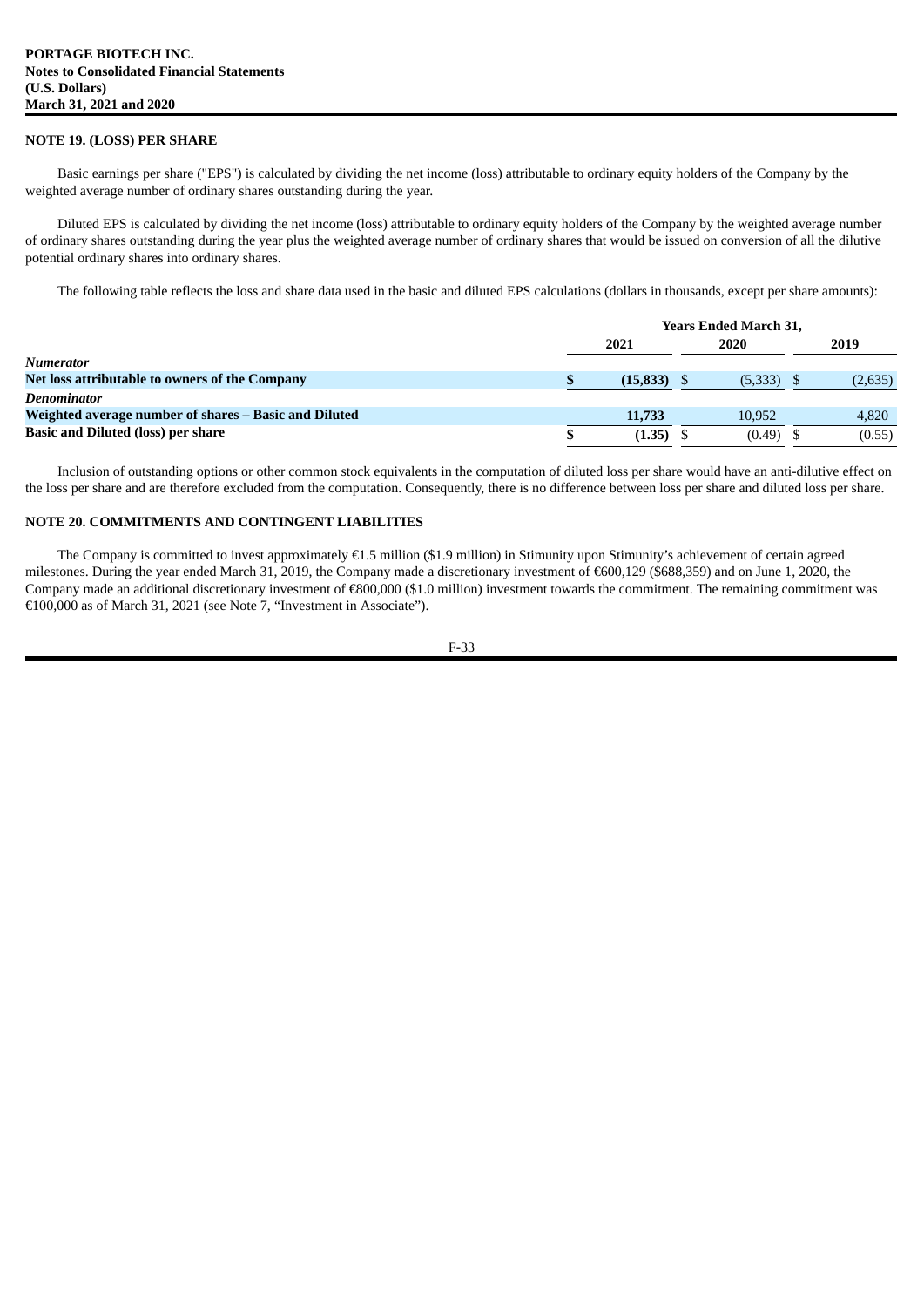#### **NOTE 21. RELATED PARTY TRANSACTIONS**

#### *SalvaRx Acquisition*

On January 8, 2019, the Company acquired 100% of SalvaRx from SalvaRx Group plc. in exchange for 8,050,701 ordinary shares of the Company for an aggregate consideration of US\$92.6 million (see Note 10, "Acquisition and Business Combination"). Four of the six directors of the Company are also directors of SalvaRx Group plc. The Company's CEO is also the CEO of SalvaRx and employees of the Company comprise the management team of SalvaRx.

#### *Investments*

The Company has entered into related party transactions and certain services agreements with its investees. Key management of the Company has also entered into related party transactions with investees. Key management personnel are those persons having the authority and responsibility for planning, directing and controlling the activities of the Company. The Board of Directors, Chairman, Chief Executive Officer and Chief Financial Officer are key management personnel.

The following subsidiaries and associates are considered related parties:

- (a) **Stimunity**. One of the three directors on the Board of Directors of Stimunity is controlled by Portage (see Note 7, "Investment in Associate").
- (b) **iOx**. Two of the five directorships on the Board of Directors of iOx is controlled by Portage. Additionally, Portage has an observer on the Board of iOx. The CEO of the Company is also the CEO of iOx, and the management team of the Company comprise the management team of iOx.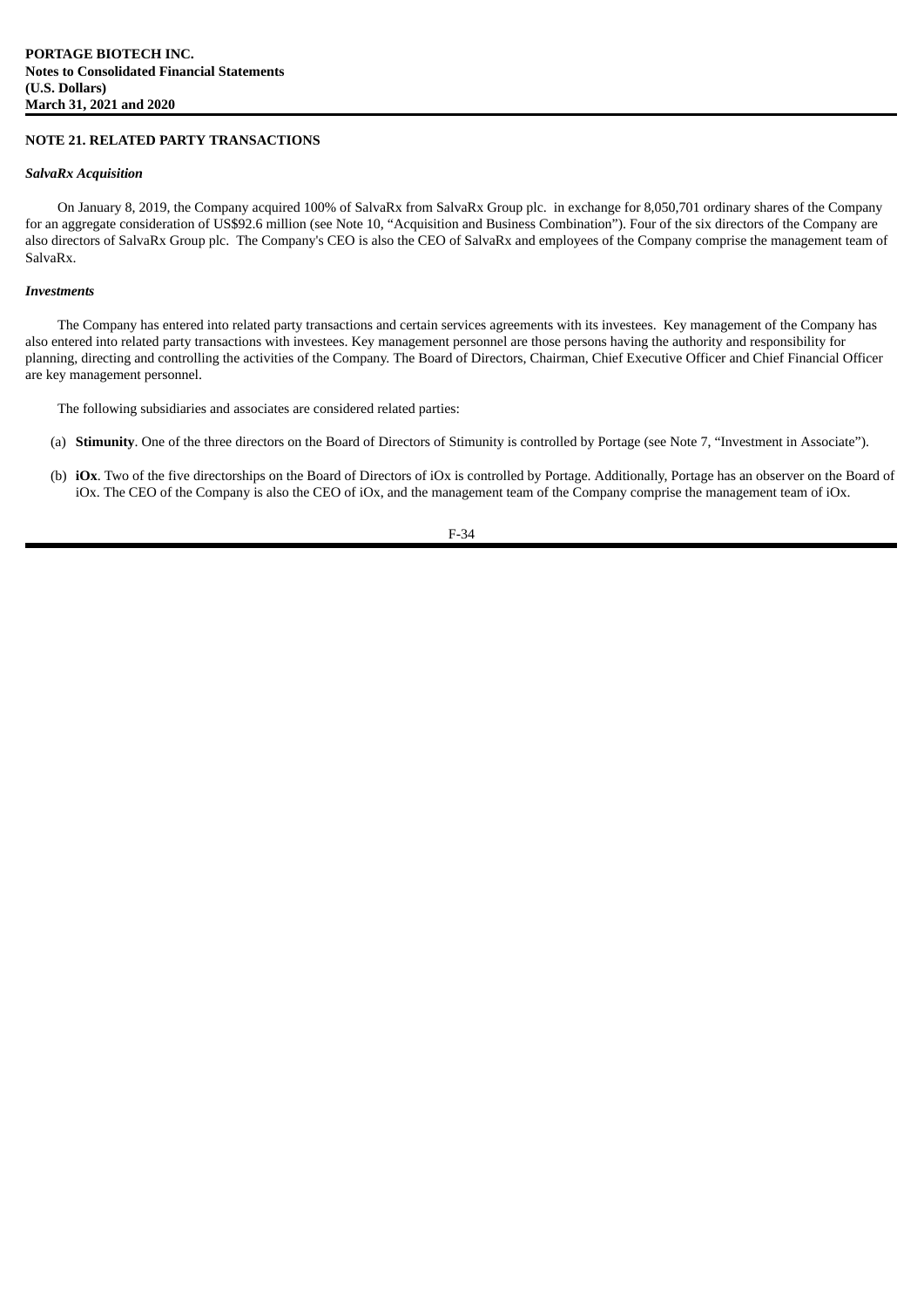#### **NOTE 21. RELATED PARTY TRANSACTIONS** *(Cont'd)*

- (c) **Saugatuck**. One of the three directorships on the Board of Directors of Saugatuck is controlled by Portage. Additionally, the CEO of the Company is also the CEO of Saugatuck and the management team of the Company comprise the management team of Saugatuck (see Note 10, "Acquisition and Business Combination").
- (d) **Intensity**. One of the four directorships on the Board of Directors of Intensity is represented by Portage. Additionally, the CEO of the Company is an officer and employee of Intensity (see Note 9, "Investments in Private Companies").
- (e) **PGL**. PPL holds 65% equity in PGL, committed to provide financing and also handles financial and administrative matters of PGL. The Company disposed of 100% of its interests in PPL and PGL on March 3, 2021 (see Note 8, "Disposition of PPL").

The following are significant related party balances and transactions other than those disclosed elsewhere in the consolidated financial statements:

- (a) Unsecured notes payable includes \$200,000 notes issued to directors of the Company by PPL at March 31, 2020. The notes were settled as part of the PPL disposition (see Note 8, "Disposition of PPL").
- (b) Interest expense includes \$78,427, \$226,018 and \$225,400 interest incurred in the years ended March 31, 2021, 2020 and 2019, respectively, on notes issued to members of the Portage board of directors. The SalvaRx Notes were settled as of August 6, 2020 and, accordingly, no further interest expense was incurred. In connection with the settlement of the SalvaRx Notes, \$692,045 of accrued interest and \$805,000 of principal was paid to directors. The directors also exchanged an aggregate \$2,415,000 of notes payable for SalvaRx warrants at a price of \$6.64, which were exchanged for Portage warrants and converted to Portage stock on October 13, 2020 (see Note 14, "Unsecured Notes Payable").
- (c) In January 2020, a board member of the Company advanced the Company \$1.0 million, which was repaid in July 2020. There was no interest or fees associated with this advance.

Transactions between the parent company and its subsidiaries, which are related parties, have been eliminated in consolidation and are not disclosed in this note.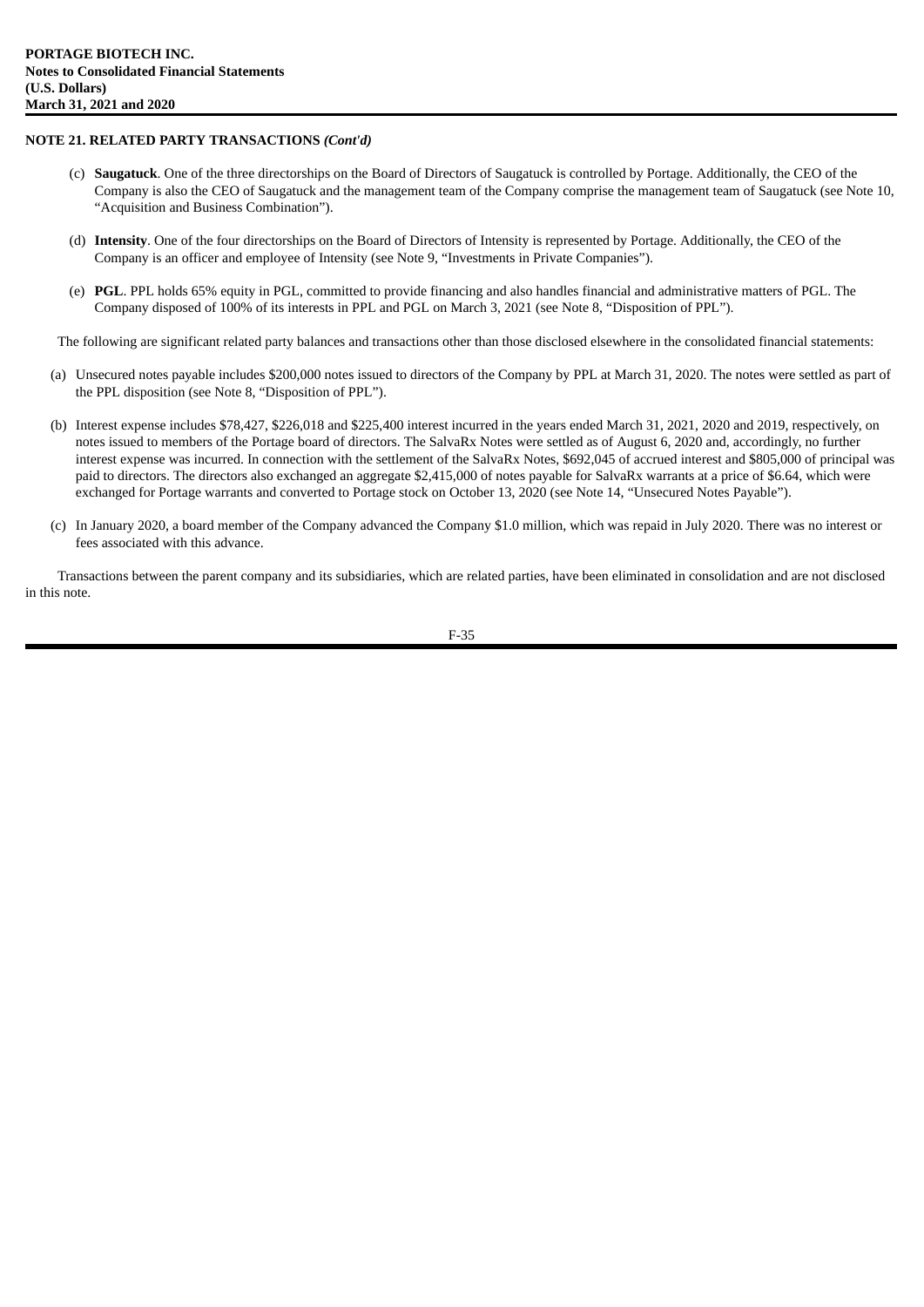#### **NOTE 22. FINANCIAL INSTRUMENTS AND RISK MANAGEMENT**

The Company's financial instruments recognized in the Company's consolidated statements of financial position consist of the following:

Fair value estimates are made at a specific point in time, based on relevant market information and information about financial instruments. These estimates are subject to and involve uncertainties and matters of significant judgment, therefore cannot be determined with precision. Changes in assumptions could significantly affect the estimates.

The following table summarizes the Company's financial instruments as of March 31, 2021 and March 31, 2020:

|                                                 | As of March 31, |                                  |      |                          |     |                          |               |                          |
|-------------------------------------------------|-----------------|----------------------------------|------|--------------------------|-----|--------------------------|---------------|--------------------------|
|                                                 |                 |                                  | 2021 |                          |     |                          | 2020          |                          |
|                                                 |                 |                                  |      | <b>Fair Value</b>        |     |                          |               |                          |
|                                                 |                 |                                  |      | through                  |     |                          |               |                          |
|                                                 |                 |                                  |      | Other                    |     |                          |               |                          |
|                                                 |                 | Comprehensive                    |      |                          |     |                          |               |                          |
|                                                 |                 |                                  |      | Income                   |     |                          |               |                          |
| (In thousands)                                  |                 | <b>Amortized Cost</b>            |      | (FVTOCI)                 |     | <b>Amortized Cost</b>    |               | <b>FVTOCI</b>            |
|                                                 |                 |                                  |      |                          |     |                          |               |                          |
| <b>Financial assets</b>                         |                 |                                  |      |                          |     |                          |               |                          |
| <b>Cash and cash equivalents</b>                | \$              | 2,770                            | \$   |                          | S   | 3,152                    | S.            |                          |
| Prepaid expenses and other receivables          | \$              | 2,176                            | \$   | $-$                      | -S  | 574                      | - \$          |                          |
| <b>Investments</b>                              | \$              | -                                | \$   | 9,144                    | \$  | $\qquad \qquad -$        | \$            | 8,702                    |
|                                                 |                 |                                  |      | <b>Fair Value</b>        |     |                          |               |                          |
|                                                 |                 |                                  |      |                          |     |                          |               |                          |
|                                                 |                 | through<br><b>Profit or Loss</b> |      |                          |     |                          |               |                          |
|                                                 |                 |                                  |      |                          |     |                          |               |                          |
|                                                 |                 | <b>Amortized Cost</b>            |      | (FVTPL)                  |     | <b>Amortized Cost</b>    |               | <b>FVTPL</b>             |
| <b>Financial liabilities</b>                    |                 |                                  |      |                          |     |                          |               |                          |
| <b>Accounts payable and accrued liabilities</b> | \$              | 1,938                            | \$   | $\overline{\phantom{a}}$ | \$  | 1,268                    | S.            |                          |
| <b>Unsecured notes payable</b>                  | \$              | <b>150</b>                       | \$   | $\qquad \qquad -$        | -\$ | 3,661                    | <sup>\$</sup> |                          |
| <b>Warrant liability</b>                        | \$              | -                                | \$   | 1,120                    | \$  | $\overline{\phantom{0}}$ | \$            | $\overline{\phantom{0}}$ |

A summary of the Company's risk exposures as it relates to financial instruments are reflected below.

#### *Fair value of financial instruments*

The Company's financial assets and liabilities are comprised of cash, receivables and investments in equities and private entities, accounts payable, warrant liability and unsecured notes payable.

The Company classifies the fair value of these transactions according to the following fair value hierarchy based on the amount of observable inputs used to value the instrument:

- · Level 1 Values are based on unadjusted quoted prices available in active markets for identical assets or liabilities as of the reporting date.
- Level 2 Values are based on inputs, including quoted forward prices for commodities, time value and volatility factors, which can be substantially observed or corroborated in the marketplace. Prices in Level 2 are either directly or indirectly observable as of the reporting date.
- · Level 3 Values are based on prices or valuation techniques that are not based on observable market data. Investments are classified as Level 3 financial instrument.

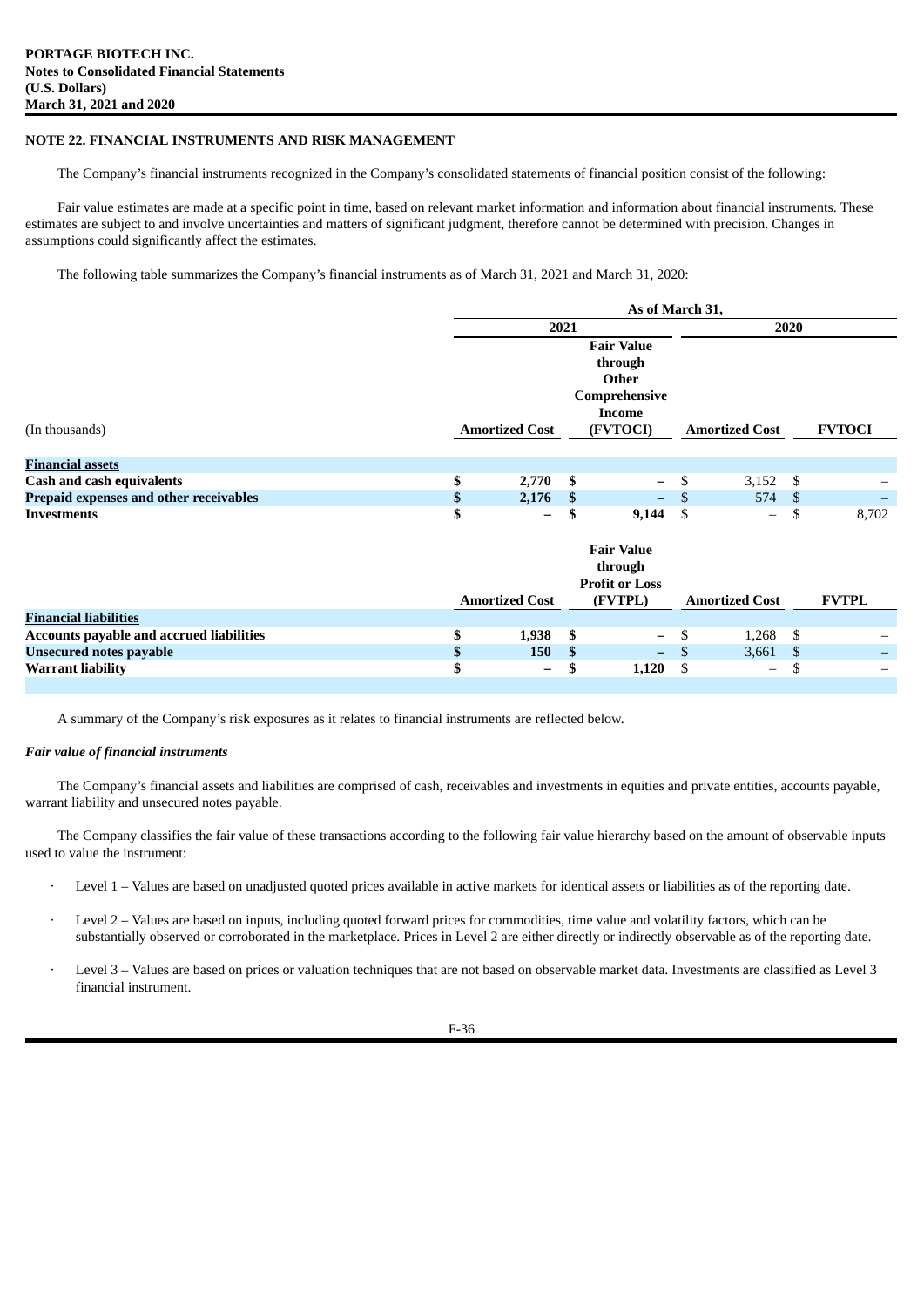#### **NOTE 22. FINANCIAL INSTRUMENTS AND RISK MANAGEMENT** *(Cont'd)*

Assessment of the significance of a particular input to the fair value measurement requires judgment and may affect the placement within the fair value hierarchy.

Management has assessed that the fair values of cash and cash equivalents, other receivables and accounts payable approximate their carrying amounts largely due to the short-term maturities of these instruments.

The following methods and assumptions were used to estimate their fair values:

**Investment in Biohaven**: Fair value was based on a quoted market price of \$34.03 per share as of March 31, 2020 (Level 1). The investment was sold in August 2020.

**Investment in Sentien**: Fair value of the asset is determined by considering strategy changes by Sentien (Level 3).

**Investment in Intensity**: Fair value of the asset is determined by considering other comparable equity funding transactions by Intensity with unrelated investors (Level 3).

**Accrued equity issuable:** The fair value is estimated based on the average of the quoted market prices for the period in which the shares were earned (Level 1).

**Unsecured notes payable**: The fair value is estimated using a Black Scholes model (Level 3) (see Note 14, Unsecured Notes Payable").

**Warrant Liability**: The fair value is estimated using a Black Scholes model (Level 3) (see Note 15, "Warrant Liability").

There have been no transfers between levels of the fair value hierarchy for the years ended March 31, 2021 and 2020.

The Company's financial instruments are exposed to certain financial risks: credit risk and liquidity risk.

#### *Credit Risk*

Credit risk is the risk of loss associated with a counterparty's inability to fulfil its payment obligations. The credit risk is attributable to various financial instruments, as noted below. The credit risk is limited to the carrying value as reflected on the consolidated statements of financial position.

*Cash***.** Cash is held with major international financial institutions and therefore the risk of loss is minimal.

*Other receivables.* The Company was exposed to credit risk attributable to its debtor since a significant portion of this amount represents the amount agreed on a settlement of a claim by PPL (see Note 5, "Prepaid Expenses and Other Receivables"), payable over the next four years. The installment note was repaid in full in July 2021 (see Note 25, "Events After the Balance Sheet Date").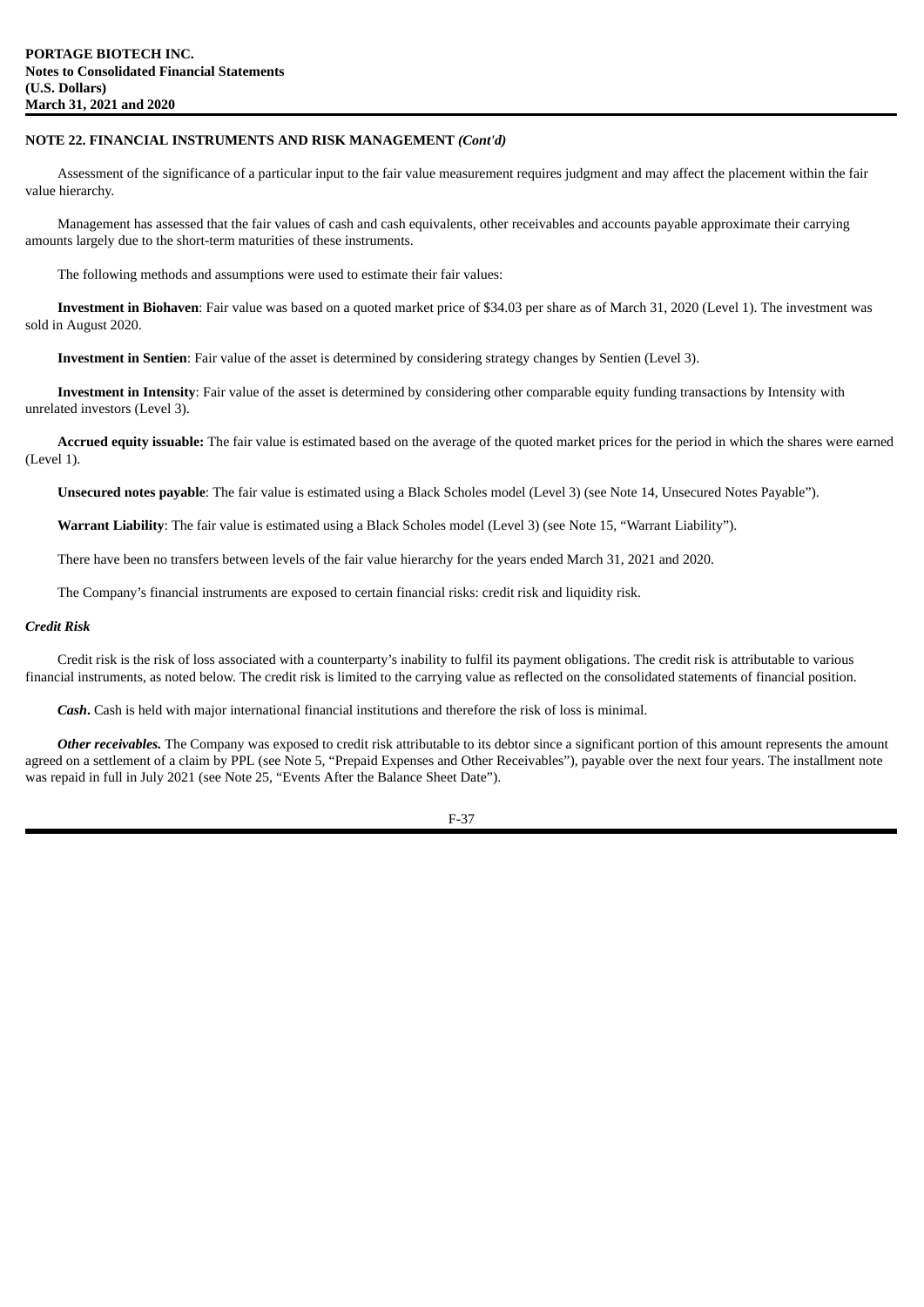### **NOTE 22. FINANCIAL INSTRUMENTS AND RISK MANAGEMENT** *(Cont'd)*

#### *Liquidity Risk*

Liquidity risk is the risk that the Company will encounter difficulty in satisfying financial obligations as they become due.

The Company's approach to managing liquidity is to ensure, as far as possible, that it will have sufficient liquidity to meet its liabilities when due, under both normal and stressed conditions without incurring unacceptable losses or risking harm to the Company's reputation. The Company holds sufficient cash to satisfy obligations under accounts payable and accruals.

The Company monitors its liquidity position regularly to assess whether it has the funds necessary to meet its operating needs and needs for investing in new projects. The Company believes that it has sufficient funding to finance the committed drug development work, apart from meeting its operational needs for the foreseeable future.

However, as a biotech company at an early stage of development and without significant internally generated cash flows, there are inherent liquidity risks, including the possibility that additional financing may not be available to the Company, or that actual drug development expenditures may exceed those planned. The current uncertainty in global markets could have an impact on the Company's future ability to access capital on terms that are acceptable to the Company. There can be no assurance that required financing will be available to the Company. See Note 25, "Events After the Balance Sheet Date," for a discussion of the Company's share offering.

#### **NOTE 23. CAPITAL DISCLOSURES**

The Company considers the items included in shareholders' equity as capital. The Company had accounts payable and accrued expenses of approximately \$1.9 million as of March 31, 2021 (approximately \$1.3 million as of March 31, 2020) and current assets of approximately \$4.9 million as of March 31, 2021 (approximately \$3.8 million as of March 31, 2020). The Company's objectives when managing capital are to safeguard the Company's ability to continue as a going concern in order to pursue new business opportunities and to maintain a flexible capital structure, which optimizes the costs of capital at an acceptable risk.

The Company manages the capital structure and makes adjustments to it in light of changes in economic conditions and the risk characteristics of the underlying assets.

As of March 31, 2021, shareholders' equity attributable to the owners of the company was approximately \$101.4 million (approximately \$96.5 million as of March 31, 2020).

The Company is not subject to any externally imposed capital requirements and does not presently utilize any quantitative measures to monitor its capital. There have been no changes to the Company's approach to capital management during the years ended March 31, 2021 and 2020.

See Note 25, "Events After the Balance Sheet Date," for a discussion of the Company's share offering.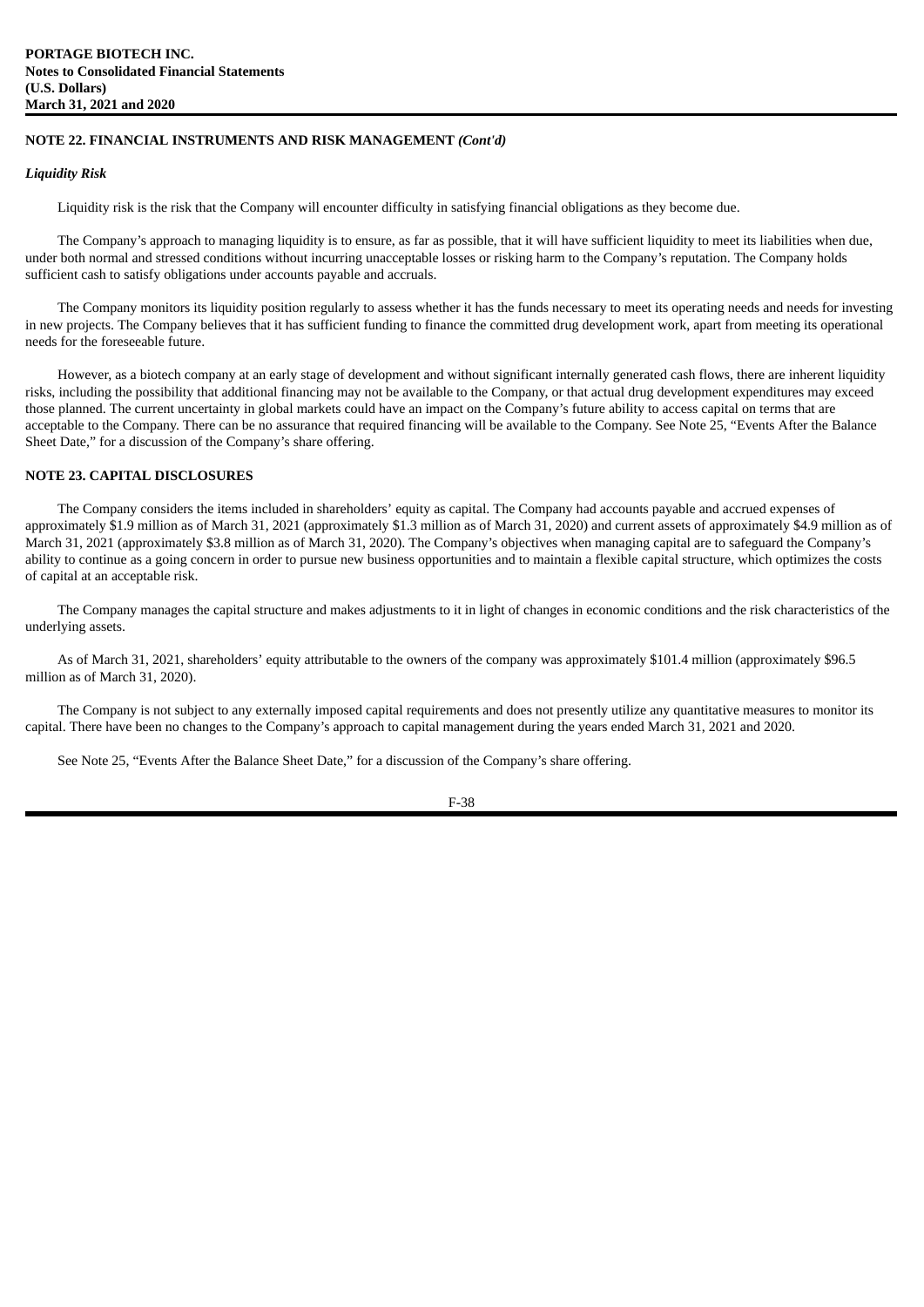### **NOTE 24. NON-CONTROLLING INTEREST**

| (In thousands)                                                        | PGL |      | <b>SalvaRx</b> | iOx             |  | Saugatuck |      | Total         |         |
|-----------------------------------------------------------------------|-----|------|----------------|-----------------|--|-----------|------|---------------|---------|
|                                                                       |     |      |                |                 |  |           |      |               |         |
| Balance as of April 1, 2019                                           | \$  | (31) | S              | 2.451           |  | 46,376    | 87   | <sup>\$</sup> | 48,883  |
| Fair value:                                                           |     |      |                |                 |  |           |      |               |         |
| Stock-based compensation expense                                      |     |      |                |                 |  | 2,143     | -    |               | 2,143   |
| Net loss attributable to non-controlling interest                     |     | (50) |                |                 |  | (1,807)   | (59) |               | (1,916) |
| Non-controlling interest as of March 31, 2020                         |     | (81) |                | 2,451           |  | 46,712    | 28   |               | 49,110  |
| <b>Stock-based compensation expense</b>                               |     |      |                |                 |  | 850       |      |               | 850     |
| <b>Exchange of SalvaRx warrants for PBI warrants in SalvaRx Notes</b> |     |      |                |                 |  |           |      |               |         |
| settlement                                                            |     |      |                | (2,451)         |  |           |      |               | (2,451) |
| Net income (loss) attributable to non-controlling interest            |     | 81   |                | $\qquad \qquad$ |  | (1,389)   | (48) |               | (1,356) |
| Non-controlling interest as of March 31, 2021                         |     | -    |                | -               |  | 46,173    | (20) |               | 46,153  |

### **NOTE 25. EVENTS AFTER THE BALANCE SHEET DATE**

#### *Share Offering*

In April 2021, pursuant to a Registration Statement and Prospectus declared effective by the SEC on March 8, 2021 (discussed more fully in Note 1, "Nature of Operations"), the Company commenced its "at the market" offering and through June 7, 2021, had sold 90,888 shares generating net proceeds of approximately \$2.6 million. Further, the Company initiated an offering pursuant to the Prospectus.

On June 24, 2021, the Company completed a firm commitment underwritten public offering of 1,150,000 ordinary shares at a public offering price of \$23.00 per share for gross proceeds of approximately \$26.5 million and net proceeds of approximately \$25.0 million, and was settled June 28, 2021. The Company incurred offering expenses for the public offering of approximately \$1.5 million, including approximately \$1.4 million of management, underwriting and selling expenses. The Company will use net proceeds raised to fund its research and development activities and support operations.

### *Installment Note Receivable*

The installment note receivable of approximately \$0.034 million described in Note 5, "Prepaid Expenses and Other Receivables," was repaid in full in July 2021.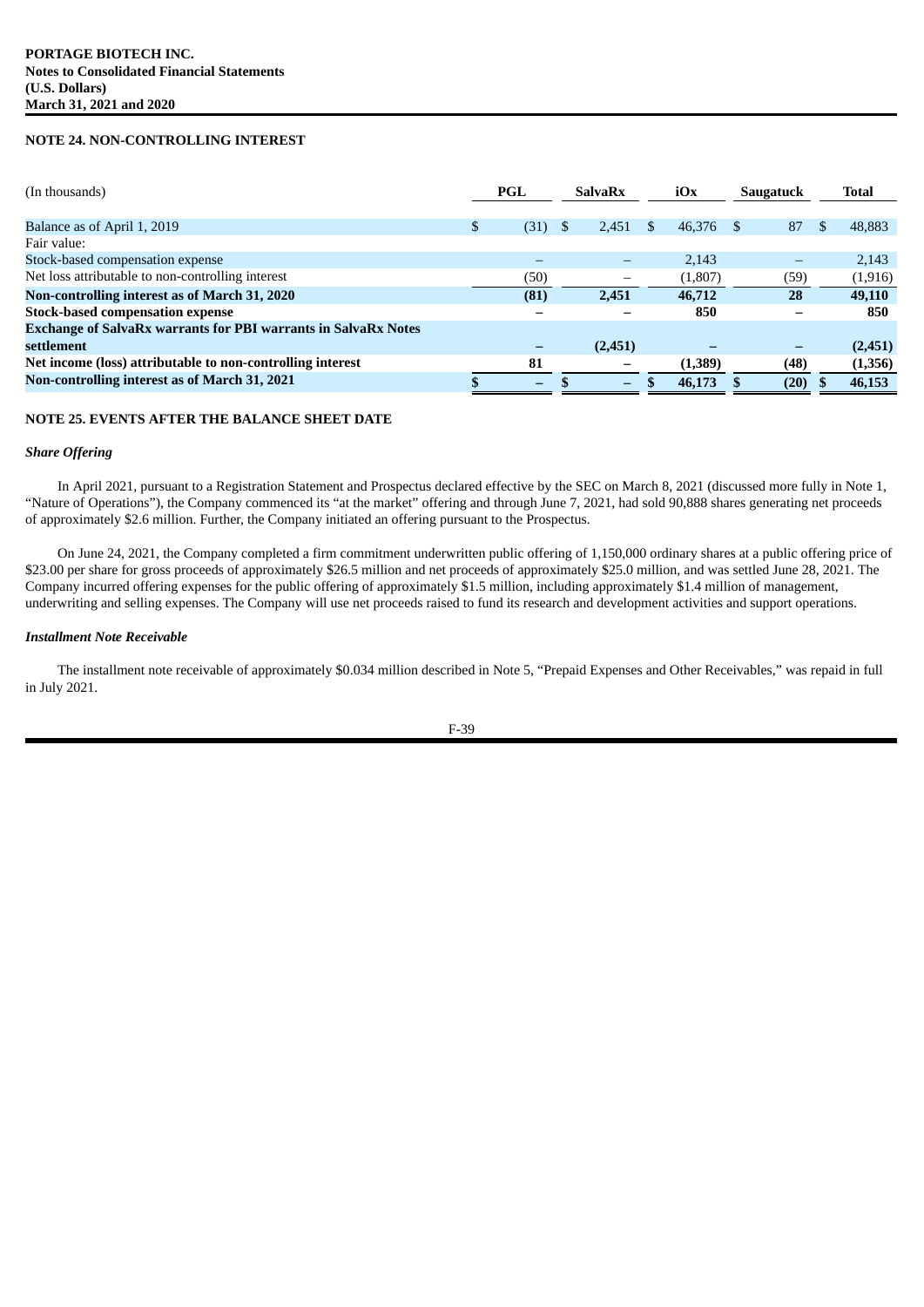## **(b) EXHIBITS**

The following documents are filed as part of this Amendment No. 1 to the Annual Report on Form 20-F.

| <b>Exhibit No.</b>       | <b>Description of Exhibit</b>                                                                                                                                                                                                                |
|--------------------------|----------------------------------------------------------------------------------------------------------------------------------------------------------------------------------------------------------------------------------------------|
| 1.1                      | Certificate of Continuance - Incorporated herein by reference to Exhibit 3.1 to Form 6-K filed on August 1, 2013.                                                                                                                            |
|                          |                                                                                                                                                                                                                                              |
| 1.2                      | <u>Memorandum and Articles of Association - Incorporated herein by reference to Form F-20 filed on July 31, 2017.</u>                                                                                                                        |
| 2.1                      | Description of Rights of Stock Registered under Section 12 of the Exchange Act - Incorporated herein by reference to Exhibit 2.1 to<br>Form 20-F filed on August 17, 2020.                                                                   |
| 4(a).1                   | Controlled Equity Offering <sup>SM</sup> Sales Agreement by and between Portage Biotech Inc. and Cantor Fitzgerald & Co., dated February 24,<br>2021 - Incorporated herein by reference to Exhibit 1.1 to Form F-3, filed February 24, 2021. |
| 4(a).2                   | Underwriting Agreement, dated as of June 24, 2021 the Company, Cantor Fitzgerald & Co. and Oppenheimer & Co. Inc. - Incorporated<br>herein by reference to Exhibit 1.1 to Form 6-K, filed on June 24, 2021.                                  |
| 4(c)(iv).1               | 2011 Consultant Stock Compensation Plan - Incorporated herein by reference to Form S-8 filed on April 21, 2011.                                                                                                                              |
|                          |                                                                                                                                                                                                                                              |
| 4(c)(iv).2               | 2013 Stock Option Plan - Incorporated herein by reference to Form S-8 filed on December 19, 2013.                                                                                                                                            |
|                          |                                                                                                                                                                                                                                              |
| $\underline{4(c)(iv).3}$ | 2013 Option Plan - Incorporated herein by reference to Form S-8 filed on March 17, 2015.                                                                                                                                                     |
| $4(c)(iv).4**$           | Portage Biotech Inc. 2021 Equity Incentive Plan dated as of January 13, 2021 - Incorporated herein by reference to Form 20-F, filed on<br>July 29, 2021.                                                                                     |
| $8.1***$                 | List of Subsidiaries - Incorporated herein by reference to Form 20-F filed on July 29, 2021.                                                                                                                                                 |
|                          |                                                                                                                                                                                                                                              |
| <b>11.1</b>              | Charter of Audit and Compensation Committee Regarding Compensation Matters - Incorporated herein by reference to Form F-20 filed<br>on July 31, 2014.                                                                                        |
| 11.2                     | Charter of Audit and Compensation Committee Regarding Audit Matters - Incorporated herein by reference to Form F-20 filed on July<br>31, 2014.                                                                                               |
| 11.3                     | Code of Conduct - Incorporated herein by reference to Form F-20 filed on July 31, 2014.                                                                                                                                                      |
|                          |                                                                                                                                                                                                                                              |
| $12.1*$                  | Certifications of Chief Executive Officer Pursuant to Rule 13a-14(a) or 15d-14(a) under the Securities Exchange Act of 1934, as<br>amended.                                                                                                  |
| $12.2*$                  | Certifications of Chief Financial Officer Pursuant to Rule 13a-14(a) or 15d-14(a) under the Securities Exchange Act of 1934, as amended.                                                                                                     |
| $13.1*$                  | Certification of Chief Executive Officer Pursuant to Section 906 of the Sarbanes-Oxley Act of 2002.                                                                                                                                          |
|                          |                                                                                                                                                                                                                                              |
| $13.2*$                  | Certification of Chief Financial Officer Pursuant to Section 906 of the Sarbanes-Oxley Act of 2002.                                                                                                                                          |
| $15.1*$                  | <b>Consent of Marcum LLP.</b>                                                                                                                                                                                                                |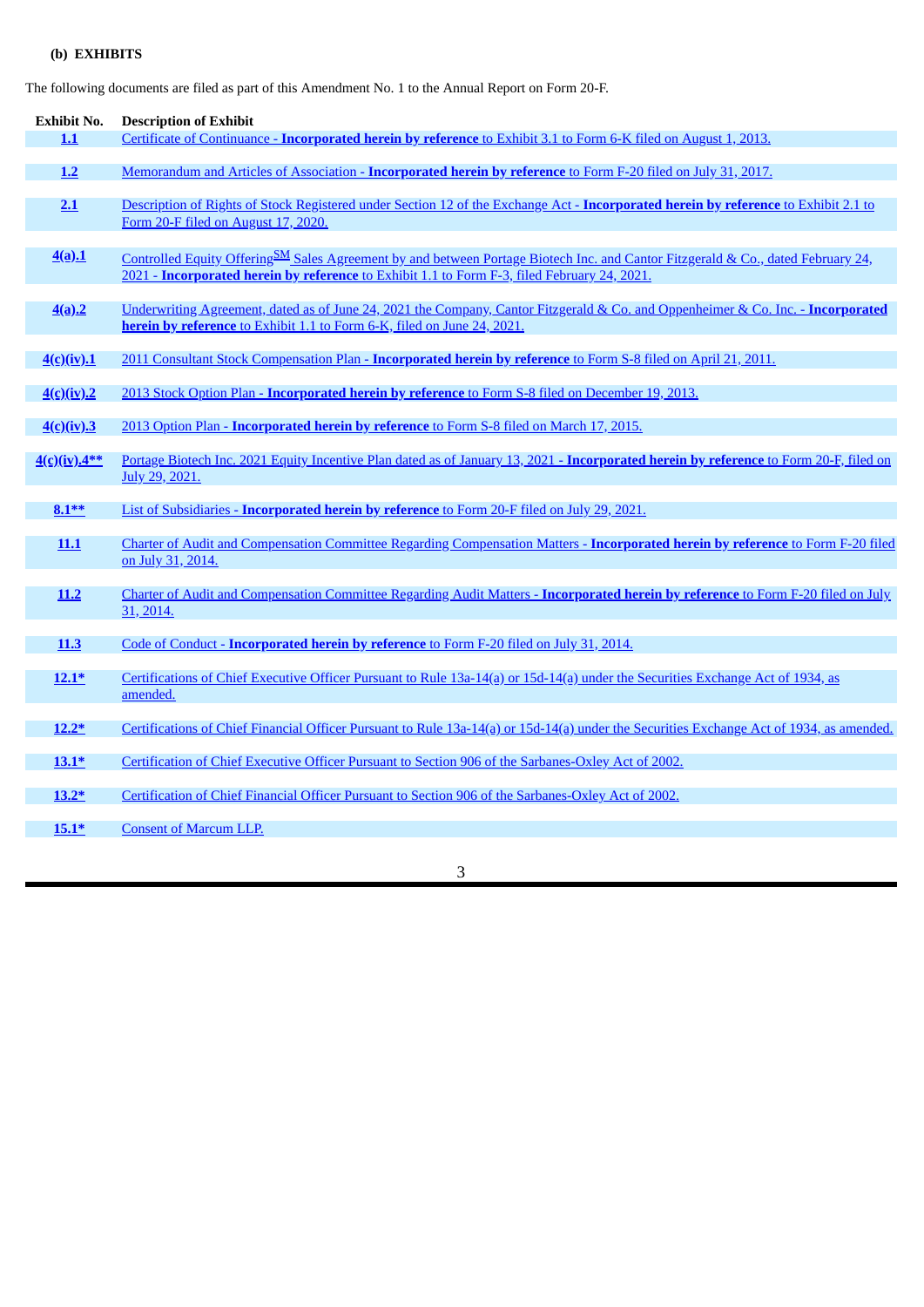## **(b) EXHIBITS** *(Cont'd)*

| 101        | The following financial information from our Annual Report on Form 20-F for the year ended March 31, 2021 has been formatted in<br>Extensible Business Reporting Language (XBRL): (i) Consolidated Statements of Financial Position, (ii) Consolidated Statements of<br>Operations and Other Comprehensive Income, (iii) Consolidated Statements of Cash Flows, and (iv) Notes to Consolidated Financial<br>Statements. |
|------------|-------------------------------------------------------------------------------------------------------------------------------------------------------------------------------------------------------------------------------------------------------------------------------------------------------------------------------------------------------------------------------------------------------------------------|
|            |                                                                                                                                                                                                                                                                                                                                                                                                                         |
| 101.INS*   | <b>XBRL Instance Document.</b>                                                                                                                                                                                                                                                                                                                                                                                          |
|            |                                                                                                                                                                                                                                                                                                                                                                                                                         |
| 101.SCH*   | XBRL Taxonomy Extension Schema Document.                                                                                                                                                                                                                                                                                                                                                                                |
|            |                                                                                                                                                                                                                                                                                                                                                                                                                         |
| 101.CAL*   | XBRL Taxonomy Extension Calculation Linkbase Document.                                                                                                                                                                                                                                                                                                                                                                  |
|            |                                                                                                                                                                                                                                                                                                                                                                                                                         |
| 101.DEF*   | XBRL Taxonomy Extension Definition Linkbase Document.                                                                                                                                                                                                                                                                                                                                                                   |
|            |                                                                                                                                                                                                                                                                                                                                                                                                                         |
| $101.LAB*$ | XBRL Taxonomy Extension Label Linkbase Document.                                                                                                                                                                                                                                                                                                                                                                        |
|            |                                                                                                                                                                                                                                                                                                                                                                                                                         |
| 101.PRE*   | XBRL Taxonomy Extension Presentation Linkbase Document.                                                                                                                                                                                                                                                                                                                                                                 |
|            |                                                                                                                                                                                                                                                                                                                                                                                                                         |

**\_\_\_\_\_\_\_\_\_\_\_\_\_\_\_\_\_ \* Filed herewith**

**\*\* Previously filed.**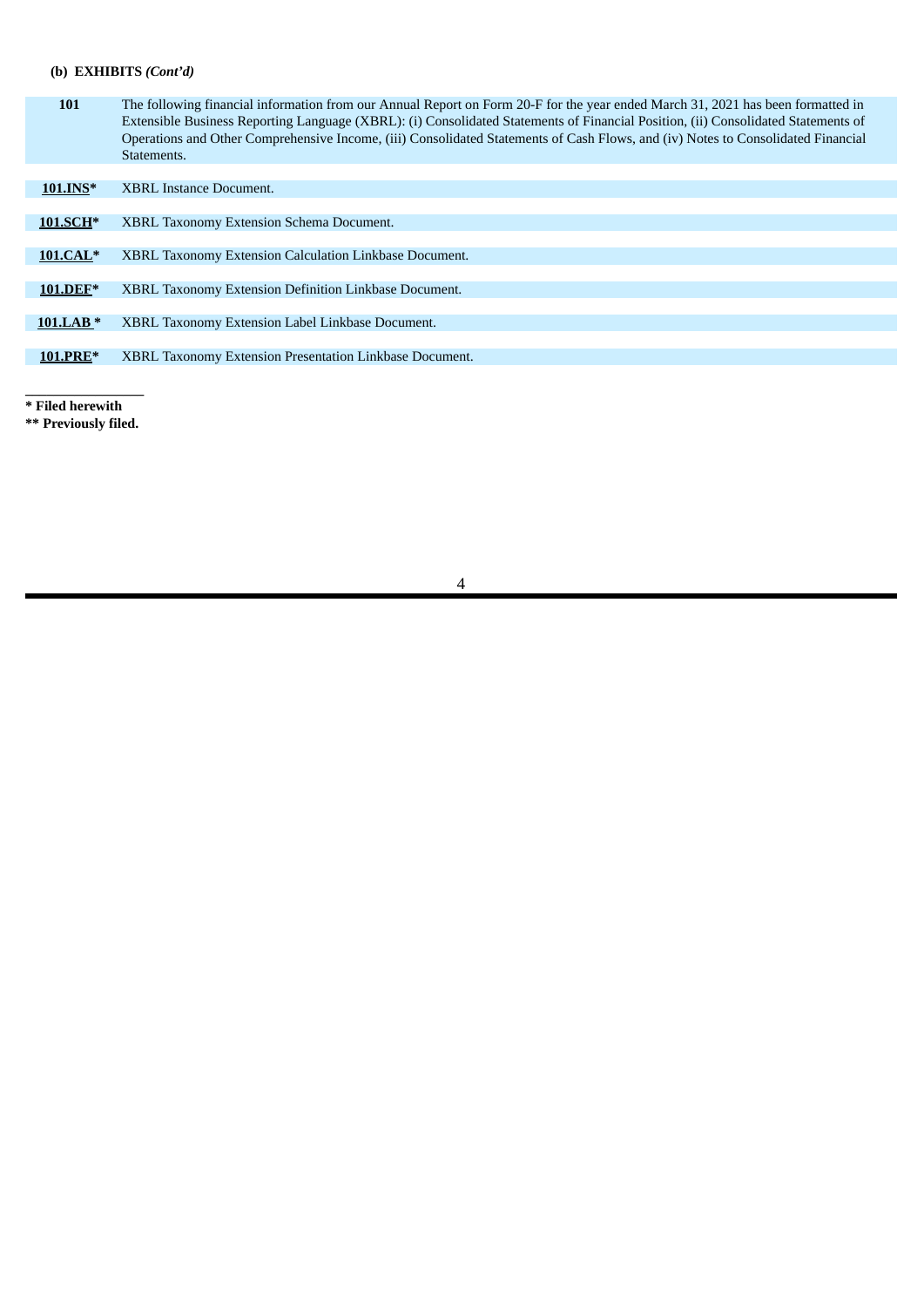### **SIGNATURES**

The Company hereby certifies that it meets all of the requirements for filing this Amendment No. 1 to Form 20-F and it has duly caused and authorized the undersigned to sign this Annual Report on its behalf.

DATED at Toronto, Ontario, Canada, this 3rd day of March, 2022

### **PORTAGE BIOTECH INC.**

| By:    | /s/ Ian Walters                |  |
|--------|--------------------------------|--|
| Title: | <b>Chief Executive Officer</b> |  |
| By:    | /s/ Allan Shaw                 |  |
| Title: | Chief Financial Officer        |  |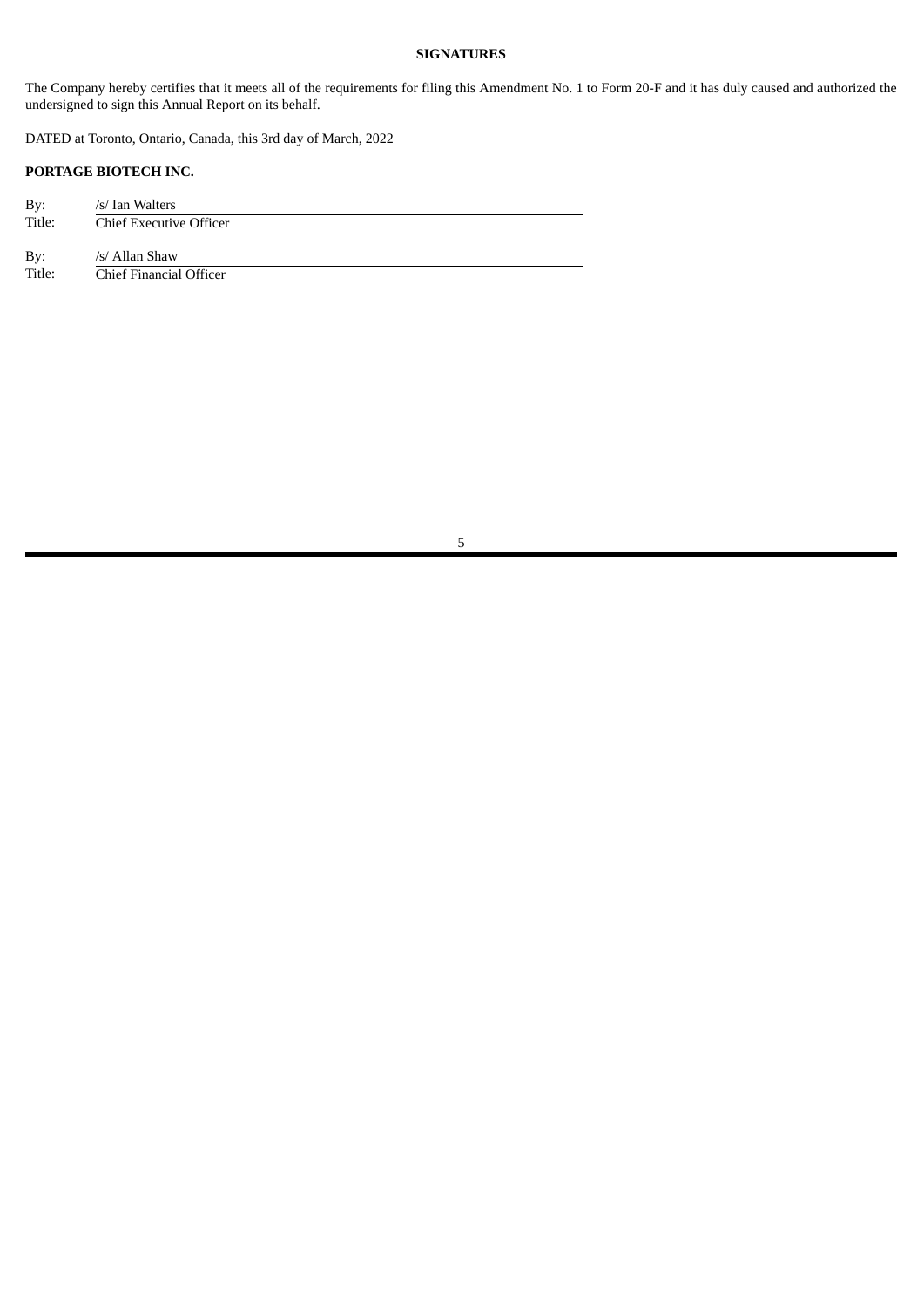### **CERTIFICATIONS PURSUANT TO SECTION 302 OF THE SARBANES-OXLEY ACT OF 2002**

<span id="page-50-0"></span>I, Dr. Ian Walters, Chief Executive Officer of Portage Biotech Inc., certify that:

1. I have reviewed this Amendment No. 1 to the Annual Report on Form 20-F of Portage Biotech Inc. for the fiscal year ended March 31, 2021.

2. Based on my knowledge, this report does not contain any untrue statement of a material fact or omit to state a material fact necessary to make the statements made, in light of the circumstances under which such statements were made, not misleading with respect to the period covered by this report;

3. Based on my knowledge, the financial statements, and other financial information included in this report, fairly present in all material respects the financial condition, results of operations and cash flows of the issuer as of, and for, the periods presented in this report;

4. The issuer's other certifying officer and I are responsible for establishing and maintaining disclosure controls and procedures (as defined in Exchange Act Rules 13a-15(e) and 15d-15(e)) and internal controls over financial reporting (as defined in Exchange Act Rules 13a-15(f) and 15d-15(f)) for the issuer and have:

(a) Designed such disclosure controls and procedures, or caused such disclosure controls and procedures to be designed under our supervision, to ensure that material information relating to the issuer is made known to us by others within those entities, particularly during the period in which this report is being prepared;

(b) Designed such internal control over financial reporting, or caused such internal control over financial reporting to be designed under our supervision, to provide reasonable assurance regarding the reliability of financial reporting and the preparation of financial statements for external purposes in accordance with generally accepted accounting principles;

(c) Evaluated the effectiveness of the issuer's disclosure controls and procedures and presented in this report our conclusions about the effectiveness of the disclosure controls and procedures, as of the end of the period covered by this report based on such evaluation; and

(d) Disclosed in this report any change in the issuer's internal control over financial reporting that occurred during the period covered by the annual report that has materially affected, or is reasonably likely to materially affect, the issuer's internal control over financial reporting; and

5. The issuer's other certifying officer and I have disclosed, based on our most recent evaluation of the internal control over financial reporting, to the issuer's auditors and the audit committee of the issuer's board of directors (or persons performing the equivalent functions):

(a) All significant deficiencies and material weaknesses in the design or operation of internal control over financial reporting which are reasonably likely to adversely affect the issuer's ability to record, process, summarize and report financial information; and

(b) Any fraud, whether or not material, that involves management or other employees who have a significant role in the issuer's internal control over financial reporting

Date: March 3, 2022

/s/ Ian Walters By: Dr. Ian Walters Title: Chief Executive Officer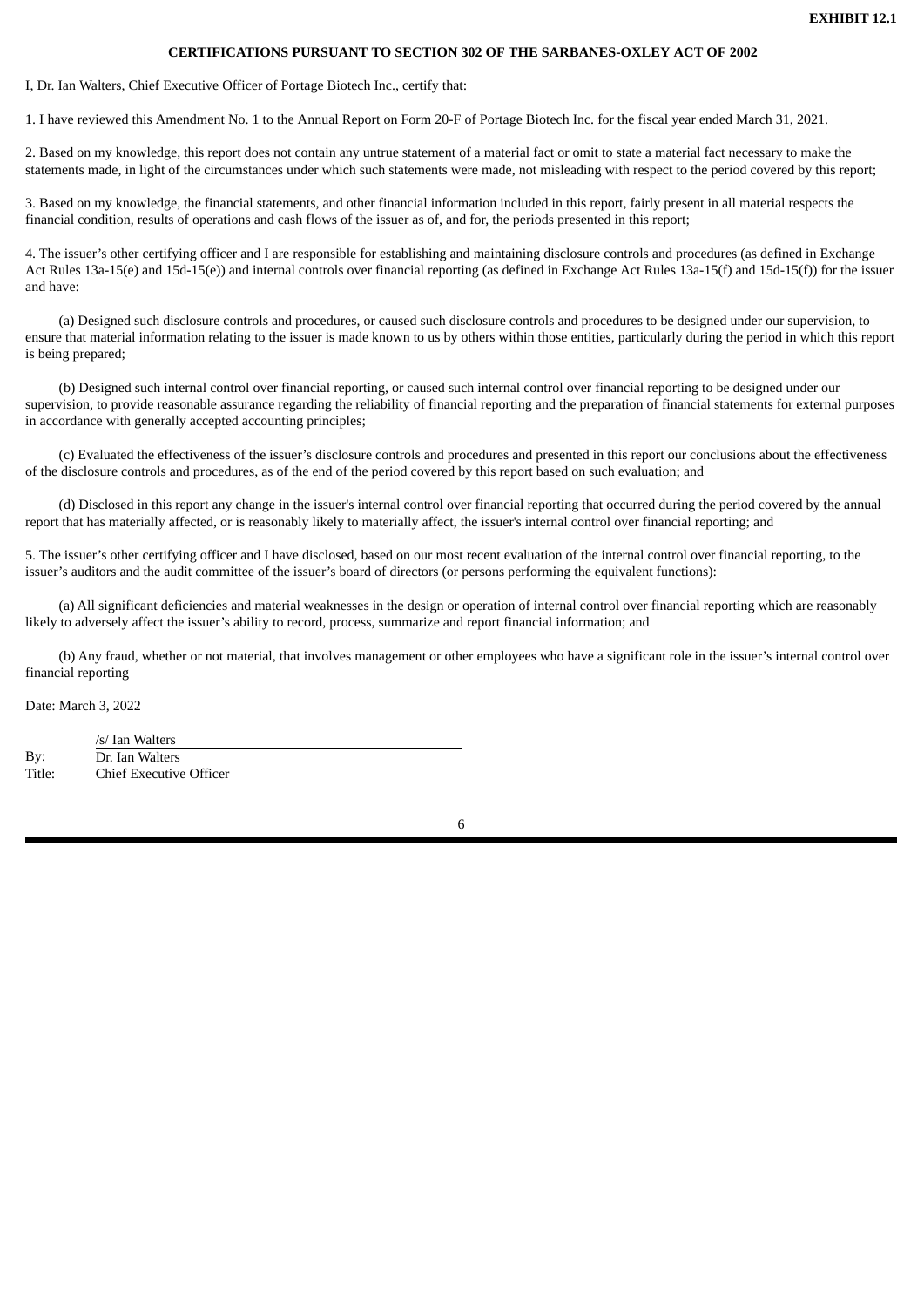### **CERTIFICATIONS PURSUANT TO SECTION 302 OF THE SARBANES-OXLEY ACT OF 2002**

<span id="page-51-0"></span>I, Allan Shaw, Chief Financial Officer of Portage Biotech Inc., certify that:

1. I have reviewed this Amendment No. 1 to the Annual Report on Form 20-F of Portage Biotech Inc. for the fiscal year ended March 31, 2021.

2. Based on my knowledge, this report does not contain any untrue statement of a material fact or omit to state a material fact necessary to make the statements made, in light of the circumstances under which such statements were made, not misleading with respect to the period covered by this report;

3. Based on my knowledge, the financial statements, and other financial information included in this report, fairly present in all material respects the financial condition, results of operations and cash flows of the issuer as of, and for, the periods presented in this report;

4. The issuer's other certifying officer and I are responsible for establishing and maintaining disclosure controls and procedures (as defined in Exchange Act Rules 13a-15(e) and 15d-15(e)) and internal controls over financial reporting (as defined in Exchange Act Rules 13a-15(f) and 15d-15(f)) for the issuer and have:

(a) Designed such disclosure controls and procedures, or caused such disclosure controls and procedures to be designed under our supervision, to ensure that material information relating to the issuer is made known to us by others within those entities, particularly during the period in which this report is being prepared;

(b) Designed such internal control over financial reporting, or caused such internal control over financial reporting to be designed under our supervision, to provide reasonable assurance regarding the reliability of financial reporting and the preparation of financial statements for external purposes in accordance with generally accepted accounting principles;

(c) Evaluated the effectiveness of the issuer's disclosure controls and procedures and presented in this report our conclusions about the effectiveness of the disclosure controls and procedures, as of the end of the period covered by this report based on such evaluation; and

(d) Disclosed in this report any change in the issuer's internal control over financial reporting that occurred during the period covered by the annual report that has materially affected, or is reasonably likely to materially affect, the issuer's internal control over financial reporting; and

5. The issuer's other certifying officer and I have disclosed, based on our most recent evaluation of the internal control over financial reporting, to the issuer's auditors and the audit committee of the issuer's board of directors (or persons performing the equivalent functions)

(a) All significant deficiencies and material weaknesses in the design or operation of internal control over financial reporting which are reasonably likely to adversely affect the issuer's ability to record, process, summarize and report financial information; and

(b) Any fraud, whether or not material, that involves management or other employees who have a significant role in the issuer's internal control over financial reporting.

Date: March 3, 2022

/s/ Allan Shaw By: Allan Shaw Title: Chief Financial Officer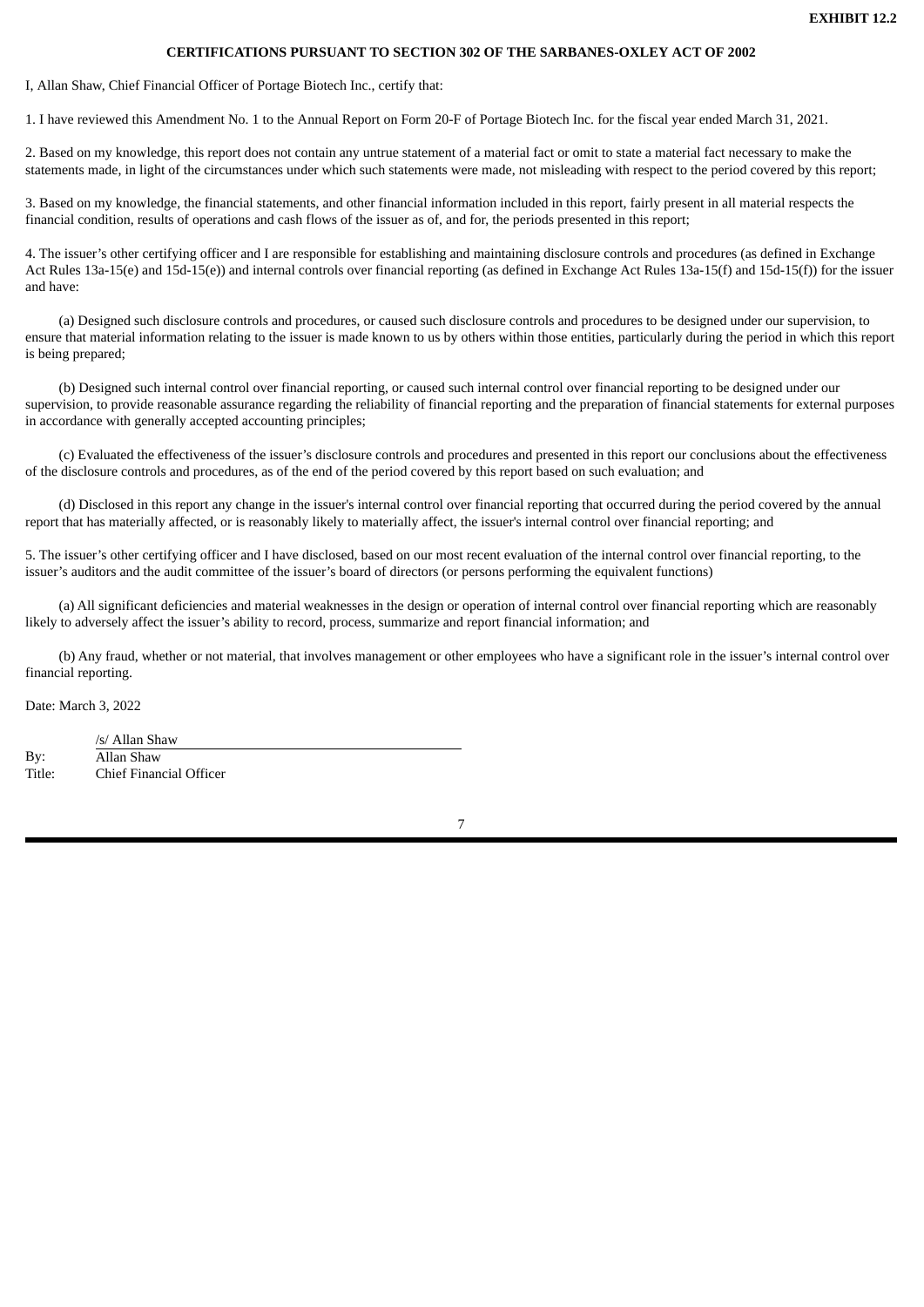#### **CERTIFICATION OF CHIEF EXECUTIVE OFFICER**

### <span id="page-52-0"></span>PURSUANT TO 18 U.S.C. SECTION 1350, AS ADOPTED PURSUANT TO SECTION 906 OF THE SARBANES-OXLEY ACT OF 2002

I, Dr. Ian Walters, Chief Executive Officer of Portage Biotech Inc. (the "Company"), hereby certify pursuant to 18 U.S.C. Section 1350, as adopted pursuant to Section 906 of the Sarbanes-Oxley Act of 2002, that, to the best of my knowledge:

(i) the Amendment No. 1 to the Annual Report on Form 20-F of the Company for the fiscal year ended March 31, 2021 (the "Annual Report") fully complies with the requirements of Section 13(a) or 15(d) of the Securities Exchange Act of 1934; and

(ii) the information contained in the Annual Report fairly presents, in all material respects, the financial condition and results of operations of the Company.

Date: March 3, 2022

|        | /s/ Ian Walters         |
|--------|-------------------------|
| By:    | Dr. Ian Walters         |
| Title: | Chief Executive Officer |

This written statement is being furnished to the Securities and Exchange Commission as an exhibit to the Company's Annual Report on Form 20-F. A signed original of this statement has been provided to the Company and will be retained by the Company and furnished to the Securities and Exchange *Commission or its staff upon request.*

This certification accompanies this Annual Report on Form 20-F pursuant to Section 906 of the Sarbanes-Oxley Act of 2002 and shall not, except to the extent required by such Act, be deemed filed by the Company for purposes of Section 18 of the Securities Exchange Act of 1934, as amended (the "Exchange Act"). Such certification will not be deemed to be incorporated by reference into any filing under the Securities Act of 1933, as amended, or the *Exchange Act, except to the extent that the Company specifically incorporates it by reference.*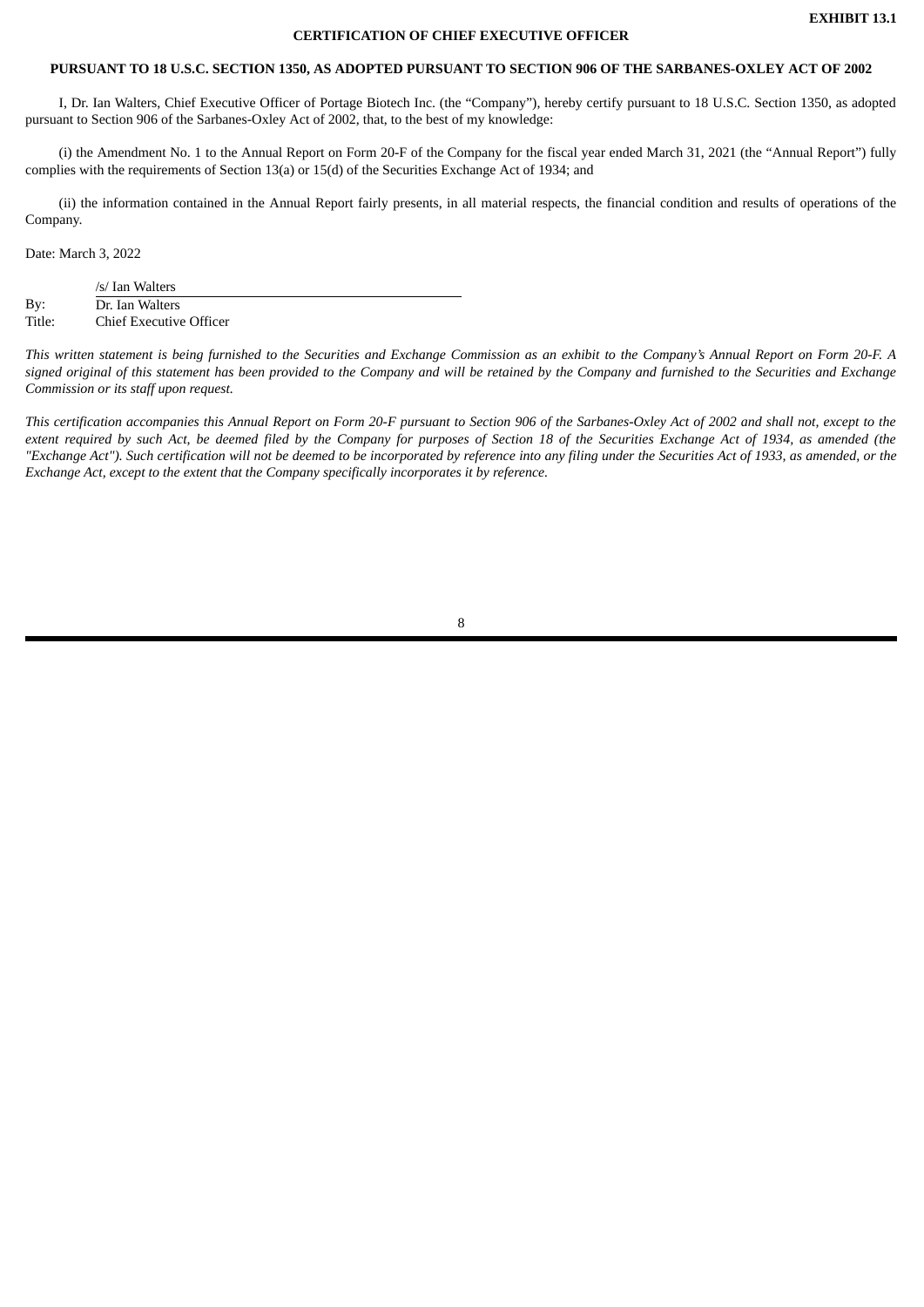#### **CERTIFICATION OF CHIEF FINANCIAL OFFICER**

### <span id="page-53-0"></span>PURSUANT TO 18 U.S.C. SECTION 1350, AS ADOPTED PURSUANT TO SECTION 906 OF THE SARBANES-OXLEY ACT OF 2002

I, Allan Shaw, Chief Financial Officer of Portage Biotech Inc. (the "Company"), hereby certify pursuant to 18 U.S.C. Section 1350, as adopted pursuant to Section 906 of the Sarbanes-Oxley Act of 2002, that, to the best of my knowledge:

(i) the Amendment No. 1 to the Annual Report on Form 20-F of the Company for the fiscal year ended March 31, 2021 (the "Annual Report") fully complies with the requirements of Section 13(a) or 15(d) of the Securities Exchange Act of 1934; and

(ii) the information contained in the Annual Report fairly presents, in all material respects, the financial condition and results of operations of the Company.

Date: March 3, 2022

|        | /s/ Allan Shaw          |
|--------|-------------------------|
| By:    | Allan Shaw              |
| Title: | Chief Financial Officer |

This written statement is being furnished to the Securities and Exchange Commission as an exhibit to the Company's Annual Report on Form 20-F. A signed original of this statement has been provided to the Company and will be retained by the Company and furnished to the Securities and Exchange *Commission or its staff upon request.*

This certification accompanies this Annual Report on Form 20-F pursuant to Section 906 of the Sarbanes-Oxley Act of 2002 and shall not, except to the extent required by such Act, be deemed filed by the Company for purposes of Section 18 of the Securities Exchange Act of 1934, as amended (the "Exchange Act"). Such certification will not be deemed to be incorporated by reference into any filing under the Securities Act of 1933, as amended, or the *Exchange Act, except to the extent that the Company specifically incorporates it by reference.*